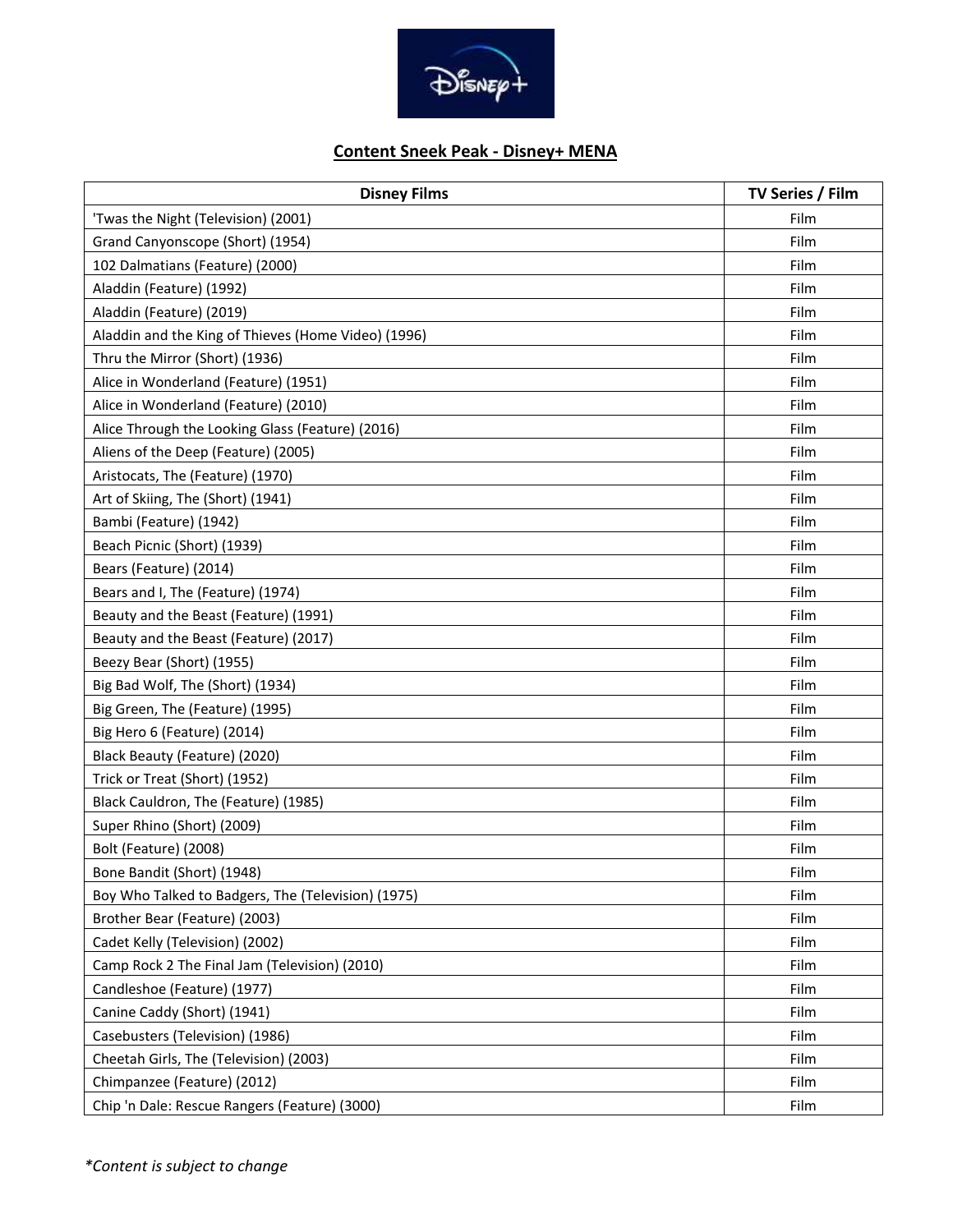

| Chip an' Dale (Short) (1947)                              | Film |
|-----------------------------------------------------------|------|
| Christopher Robin (Feature) (2018)                        | Film |
| Tangled Ever After (Short) (2012)                         | Film |
| Cinderella (Feature) (1950)                               | Film |
| Cinderella (Feature) (2015)                               | Film |
| Cinderella II: Dreams Come True (Home Video) (2002)       | Film |
| Cloud 9 (Television) (2014)                               | Film |
| Clouds (Feature) (2020)                                   | Film |
| College Road Trip (Feature) (2008)                        | Film |
| Color of Friendship, The (Television) (2000)              | Film |
| Computer Wore Tennis Shoes, The (Feature) (1969)          | Film |
| Confessions of a Teenage Drama Queen (Feature) (2004)     | Film |
| Cool Runnings (Feature) (1993)                            | Film |
| Corn Chips (Short) (1951)                                 | Film |
| Country Bears, The (Feature) (2002)                       | Film |
| Cow Belles (Television) (2006)                            | Film |
| Crimson Wing (Feature) (2008)                             | Film |
| Cruella (Feature) (2021)                                  | Film |
| D2: The Mighty Ducks (Feature) (1994)                     | Film |
| D3: The Mighty Ducks (Feature) (1996)                     | Film |
| Dadnapped (Television) (2009)                             | Film |
| Darby O'Gill and the Little People (Feature) (1959)       | Film |
| Davy Crockett and the River Pirates (Feature) (1956)      | Film |
| Davy Crockett, King of the Wild Frontier (Feature) (1955) | Film |
| Den Brother (Television) (2010)                           | Film |
| Descendants (Television) (2015)                           | Film |
| Descendants 2 (Television) (2017)                         | Film |
| Descendants 3 (Television) (2019)                         | Film |
| Disney's The Kid (Feature) (2000)                         | Film |
| Donald's Tire Trouble (Short) (1943)                      | Film |
| Doug's 1st Movie (Feature) (1999)                         | Film |
| Elmer Elephant (Short) (1936)                             | Film |
| Dumbo (Feature) (1941)                                    | Film |
| Dumbo (Feature) (2019)                                    | Film |
| Eddie's Million Dollar Cook-Off (Television) (2003)       | Film |
| Eight Below (Feature) (2006)                              | Film |
| Emperor's New Groove, The (Feature) (2000)                | Film |
| Far from the Tree (Short) (2021)                          | Film |
| Encanto (Feature) (2021)                                  | Film |
| Escape to Witch Mountain (Feature) (1975)                 | Film |
| Expedition China (Home Video) (2017)                      | Film |
| Fantasia (Feature) (1940)                                 | Film |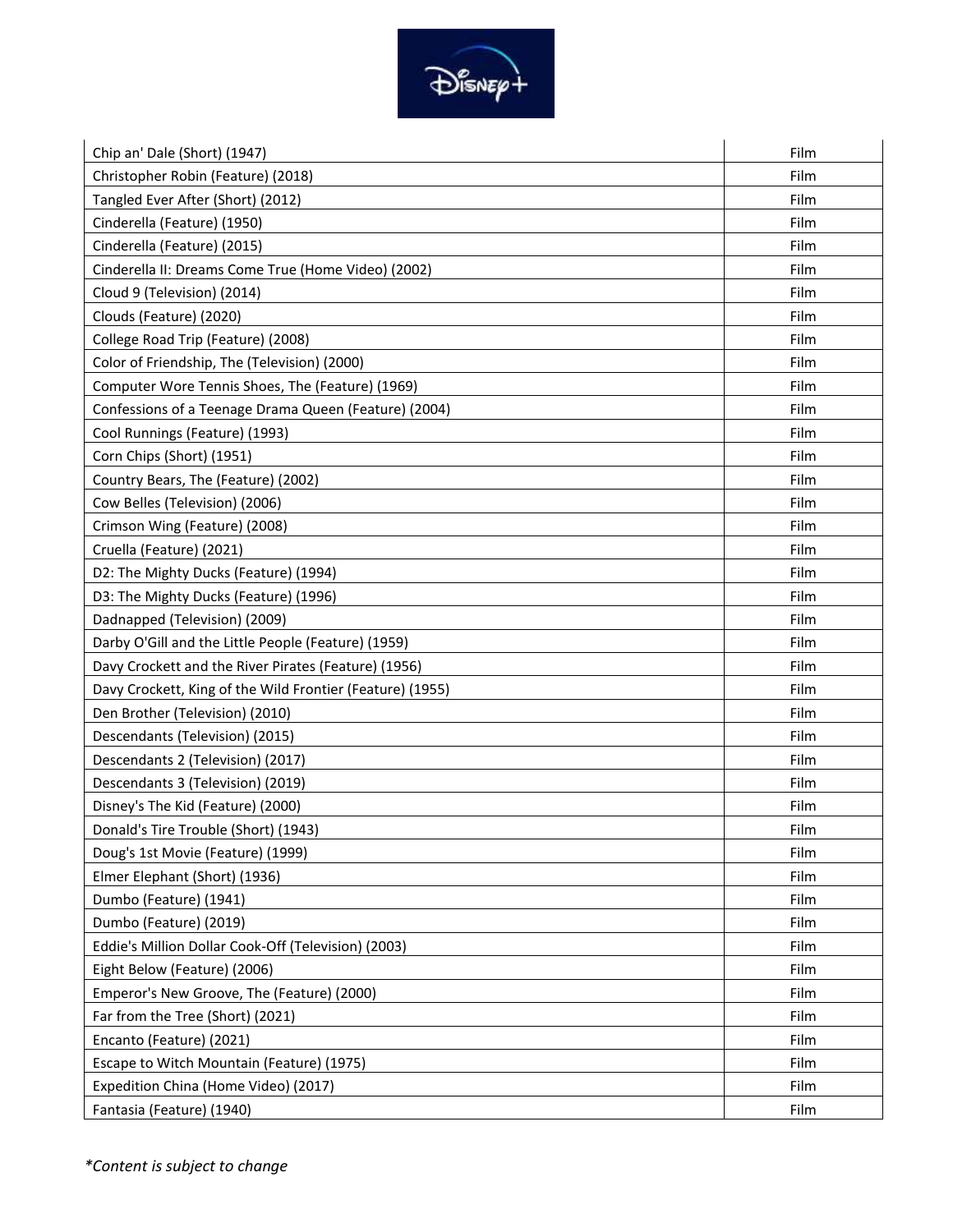

| First Kid (Feature) (1996)                                                           | Film |
|--------------------------------------------------------------------------------------|------|
| Flora & Ulysses (Feature) (2021)                                                     | Film |
| Flowers and Trees (Short) (1932)                                                     | Film |
| Flubber (Feature) (1997)                                                             | Film |
| Food for Feudin' (Short) (1950)                                                      | Film |
| Fox and the Hound, The (Feature) (1981)                                              | Film |
| Freaky Friday (Feature) (1977)                                                       | Film |
| Freaky Friday (Feature) (2003)                                                       | Film |
| Freaky Friday (Television) (2018)                                                    | Film |
| Frenemies (Television) (2012)                                                        | Film |
| Frozen (Feature) (2013)                                                              | Film |
| Frozen II (Feature) (2019)                                                           | Film |
| Full-Court Miracle (Television) (2003)                                               | Film |
| Game Plan, The (Feature) (2007)                                                      | Film |
| Geek Charming (Television) (2011)                                                    | Film |
| George of the Jungle (Feature) (1997)                                                | Film |
| George of the Jungle 2 (Home Video) (2003)                                           | Film |
| Get a Clue (Television) (2002)                                                       | Film |
| Ghost of the Mountains (Home Video) (2017)                                           | Film |
| Ghosts of Buxley Hall, The (Television) (1980)                                       | Film |
| Girl vs. Monster (Television) (2012)                                                 | Film |
| Glory Road (Feature) (2006)                                                          | Film |
| Go Figure (Television) (2005)                                                        | Film |
| Godmothered (Feature) (2020)                                                         | Film |
| Going to the Mat (Television) (2004)                                                 | Film |
| Great Mouse Detective, The (Feature) (1986)                                          | Film |
| Clock Cleaners (Short) (1937)                                                        | Film |
| Great Muppet Caper, The (Feature) (1981)                                             | Film |
| Greatest Game Ever Played, The (Feature) (2005)                                      | Film |
| Greyfriars Bobby (Feature) (1961)                                                    | Film |
| Growing Up Wild (Home Video) (2016)                                                  | Film |
| Gus (Feature) (1976)                                                                 | Film |
| Hacksaw (Television) (1971)                                                          | Film |
| Halloweentown (Television) (1998)                                                    | Film |
| Halloweentown High (Television) (2004)                                               | Film |
| Halloweentown II: Kalabar's Revenge (Television) (2001)                              | Film |
| Hannah Montana and Miley Cyrus: Best of Both Worlds Concert Tour 3D (Feature) (2008) | Film |
| Hannah Montana the Movie (Feature) (2009)                                            | Film |
| Happy Birthday, Mickey! (Short) (2019)                                               | Film |
| Hatching Pete (Television) (2009)                                                    | Film |
| Haunted Mansion, The (Feature) (2003)                                                | Film |
| Heavyweights (Feature) (1995)                                                        | Film |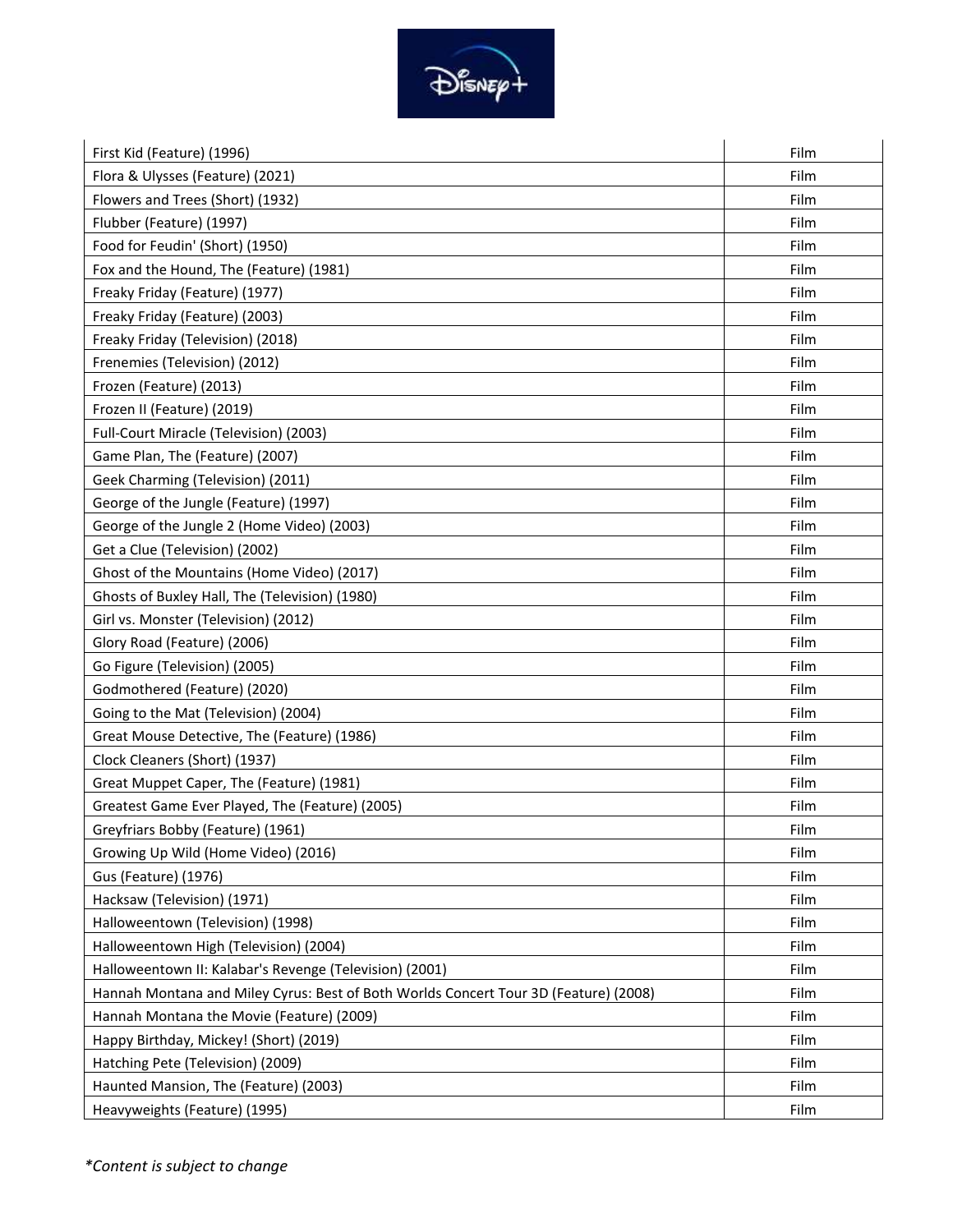

| Herbie Goes Bananas (Feature) (1980)                      | Film |
|-----------------------------------------------------------|------|
| Herbie Goes to Monte Carlo (Feature) (1977)               | Film |
| Herbie Rides Again (Feature) (1974)                       | Film |
| Herbie: Fully Loaded (Feature) (2005)                     | Film |
| Hercules (Feature) (1997)                                 | Film |
| High School Musical 2 (Television) (2007)                 | Film |
| High School Musical 3: Senior Year (Feature) (2008)       | Film |
| Hocus Pocus (Feature) (1993)                              | Film |
| Hollywood Stargirl (Feature) (3000)                       | Film |
| Homeward Bound II: Lost in San Francisco (Feature) (1996) | Film |
| Homeward Bound: The Incredible Journey (Feature) (1993)   | Film |
| Honey, I Blew Up the Kid (Feature) (1992)                 | Film |
| Honey, I Shrunk the Kids (Feature) (1989)                 | Film |
| Honey, We Shrunk Ourselves (Home Video) (1997)            | Film |
| Hounded (Television) (2001)                               | Film |
| How to Build a Better Boy (Television) (2014)             | Film |
| How to Play Baseball (Short) (1942)                       | Film |
| Hunchback of Notre Dame, The (Feature) (1996)             | Film |
| Ice Princess (Feature) (2005)                             | Film |
| In Beaver Valley (Featurette) (1950)                      | Film |
| Incredible Journey, The (Feature) (1963)                  | Film |
| Frank and Ollie (Feature) (1995)                          | Film |
| Inspector Gadget (Feature) (1999)                         | Film |
| Inspector Gadget II (Home Video) (2003)                   | Film |
| Into the Woods (Feature) (2014)                           | Film |
| Introduction to Disney+ Parental Controls (Short) (2021)  | Film |
| Invincible (Feature) (2006)                               | Film |
| Invisible Sister (Television) (2015)                      | Film |
| Iron Will (Feature) (1994)                                | Film |
| Island at the Top of the World, The (Feature) (1974)      | Film |
| John Carter (Feature) (2012)                              | Film |
| Johnny Kapahala: Back on Board (Television) (2007)        | Film |
| Johnny Tsunami (Television) (1999)                        | Film |
| Journey of Natty Gann, The (Feature) (1985)               | Film |
| Jumping Ship (Television) (2001)                          | Film |
| Jungle Book 2, The (Feature) (2003)                       | Film |
| Jungle Book, The (Feature) (1967)                         | Film |
| Jungle Book, The (Feature) (2016)                         | Film |
| Jungle Book, The: Mowgli's Story (Home Video) (1998)      | Film |
| Jungle Cat (Feature) (1959)                               | Film |
| Jungle Cruise (Feature) (2021)                            | Film |
| Kim Possible (Television) (2019)                          | Film |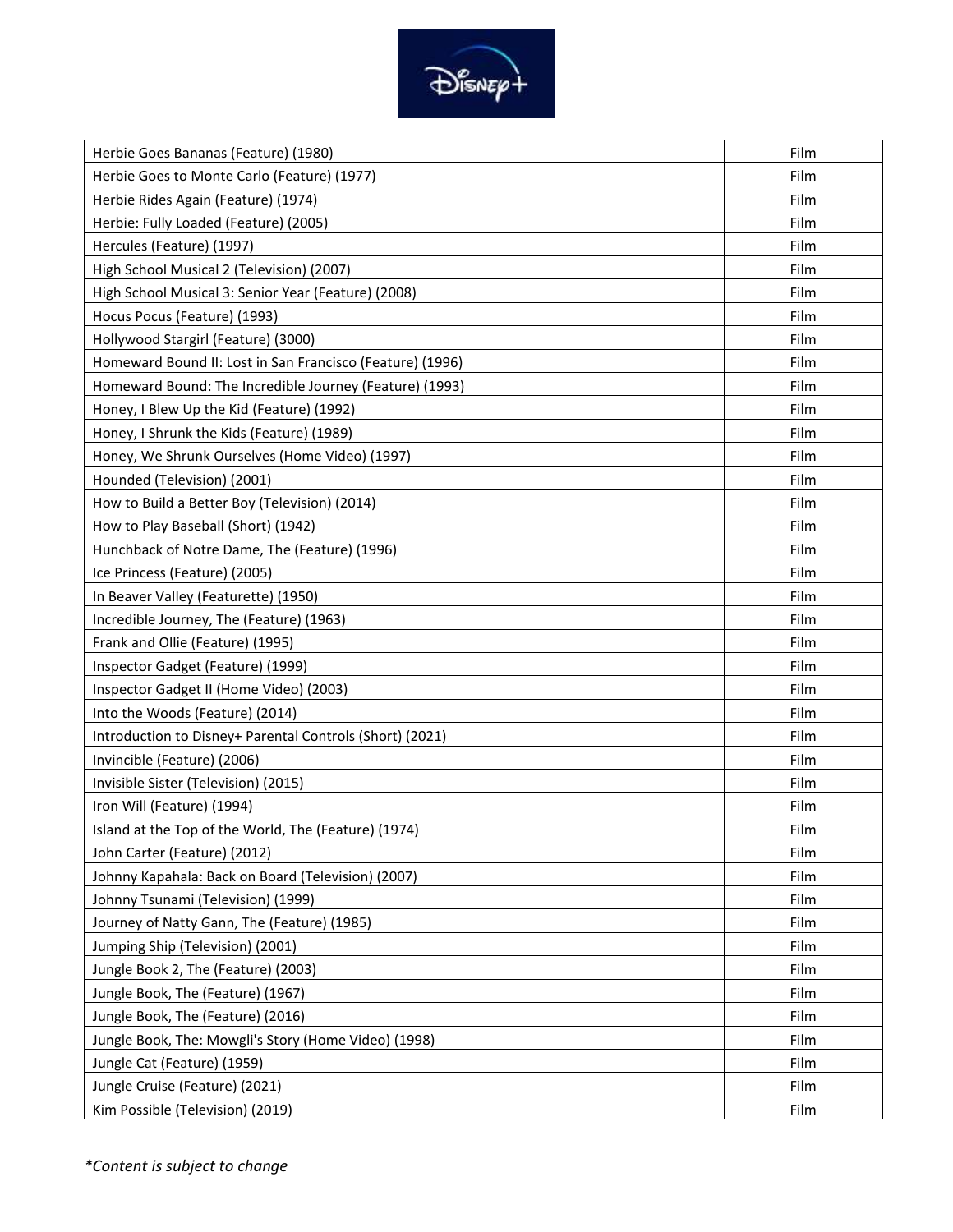

| Lady and the Tramp (Feature) (1955)                          | Film |
|--------------------------------------------------------------|------|
| Lady and the Tramp (Feature) (2019)                          | Film |
| Lady and the Tramp II: Scamp's Adventure (Home Video) (2001) | Film |
| Lemonade Mouth (Television) (2011)                           | Film |
| Let It Shine (Television) (2012)                             | Film |
| Lilo & Stitch (Feature) (2002)                               | Film |
| Lilo & Stitch 2: Stitch Has a Glitch (Home Video) (2005)     | Film |
| Lion King, The (Feature) (1994)                              | Film |
| Lion King, The (Feature) (2019)                              | Film |
| Little Mermaid, The (Feature) (1989)                         | Film |
| Little Matchgirl, The (Short) (2006)                         | Film |
| Living Desert, The (Feature) (1953)                          | Film |
| Lizzie McGuire Movie, The (Feature) (2003)                   | Film |
| Lorenzo (Short) (2004)                                       | Film |
| Love Bug, The (Feature) (1969)                               | Film |
| Magic Camp (Feature) (2020)                                  | Film |
| Mail Dog (Short) (1949)                                      | Film |
| Maleficent (Feature) (2014)                                  | Film |
| Maleficent: Mistress of Evil (Feature) (2019)                | Film |
| Man of the House (Feature) (1995)                            | Film |
| Mars Needs Moms (Feature) (2011)                             | Film |
| Mary Poppins (Feature) (1964)                                | Film |
| Mary Poppins Returns (Feature) (2018)                        | Film |
| Max Keeble's Big Move (Feature) (2001)                       | Film |
| McFarland, USA (Feature) (2015)                              | Film |
| Meet the Robinsons (Feature) (2007)                          | Film |
| Mickey and the Seal (Short) (1948)                           | Film |
| Mickey Down Under (Short) (1948)                             | Film |
| Mickey's Birthday Party (Short) (1942)                       | Film |
| Mickey's Delayed Date (Short) (1947)                         | Film |
| Mickey's Rival (Short) (1936)                                | Film |
| Mickey's Tale of Two Witches (Television) (2021)             | Film |
| Mickey's Trailer (Short) (1938)                              | Film |
| Mighty Joe Young (Feature) (1998)                            | Film |
| Million Dollar Arm (Feature) (2014)                          | Film |
| Million Dollar Duck, The (Feature) (1971)                    | Film |
| Minutemen (Television) (2008)                                | Film |
| Miracle (Feature) (2004)                                     | Film |
| Miracle at Midnight (Television) (1998)                      | Film |
| Miracle in Lane 2 (Television) (2000)                        | Film |
| Moana (Feature) (2016)                                       | Film |
| Inner Workings (Short) (2016)                                | Film |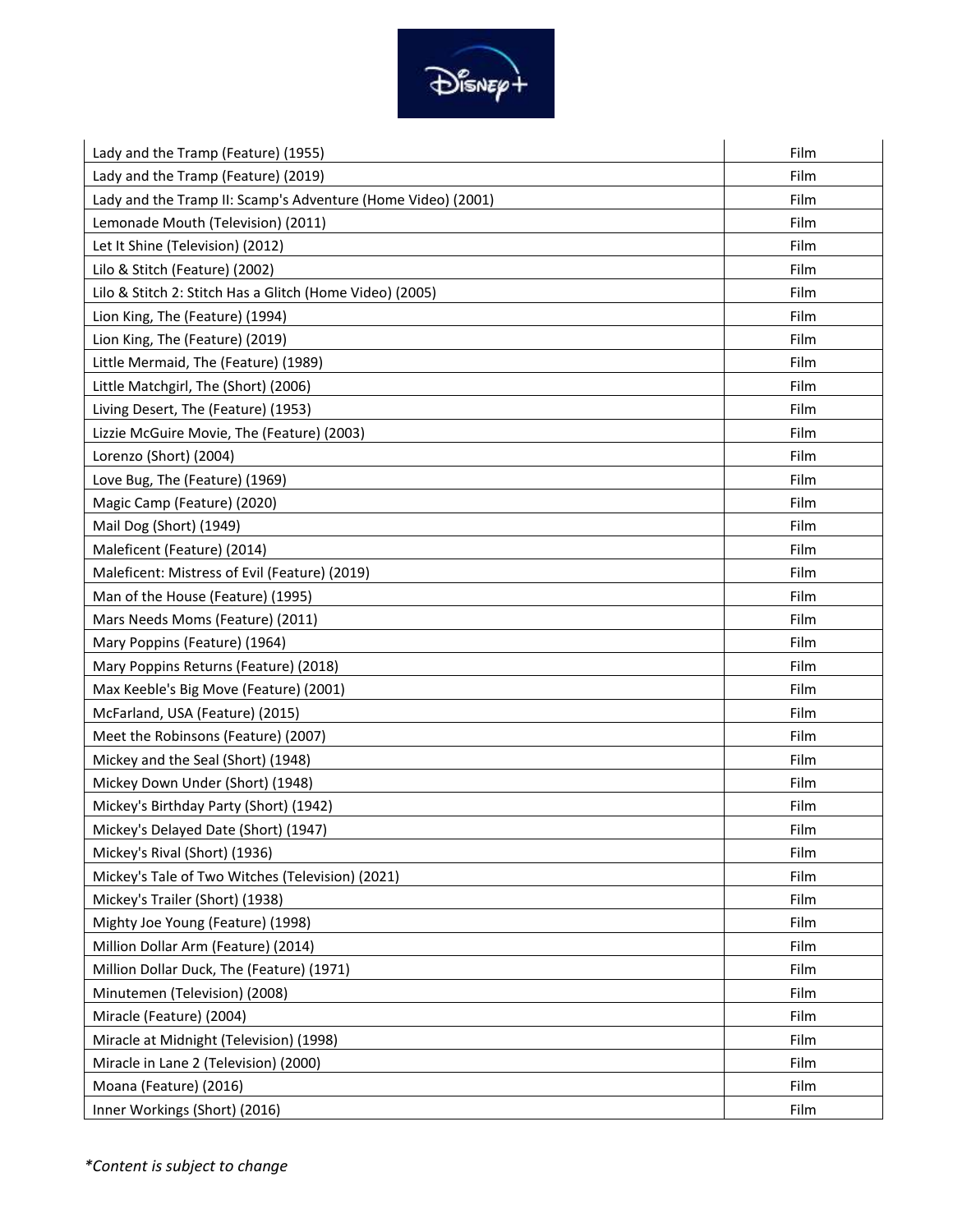

| Monkey Kingdom (Feature) (2015)                      | Film |
|------------------------------------------------------|------|
| More Than Robots (Feature) (2022)                    | Film |
| Morning Light (Feature) (2008)                       | Film |
| Mr. Duck Steps Out (Short) (1940)                    | Film |
| Mr. Magoo (Feature) (1997)                           | Film |
| Mr. Mouse Takes a Trip (Short) (1940)                | Film |
| Mulan (Feature) (1998)                               | Film |
| Mulan (Feature) (2020)                               | Film |
| Mulan II (Home Video) (2005)                         | Film |
| Muppet Movie, The (Feature) (1979)                   | Film |
| Muppet Treasure Island (Feature) (1996)              | Film |
| Muppets Most Wanted (Feature) (2014)                 | Film |
| Muppets, The (Feature) (2011)                        | Film |
| My Dog, the Thief (Television) (1969)                | Film |
| My Favorite Martian (Feature) (1999)                 | Film |
| National Treasure (Feature) (2004)                   | Film |
| National Treasure: Book of Secrets (Feature) (2007)  | Film |
| Nature's Half Acre (Featurette) (1951)               | Film |
| Noelle (Feature) (2019)                              | Film |
| Now You See It (Television) (2005)                   | Film |
| Nutcracker and the Four Realms, The (Feature) (2018) | Film |
| Odd Life of Timothy Green, The (Feature) (2012)      | Film |
| Old Dogs (Feature) (2009)                            | Film |
| Old Yeller (Feature) (1957)                          | Film |
| Oliver & Company (Feature) (1988)                    | Film |
| Olympic Champ, The (Short) (1942)                    | Film |
| Olympic Elk, The (Featurette) (1952)                 | Film |
| On Ice (Short) (1935)                                | Film |
| Once Upon a Mattress (Television) (2005)             | Film |
| One and Only Ivan, The (Feature) (2020)              | Film |
| One Day at Disney (Feature) (2019)                   | Film |
| One Hundred and One Dalmatians (Feature) (1961)      | Film |
| Operation Dumbo Drop (Feature) (1995)                | Film |
| Other Me, The (Television) (2000)                    | Film |
| Own the Room (Feature) (2021)                        | Film |
| Oz the Great and Powerful (Feature) (2013)           | Film |
| Pacifier, The (Feature) (2005)                       | Film |
| Parent Trap, The (Feature) (1961)                    | Film |
| Parent Trap, The (Feature) (1998)                    | Film |
| Penguins (Feature) (2019)                            | Film |
| Perri (Feature) (1957)                               | Film |
| Pete's Dragon (Feature) (1977)                       | Film |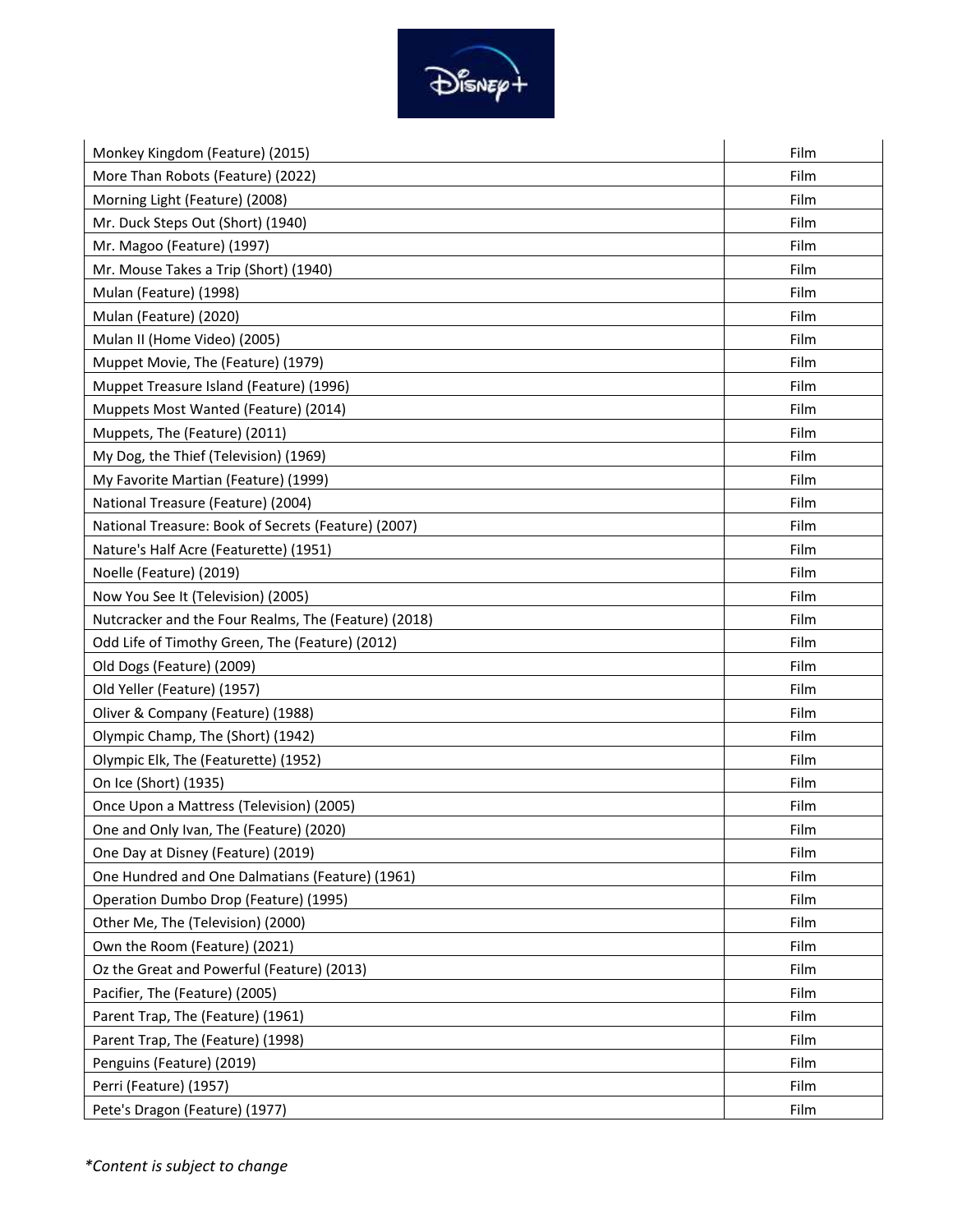

| Pete's Dragon (Feature) (2016)                                               | Film |
|------------------------------------------------------------------------------|------|
| Peter Pan (Feature) (1953)                                                   | Film |
| Phantom of the Megaplex (Television) (2000)                                  | Film |
| Phineas and Ferb the Movie: Across the 2nd Dimension (Television) (2011)     | Film |
| Piglet's Big Movie (Feature) (2003)                                          | Film |
| Pinocchio (Feature) (1940)                                                   | Film |
| Pirates of the Caribbean: At World's End (Feature) (2007)                    | Film |
| Pirates of the Caribbean: Dead Man's Chest (Feature) (2006)                  | Film |
| Pirates of the Caribbean: Dead Men Tell No Tales (Feature) (2017)            | Film |
| Pirates of the Caribbean: On Stranger Tides (Feature) (2011)                 | Film |
| Pirates of the Caribbean: The Curse of the Black Pearl (Feature) (2003)      | Film |
| Pixel Perfect (Television) (2004)                                            | Film |
| Planes (Feature) (2013)                                                      | Film |
| Planes: Fire & Rescue (Feature) (2014)                                       | Film |
| Pluto and the Gopher (Short) (1950)                                          | Film |
| Pluto's Party (Short) (1952)                                                 | Film |
| Pluto's Purchase (Short) (1948)                                              | Film |
| Pluto's Surprise Package (Short) (1949)                                      | Film |
| Pluto's Sweater (Short) (1949)                                               | Film |
| Pocahontas (Feature) (1995)                                                  | Film |
| Polar Bear (Feature) (2022)                                                  | Film |
| Pooh's Grand Adventure: The Search for Christopher Robin (Home Video) (1997) | Film |
| Princess and the Frog, The (Feature) (2009)                                  | Film |
| Prowlers of the Everglades (Featurette) (1953)                               | Film |
| Ralph Breaks the Internet (Feature) (2018)                                   | Film |
| Us Again (Short) (2021)                                                      | Film |
| Raya and the Last Dragon (Feature) (2021)                                    | Film |
| Recess: School's Out (Feature) (2001)                                        | Film |
| Rescue Dog (Short) (1947)                                                    | Film |
| Rescuers Down Under, The (Feature) (1990)                                    | Film |
| Rescuers, The (Feature) (1977)                                               | Film |
| Return of Jafar, The (Home Video) (1994)                                     | Film |
| Ye Olden Days (Short) (1933)                                                 | Film |
| Robin Hood (Feature) (1973)                                                  | Film |
| Safety (Feature) (2020)                                                      | Film |
| Search for Santa Paws, The (Home Video) (2010)                               | Film |
| Secret of the Magic Gourd, The (Feature) (2007)                              | Film |
| Secret Society of Second-Born Royals (Feature) (2020)                        | Film |
| Sharpay's Fabulous Adventure (Home Video) (2011)                             | Film |
| Sleeping Beauty (Feature) (1959)                                             | Film |
| Sneakerella (Feature) (2022)                                                 | Film |
| Snow White and the Seven Dwarfs (Feature) (1937)                             | Film |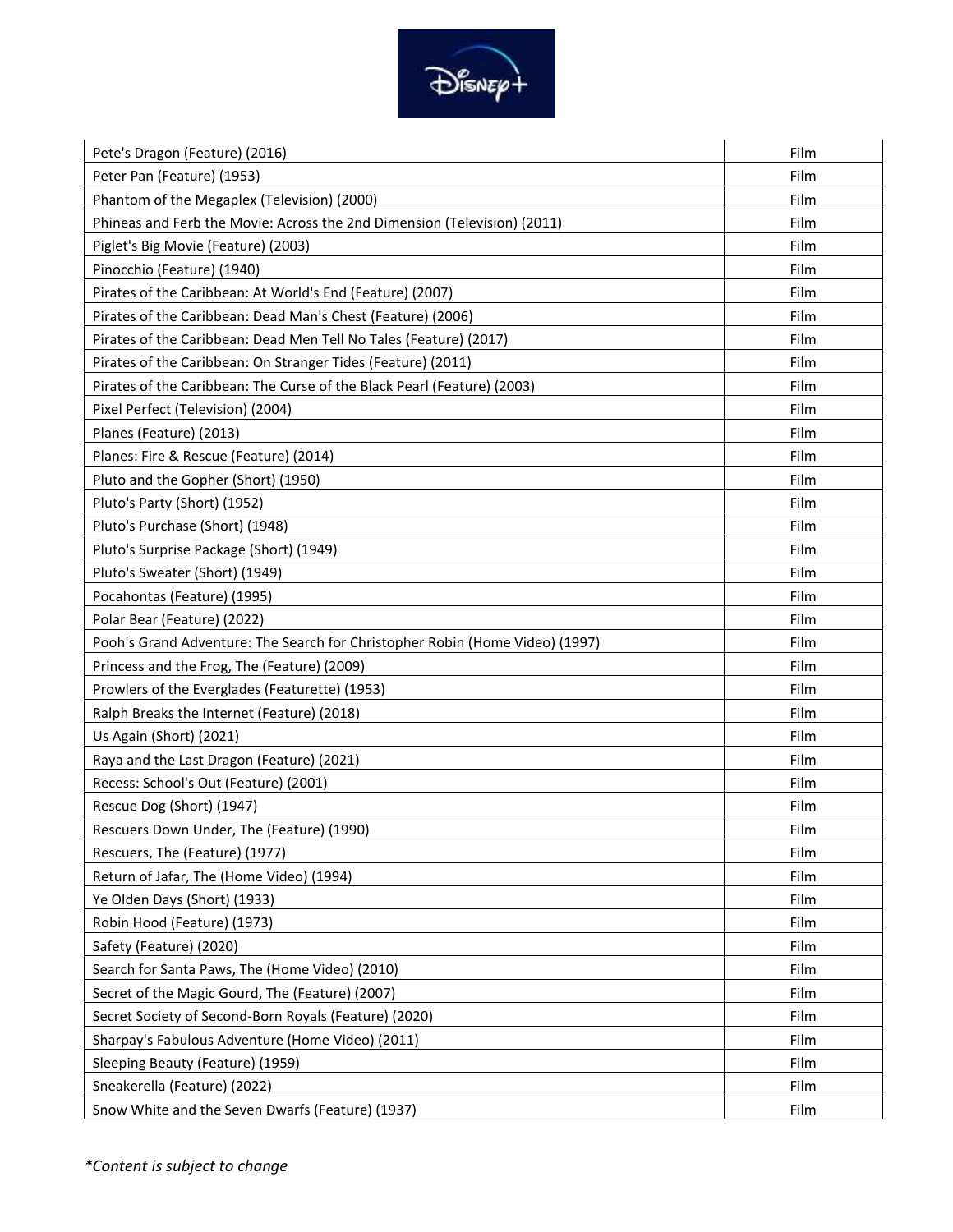

| Out of Scale (Short) (1951)                                      | Film |
|------------------------------------------------------------------|------|
| Society Dog Show (Short) (1939)                                  | Film |
| Space Buddies (Home Video) (2009)                                | Film |
| Spooky Buddies (Home Video) (2011)                               | Film |
| Squanto: A Warrior's Tale (Feature) (1994)                       | Film |
| Stargirl (Feature) (2020)                                        | Film |
| Steamboat Willie (Short) (1928)                                  | Film |
| Stitch! the Movie (Home Video) (2003)                            | Film |
| Story of Robin Hood and His Merrie Men, The (Feature) (1952)     | Film |
| Strongest Man in the World, The (Feature) (1975)                 | Film |
| Stuck in the Suburbs (Television) (2004)                         | Film |
| Stuntman (Feature) (2021)                                        | Film |
| Suite Life Movie, The (Television) (2011)                        | Film |
| Super Buddies (Home Video) (2013)                                | Film |
| Swiss Family Robinson (Feature) (1960)                           | Film |
| Sword in the Stone, The (Feature) (1963)                         | Film |
| Brave Little Tailor (Short) (1938)                               | Film |
| Tale of Two Critters, A (Featurette) (1977)                      | Film |
| Tall Tale (Feature) (1995)                                       | Film |
| Tangled (Feature) (2010)                                         | Film |
| Tarzan (Feature) (1999)                                          | Film |
| Tarzan II (Home Video) (2005)                                    | Film |
| Teacher's Pet (Feature) (2004)                                   | Film |
| That Darn Cat (Feature) (1997)                                   | Film |
| That Darn Cat! (Feature) (1965)                                  | Film |
| Third Man on the Mountain (Feature) (1959)                       | Film |
| Thirteenth Year, The (Television) (1999)                         | Film |
| Those Calloways (Feature) (1965)                                 | Film |
| Three Blind Mouseketeers (Short) (1936)                          | Film |
| Don's Fountain of Youth (Short) (1953)                           | Film |
| Three Little Pigs (Short) (1933)                                 | Film |
| Three Little Wolves (Short) (1936)                               | Film |
| Three Musketeers, The (Feature) (1993)                           | Film |
| Tick Tock Tale (Short) (2010)                                    | Film |
| Tiger Cruise (Television) (2004)                                 | Film |
| Tigger Movie, The (Feature) (2000)                               | Film |
| Timmy Failure: Mistakes Were Made (Feature) (2020)               | Film |
| Tinker Bell (Home Video) (2008)                                  | Film |
| Tinker Bell and the Great Fairy Rescue (Home Video) (2010)       | Film |
| Tinker Bell and the Legend of the Neverbeast (Home Video) (2015) | Film |
| Tinker Bell and the Lost Treasure (Home Video) (2009)            | Film |
| Toby Tortoise Returns (Short) (1936)                             | Film |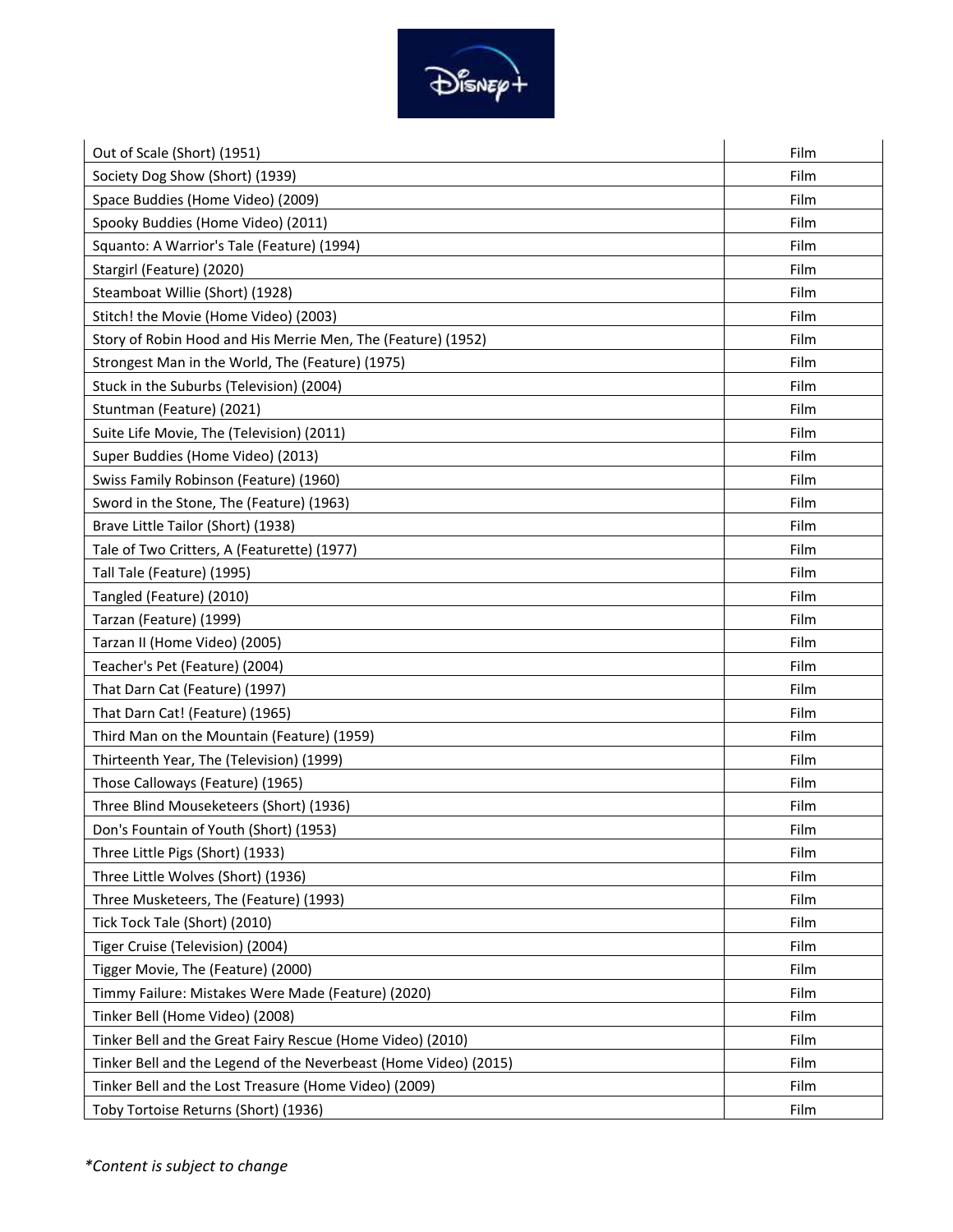

| Togo (Feature) (2019)                                       | Film |
|-------------------------------------------------------------|------|
| Tom and Huck (Feature) (1995)                               | Film |
| Tomorrowland (Feature) (2015)                               | Film |
| Tortoise and the Hare, The (Short) (1935)                   | Film |
| Trailer Horn (Short) (1950)                                 | Film |
| Treasure Buddies (Home Video) (2012)                        | Film |
| Treasure Island (Feature) (1950)                            | Film |
| Treasure of Matecumbe (Feature) (1976)                      | Film |
| Treasure Planet (Feature) (2002)                            | Film |
| Tron (Feature) (1982)                                       | Film |
| Tron: Legacy (Feature) (2010)                               | Film |
| Tru Confessions (Television) (2002)                         | Film |
| Tuck Everlasting (Feature) (2002)                           | Film |
| Tugboat Mickey (Short) (1940)                               | Film |
| Twitches (Television) (2005)                                | Film |
| Twitches Too (Television) (2007)                            | Film |
| Ugly Dachshund, The (Feature) (1966)                        | Film |
| Ugly Duckling, The (Color Remake) (Short) (1939)            | Film |
| Underdog (Feature) (2007)                                   | Film |
| Unidentified Flying Oddball (Feature) (1979)                | Film |
| Up, Up and Away (Television) (2000)                         | Film |
| Upside-Down Magic (Television) (2020)                       | Film |
| Vanishing Prairie, The (Feature) (1954)                     | Film |
| Waking Sleeping Beauty (Feature) (2010)                     | Film |
| Three Caballeros, The (Feature) (1945)                      | Film |
| Water Birds (Featurette) (1952)                             | Film |
| Wendy Wu: Homecoming Warrior (Television) (2006)            | Film |
| Whispers: An Elephant's Tale (Feature) (2000)               | Film |
| White Fang (Feature) (1991)                                 | Film |
| White Fang 2: Myth of the White Wolf (Feature) (1994)       | Film |
| Wild, The (Feature) (2006)                                  | Film |
| Wings of Life (Feature) (2011)                              | Film |
| Winnie the Pooh (Feature) (2011)                            | Film |
| Ballad of Nessie, The (Short) (2011)                        | Film |
| Winnie the Pooh: A Very Merry Pooh Year (Home Video) (2002) | Film |
| Winnie the Pooh: Springtime with Roo (Home Video) (2004)    | Film |
| Winter Storage (Short) (1949)                               | Film |
| Wise Little Hen, The (Short) (1934)                         | Film |
| Wolfgang (Feature) (2021)                                   | Film |
| Wreck-It Ralph (Feature) (2012)                             | Film |
| Paperman (Short) (2012)                                     | Film |
| Wrinkle in Time, A (Feature) (2018)                         | Film |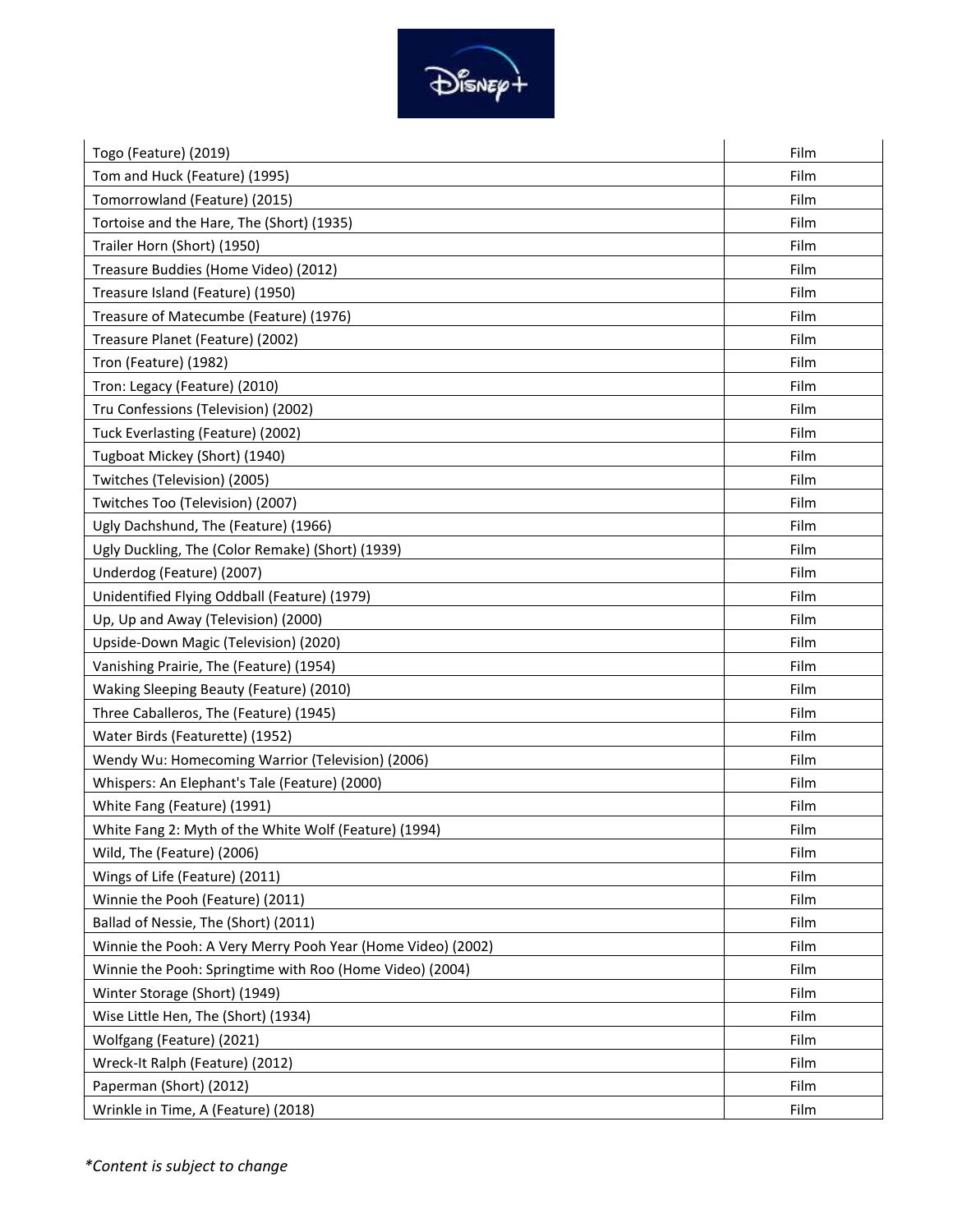

| You Lucky Dog (Television) (1998)                   | <b>Film</b> |
|-----------------------------------------------------|-------------|
| You Wish! (Television) (2003)                       | <b>Film</b> |
| Young Black Stallion, The (Feature) (2003)          | Film        |
| Zapped (Television) (2014)                          | <b>Film</b> |
| Zenon: Girl of the 21st Century (Television) (1999) | <b>Film</b> |
| Zenon: The Zequel (Television) (2001)               | Film        |
| Zenon: Z3 (Television) (2004)                       | Film        |
| Zootopia (Feature) (2016)                           | Film        |

| <b>Disney Series</b>                                                                   | TV Series / Film  |
|----------------------------------------------------------------------------------------|-------------------|
| 101 Dalmatian Street (2018): Season 1                                                  | <b>TV Series</b>  |
| 20/20: The Most Magical Story on Earth: 50 Years of Walt Disney World (Special) (2021) | <b>TV Special</b> |
| Adventures of the Gummi Bears (1985): International Season 1 - 6                       | <b>TV Series</b>  |
| Alex & Co. (2015): Season 1 - 3                                                        | <b>TV Series</b>  |
| Arendelle Castle Yule Log (Special) (2019)                                             | <b>TV Special</b> |
| Arendelle Castle Yule Log 2.0 (Special) (2020)                                         | <b>TV Special</b> |
| Be Our Chef (2020): Season 1                                                           | <b>TV Series</b>  |
| Beatles, The: Get Back (2021): Season 1                                                | <b>TV Series</b>  |
| Becoming (2020): Season 1                                                              | <b>TV Series</b>  |
| Behind the Attraction (2021): Season 1                                                 | <b>TV Series</b>  |
| Bia (2020): Season 1-2                                                                 | <b>TV Series</b>  |
| Big Fib, The (2020): Season 1                                                          | <b>TV Series</b>  |
| Big Hero 6 The Series (2017): Season 1 - 3                                             | <b>TV Series</b>  |
| Billy Dilley's Super-Duper Subterranean Summer (2017): Season 1                        | <b>TV Series</b>  |
| Binny Und Der Geist (2014): Season 1 - 2                                               | <b>TV Series</b>  |
| Black is King (Special) (2020)                                                         | <b>TV Special</b> |
| Bonkers (1993): Season 1                                                               | <b>TV Series</b>  |
| Book of Once Upon a Time, The (Shorts) (2015): Season 1                                | <b>TV Series</b>  |
| Chicken Squad, The (2021): Season 1                                                    | <b>TV Series</b>  |
| Chip 'n' Dale: Park Life (2021): Season 1                                              | <b>TV Series</b>  |
| Chip 'n' Dale's Rescue Rangers (1989): Season 1                                        | <b>TV Series</b>  |
| Club Mickey Mouse (Malaysia Version) (2017): Season 4                                  | <b>TV Series</b>  |
| Decorating Disney: Holiday Magic (Special) (2017)                                      | <b>TV Special</b> |
| Diary of a Future President (2020): Season 1 - 2                                       | <b>TV Series</b>  |
| Dinosaurs (1991): Season 1 - 4                                                         | <b>TV Series</b>  |
| Disney Family Sundays (3000): Season 1                                                 | Short             |
| Disney Junior Ready for Preschool (Shorts) (2019): Season 2                            | <b>TV Series</b>  |
| Disney Legend of the Three Caballeros (2018): Season 1                                 | <b>TV Series</b>  |
| Disney's Broadway Hits at London's Royal Albert Hall (Special) (3000)                  | <b>TV Special</b> |
| Disney's Fairy Tale Weddings (2018): Season 1                                          | <b>TV Series</b>  |
| Disney's Fairy Tale Weddings (Special) (2017)                                          | <b>TV Special</b> |
| Disney's Fairy Tale Weddings: Holiday Magic (Special) (2017)                           | <b>TV Special</b> |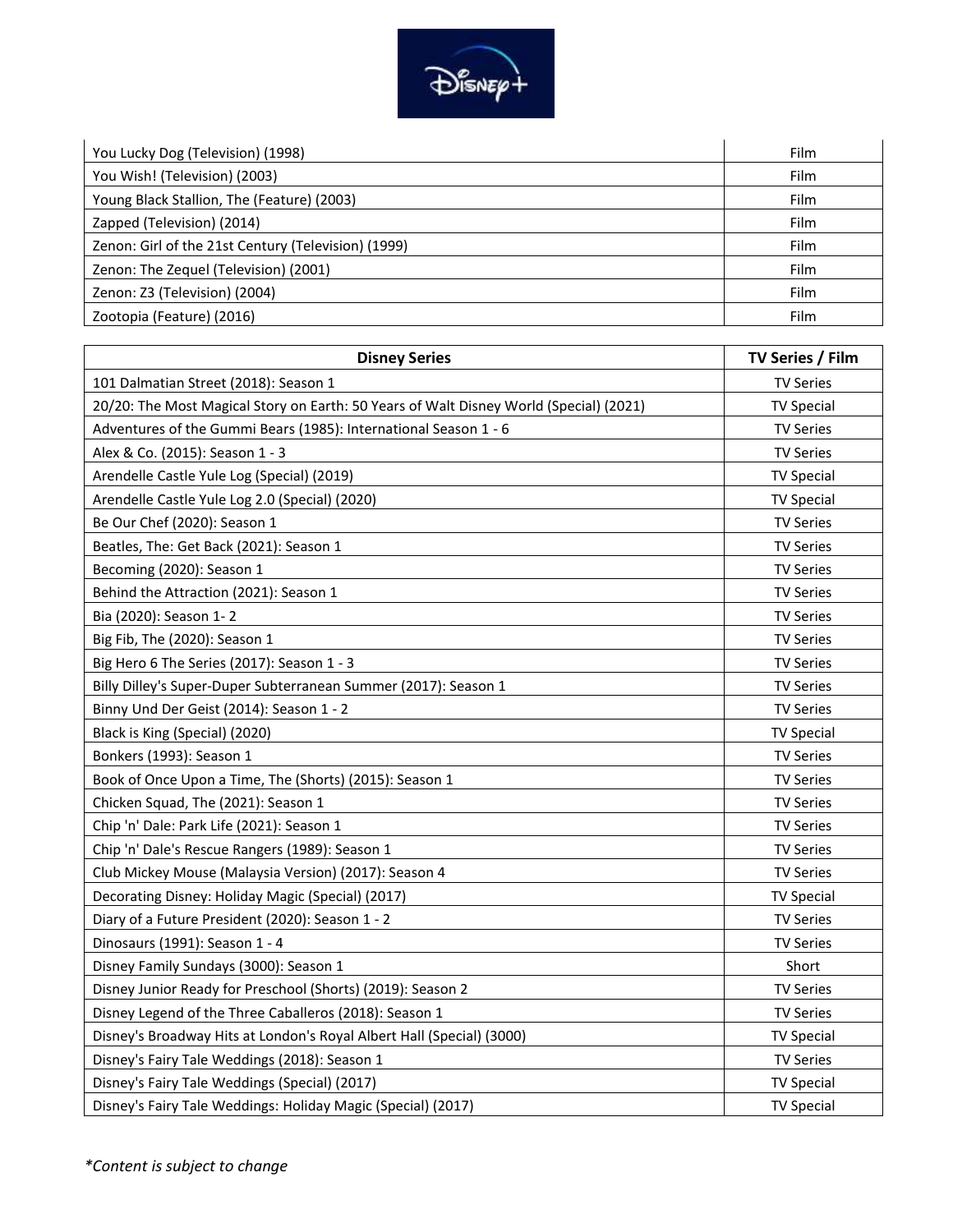

| Doc McStuffins (2012): Season 1 - 5                                    | <b>TV Series</b>  |
|------------------------------------------------------------------------|-------------------|
| DuckTales (2017): Season 1 - 3                                         | <b>TV Series</b>  |
| DuckTales (Shorts) (2017): Season 1                                    | Short             |
| Earth to Ned (2020): Season 1                                          | <b>TV Series</b>  |
| Elena of Avalor (2016): Season 1 - 3                                   | <b>TV Series</b>  |
| Elena of Avalor (Shorts) (2017): Season 1 - 2                          | Short             |
| Embrace the Panda: Making Turning Red (Special) (3000)                 | <b>TV Special</b> |
| Encore! (2019): Season 1                                               | <b>TV Series</b>  |
| Entrelazados (2021): Season 1                                          | <b>TV Series</b>  |
| Eye Wonder (Shorts) (2021): Season 1                                   | <b>TV Series</b>  |
| Family Reboot (3000): Season 1                                         | <b>TV Series</b>  |
| Fancy Nancy (2018): Season 1 - 2                                       | <b>TV Series</b>  |
| Fancy Nancy: Fancy It Yourself (Shorts) (2019): Season 1               | Short             |
| First Class Chefs: Family Style (2016): Season 1                       | Short             |
| Folklore: The Long Pond Studio Sessions (Special) (2020)               | <b>TV Special</b> |
| Gargoyles (1994): Season 1 - 3                                         | <b>TV Series</b>  |
| Goldie & Bear (2015): Season 1 - 2                                     | <b>TV Series</b>  |
| Goof Troop (1992): Season 1                                            | <b>TV Series</b>  |
| Gravity Falls (2012): Season 1 - 2                                     | <b>TV Series</b>  |
| Gravity Falls (Shorts) (2013): Season 1                                | Short             |
| Grid (2022): Season 1                                                  | <b>TV Series</b>  |
| Handy Manny (2006): Season 1 - 3                                       | <b>TV Series</b>  |
| Happier Than Ever: A Love Letter to Los Angeles (Feature) (2021)       | <b>TV Special</b> |
| Henry Hugglemonster (2013): Season 1 - 2                               | <b>TV Series</b>  |
| High School Musical: The Musical: The Holiday Special (Special) (2020) | <b>TV Special</b> |
| High School Musical: The Musical: The Series (2019): Season 1 - 2      | <b>TV Series</b>  |
| I Captured the King of the Leprechauns (Special) (1959)                | <b>TV Special</b> |
| Imagineering Story, The (2019): Season 1                               | <b>TV Series</b>  |
| Into the Unknown: Making Frozen II (2020): Season 1                    | <b>TV Series</b>  |
| It's a Dog's Life with Bill Farmer (2020): Season 1                    | <b>TV Series</b>  |
| Jake and the Never Land Pirates (2011): Season 1 - 4                   | <b>TV Series</b>  |
| Kirby Buckets (2014): Season 1 - 2                                     | <b>TV Series</b>  |
| Kirby Buckets (2014): Warped Season 3                                  | <b>TV Series</b>  |
| Lego Disney Frozen: Northern Lights (Shorts) (2016): Season 1          | Short             |
| Like Me! (2016): Season 1                                              | Short             |
| Lilo & Stitch: The Series (2003): Season 1 - 2                         | <b>TV Series</b>  |
| Lion Guard, The (2015): Season 1 - 3                                   | <b>TV Series</b>  |
| Lion King's Timon & Pumbaa (1995): International Season 1 - 3          | <b>TV Series</b>  |
| Lip Switch (Shorts) (2020): Season 1                                   | Short             |
| Little Einsteins (2005): Season 1 - 2                                  | <b>TV Series</b>  |
| Little Mermaid, The (1992): Season 1 - 3                               | <b>TV Series</b>  |
| Lizzie McGuire (2001): Season 1 - 2                                    | <b>TV Series</b>  |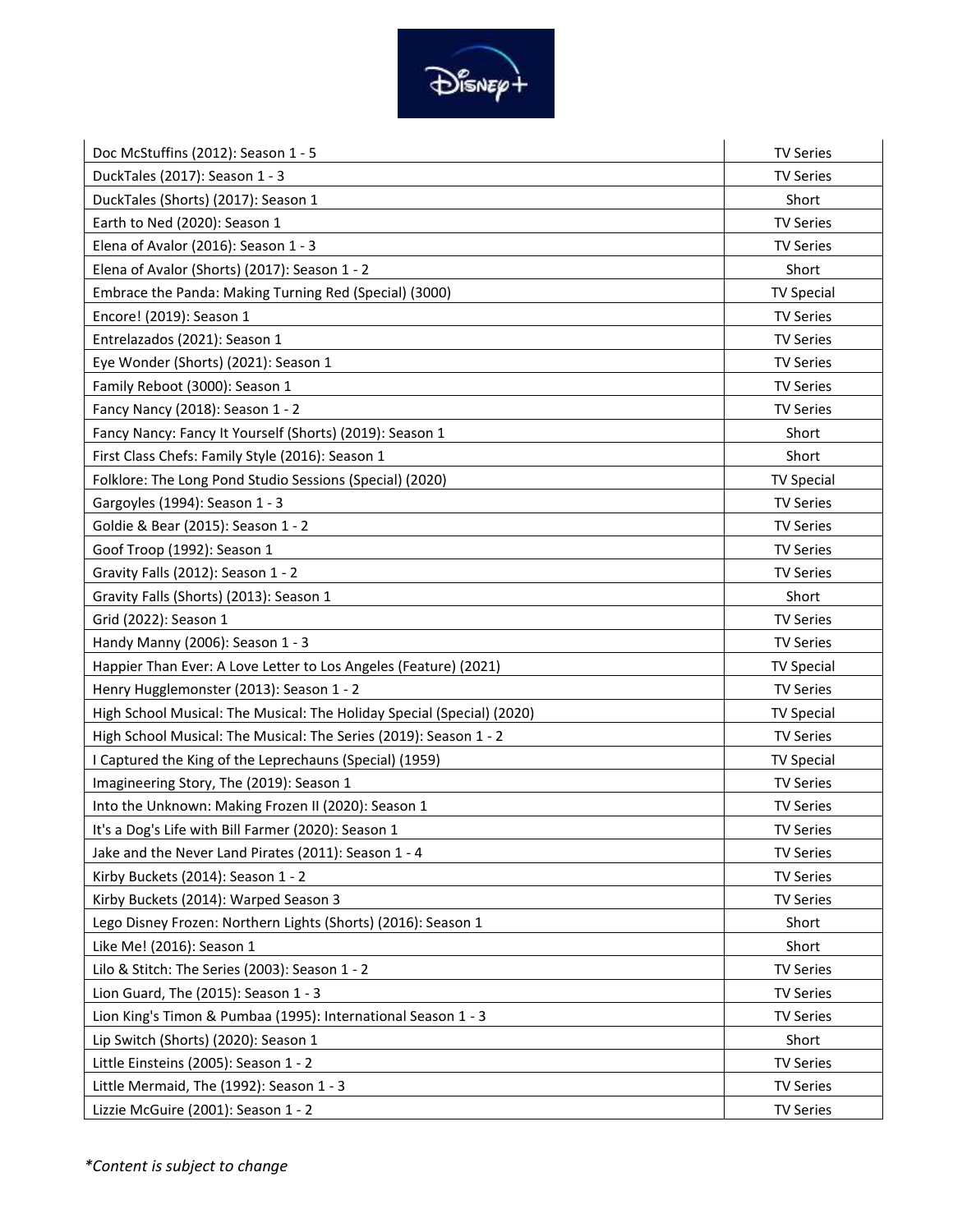

| Mars and Beyond (Special) (1957)                                          | <b>TV Special</b> |
|---------------------------------------------------------------------------|-------------------|
| Mickey and the Roadster Racers: Nutty Tales (Shorts) (2017): Season 1 - 2 | Short             |
| Mickey Go Local (Shorts) (2019): Season 1                                 | Short             |
| Mickey Mouse (Shorts) (2013): Season 1 - 5                                | Short             |
| Mickey Mouse Clubhouse (2006): Season 1 - 5                               | <b>TV Series</b>  |
| Mickey Mouse Roadster Racers (2017): Season 1 - 2                         | <b>TV Series</b>  |
| Mighty Ducks, The: Game Changers (2021): Season 1                         | <b>TV Series</b>  |
| Miles from Tomorrowland (2015): Season 1 - 2                              | <b>TV Series</b>  |
| Milo Murphy's Law (2016): Season 1 - 2                                    | <b>TV Series</b>  |
| Minnie's Bow-Toons (Shorts) (2011): Season 1 - 3                          | Short             |
| Minnie's Bow-Toons: Party Palace Pals (2021): Season 1                    | Short             |
| Mira, Royal Detective (2020): Season 1 - 2                                | <b>TV Series</b>  |
| Miraculous Tales of Ladybug & Cat Noir (2015): Season 1 - 3               | <b>TV Series</b>  |
| Miraculous World: New York, United Heroez (Special) (2020)                | <b>TV Special</b> |
| Miraculous World: Shanghai, the Legend of Ladydragon (Special) (2021)     | <b>TV Special</b> |
| Mission Force One (2017): Season 1                                        | <b>TV Series</b>  |
| Mouseketeers at Walt Disney World, The (Special) (1977)                   | <b>TV Special</b> |
| Muppet Babies Show and Tell (Shorts) (2018): Season 1                     | Short             |
| Muppet Show, The (1976): Season 1 - 5                                     | <b>TV Series</b>  |
| Muppets Haunted Mansion (Special) (2021)                                  | <b>TV Special</b> |
| Muppets Now (2020): Season 1                                              | Short             |
| Muppets, The (2015): Season 1                                             | <b>TV Series</b>  |
| My Friends Tigger & Pooh (2007): Season 1 - 2                             | <b>TV Series</b>  |
| Mysterious Benedict Society, The (2021): Season 1                         | <b>TV Series</b>  |
| Olaf Presents (2021): Season 1                                            | <b>TV Series</b>  |
| One Day at Disney (Shorts) (2019): Season 1                               | <b>TV Series</b>  |
| Out of the Box (1998): Season 1 - 3                                       | <b>TV Series</b>  |
| Penny on M.A.R.S. (2018): Season 1 - 3                                    | <b>TV Series</b>  |
| Penny on M.A.R.S.: Penny & Sebastian (Special) (3000)                     | <b>TV Special</b> |
| Phineas and Ferb (2007): Season 1 - 4                                     | <b>TV Series</b>  |
| Phineas and Ferb: Mission Marvel (Special) (2013)                         | <b>TV Special</b> |
| PJ Masks (2015): Season 1 - 4                                             | <b>TV Series</b>  |
| PJ Masks (Shorts) (2017): Season 1                                        | Short             |
| Playtime with Puppy Dog Pals (Shorts) (2018): Season 1 - 2                | Short             |
| Pre-Opening Report from Disneyland, The (Special) (1955)                  | <b>TV Special</b> |
| Proud Family, The (2001): Season 1 - 2                                    | <b>TV Series</b>  |
| Proud Family, The: Louder and Prouder (2022): Season 1                    | <b>TV Series</b>  |
| Puppy Dog Pals (2017): Season 1 - 4                                       | <b>TV Series</b>  |
| Quest, The (2022): Season 1                                               | <b>TV Series</b>  |
| Randy Cunningham: 9th Grade Ninja (2012): Season 1 - 2                    | <b>TV Series</b>  |
| Sheriff Callie's Wild West (2014): Season 1 - 2                           | <b>TV Series</b>  |
| Shop Class (2020): Season 1                                               | <b>TV Series</b>  |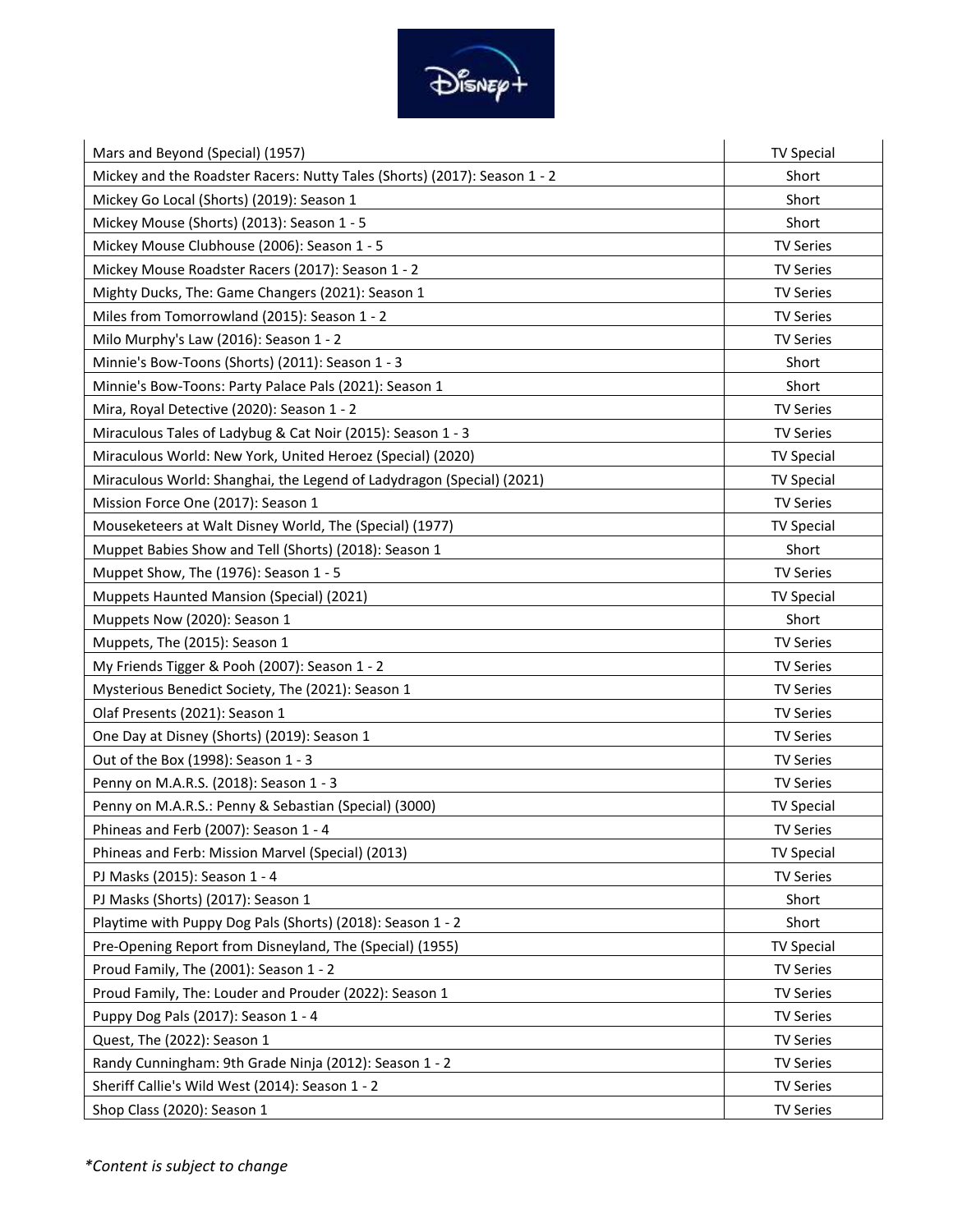

| Shortsgiving (Special) (2020)                             | <b>TV Special</b> |
|-----------------------------------------------------------|-------------------|
| Sketchbook (2022): Season 1                               | <b>TV Series</b>  |
| Smart Guy (1997): Season 1 - 3                            | <b>TV Series</b>  |
| So Random! (2011): Season 1                               | <b>TV Series</b>  |
| So Weird (1999): Season 1 - 3                             | <b>TV Series</b>  |
| Sofia the First (2013): Season 1 - 4                      | <b>TV Series</b>  |
| Star vs. The Forces of Evil (2015): Season 1 - 4          | <b>TV Series</b>  |
| Story of the Animated Drawing, The (Special) (1955)       | <b>TV Special</b> |
| Take Two with Phineas and Ferb (Shorts) (2010): Season 1  | Short             |
| TaleSpin (1990): Season 1                                 | <b>TV Series</b>  |
| Tangled: The Series (2017): Season 1 - 3                  | <b>TV Series</b>  |
| That's So Raven (2003): Season 1 - 4                      | <b>TV Series</b>  |
| This Duckburg Life (Shorts) (2021): Season 1              | Short             |
| Tron: Uprising (2012): Season 1                           | <b>TV Series</b>  |
| Under the Sea: A Descendants Short Story (Special) (2018) | <b>TV Special</b> |
| Vampirina (2017): Season 1 - 3                            | <b>TV Series</b>  |
| Vampirina Ghoul Girls Rock! (Shorts) (2018): Season 1 - 2 | Short             |
| Violetta En Vivo (Special) (2014)                         | <b>TV Special</b> |
| Week-End Family (2022): Season 1                          | <b>TV Series</b>  |
| Wizards Return: Alex vs. Alex, The (Special) (2013)       | <b>TV Special</b> |
| Wonderful Spring of Mickey Mouse, The (Special) (2022)    | <b>TV Special</b> |
| Wonderful Winter of Mickey Mouse, The (Special) (2022)    | <b>TV Special</b> |

| <b>Marvel Films</b>                                  | TV Series / Film |
|------------------------------------------------------|------------------|
| Ant-Man (Feature) (2015)                             | <b>Film</b>      |
| Ant-Man and the Wasp (Feature) (2018)                | Film             |
| Avengers: Age of Ultron (Feature) (2015)             | Film             |
| Avengers: Endgame (Feature) (2019)                   | Film             |
| Avengers: Infinity War (Feature) (2018)              | <b>Film</b>      |
| Black Panther (Feature) (2018)                       | <b>Film</b>      |
| Black Widow (Feature) (2021)                         | <b>Film</b>      |
| Captain America: Civil War (Feature) (2016)          | <b>Film</b>      |
| Captain America: The First Avenger (Feature) (2011)  | <b>Film</b>      |
| Captain America: The Winter Soldier (Feature) (2014) | Film             |
| Captain Marvel (Feature) (2019)                      | Film             |
| Dark Phoenix (Feature) (2019)                        | Film             |
| Deadpool (Feature) (2016)                            | <b>Film</b>      |
| Deadpool 2 (Feature) (2018)                          | Film             |
| Doctor Strange (Feature) (2016)                      | Film             |
| Eternals (Feature) (2021)                            | Film             |
| Fantastic Four (Feature) (2005)                      | Film             |
| Fantastic Four (Feature) (2015)                      | Film             |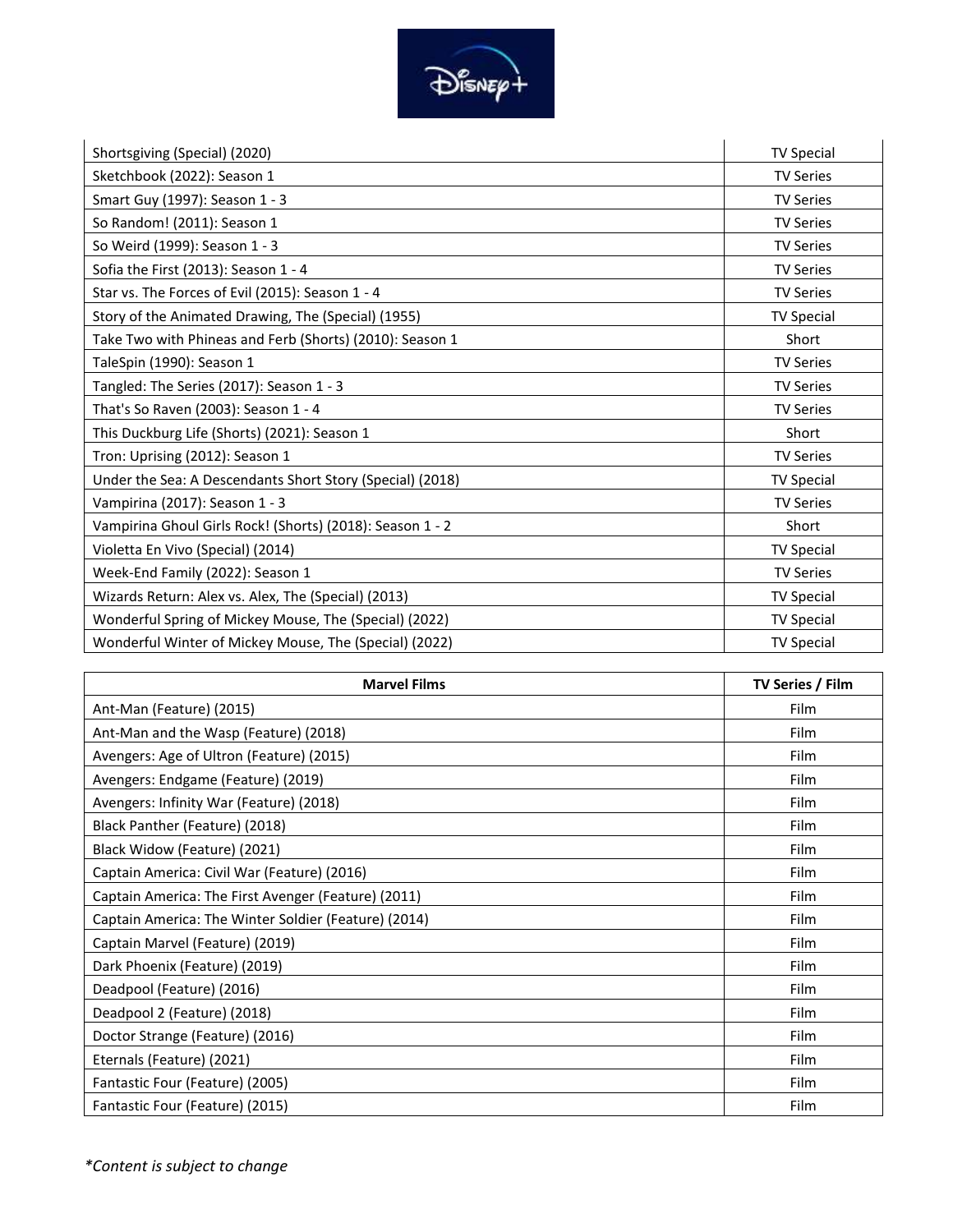

| Fantastic Four: Rise of the Silver Surfer (Feature) (2007) | Film |
|------------------------------------------------------------|------|
| Guardians of the Galaxy (Feature) (2014)                   | Film |
| Guardians of the Galaxy Vol. 2 (Feature) (2017)            | Film |
| Iron Man & Hulk: Heroes United (Home Video) (2013)         | Film |
| Iron Man (Feature) (2008)                                  | Film |
| Iron Man 2 (Feature) (2010)                                | Film |
| Iron Man 3 (Feature) (2013)                                | Film |
| Logan (Feature) (2017)                                     | Film |
| Marvel: 75 Years, from Pulp to Pop! (Special) (2014)       | Film |
| Marvel's The Avengers (Feature) (2012)                     | Film |
| New Mutants, The (Feature) (2020)                          | Film |
| Shang-Chi and the Legend of the Ten Rings (Feature) (2021) | Film |
| Thor (Feature) (2011)                                      | Film |
| Thor: Ragnarok (Feature) (2017)                            | Film |
| Thor: The Dark World (Feature) (2013)                      | Film |
| Wolverine, The (Feature) (2013)                            | Film |
| X2 (Feature) (2003)                                        | Film |
| X-Men (Feature) (2000)                                     | Film |
| X-Men Origins: Wolverine (Feature) (2009)                  | Film |
| X-Men: Apocalypse (Feature) (2016)                         | Film |
| X-Men: Days of Future Past (Feature) (2014)                | Film |
| X-Men: First Class (Feature) (2011)                        | Film |
| X-Men: The Last Stand (Feature) (2006)                     | Film |

| <b>Marvel Series</b>                                                           | TV Series / Film  |
|--------------------------------------------------------------------------------|-------------------|
| Battleworld: Mystery of the Thanostones (Shorts) (2020): Treachery at Twilight | <b>TV Series</b>  |
| Falcon and the Winter Soldier, The (2021): Season 1                            | <b>TV Series</b>  |
| Future Avengers (2017): Season 1 - 2                                           | TV Series         |
| Gifted, The (2017): Season 1 - 2                                               | <b>TV Series</b>  |
| Hawkeye (2021): Season 1                                                       | <b>TV Series</b>  |
| Hulk and the Agents of S.M.A.S.H. (2013): Season 1 - 2                         | <b>TV Series</b>  |
| Legion (2017): Season 1 - 3                                                    | <b>TV Series</b>  |
| Loki (2021): Season 1                                                          | <b>TV Series</b>  |
| Making of Moon Knight, The (Special) (2022)                                    | <b>TV Special</b> |
| Marvel Rising: Battle of the Bands (Special) (2019)                            | <b>TV Special</b> |
| Marvel Rising: Chasing Ghosts (Special) (2019)                                 | <b>TV Special</b> |
| Marvel Rising: Heart of Iron (Special) (2019)                                  | <b>TV Special</b> |
| Marvel Rising: Initiation (Shorts) (2018): Season 1                            | Short             |
| Marvel Rising: Operation Shuri (Special) (2019)                                | <b>TV Special</b> |
| Marvel Rising: Playing with Fire (Special) (2019)                              | <b>TV Special</b> |
| Marvel Studios Assembled (2021): Season 1                                      | <b>TV Series</b>  |
| Marvel Studios Legends (2021): Season 1                                        | <b>TV Series</b>  |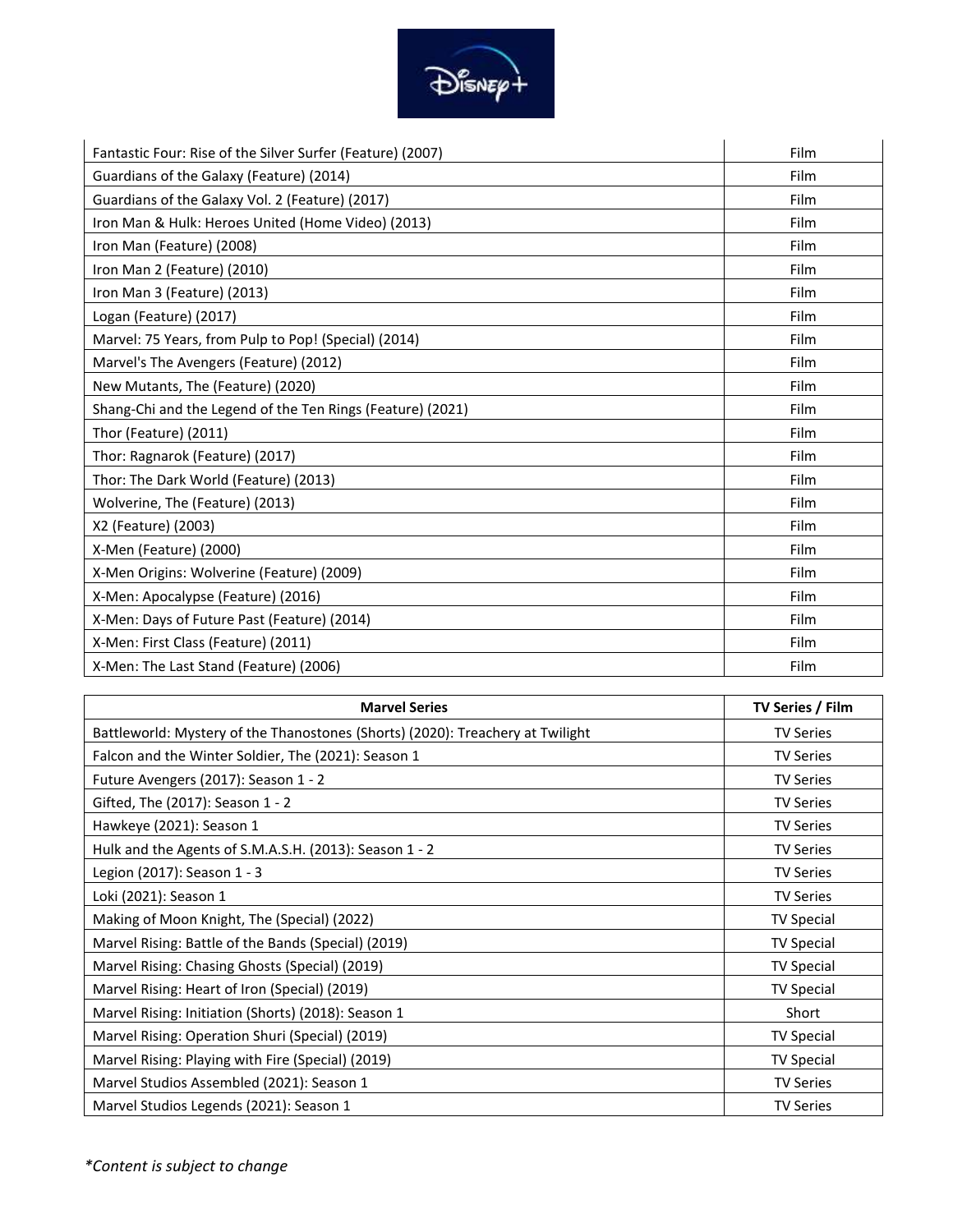

| Marvel Super Hero Adventures (Shorts) (2017): Season 1 - 4         | Short             |
|--------------------------------------------------------------------|-------------------|
| Marvel Ultimate Spider-Man (2012): Season 1 - 4                    | <b>TV Series</b>  |
| Marvel's 616 (2020): Season 1                                      | <b>TV Series</b>  |
| Marvel's Agents of S.H.I.E.L.D. (2013): Season 1 - 7               | <b>TV Series</b>  |
| Marvel's Ant-Man (Shorts) (2017): Season 1                         | Short             |
| Marvel's Avengers Assemble (2013): Season 1 - 4                    | <b>TV Series</b>  |
| Marvel's Avengers: Secret Wars (Shorts) (2017): Season 1           | Short             |
| Marvel's Behind the Mask (Special) (2021)                          | <b>TV Special</b> |
| Marvel's Guardians of the Galaxy (2015): Mission Breakout Season 3 | <b>TV Series</b>  |
| Marvel's Guardians of the Galaxy (2015): Season 1 - 2              | <b>TV Series</b>  |
| Marvel's Guardians of the Galaxy (Shorts) (2015): Season 1 - 2     | Short             |
| Marvel's Hero Project (2019): Season 1                             | <b>TV Series</b>  |
| Marvel's Inhumans (2017): Season 1                                 | <b>TV Series</b>  |
| Marvel's M.O.D.O.K. (2021): Season 1                               | <b>TV Series</b>  |
| Marvel's Rocket & Groot (Shorts) (2017): Season 1                  | Short             |
| Marvel's Runaways (2017): Season 1 - 3                             | <b>TV Series</b>  |
| Marvel's Spider-Man (2017): Season 1 - 3                           | <b>TV Series</b>  |
| Marvel's Spider-Man (Shorts) (2017): Season 1                      | Short             |
| Marvel's Ultimate Comics (Shorts) (2016): Season 1                 | Short             |
| Meet Spidey and His Amazing Friends (2021): Season 1               | Short             |
| Moon Knight (2022): Season 1                                       | <b>TV Series</b>  |
| Ms. Marvel (2022): Season 1                                        | <b>TV Series</b>  |
| Spider-Man (1981): Season 1                                        | <b>TV Series</b>  |
| Spider-Man Unlimited (1999): Season 1                              | <b>TV Series</b>  |
| Spiderwoman (1979): Season 1                                       | <b>TV Series</b>  |
| Super Hero Squad Show, The (2009): Season 1 - 2                    | <b>TV Series</b>  |
| WandaVision (2021): Season 1                                       | <b>TV Series</b>  |
| What If? (2021): Season 1                                          | <b>TV Series</b>  |

| <b>National Geographic Films</b>                          | TV Series / Film |
|-----------------------------------------------------------|------------------|
| Apollo: Missions to the Moon (Television) (2019)          | Film             |
| Atlantis Rising (Special) (2017)                          | Film             |
| Becoming Cousteau (Feature) (2021)                        | Film             |
| Before the Flood (Feature) (2016)                         | Film             |
| Expedition Amelia (Special) (2019)                        | Film             |
| Expedition Mars: Spirit & Opportunity (Television) (2016) | <b>Film</b>      |
| Flood, The (Feature) (2018)                               | <b>Film</b>      |
| Free Solo (Feature) (2018)                                | <b>Film</b>      |
| Hidden Kingdoms of China, The (Special) (2020)            | Film             |
| Into the Grand Canyon (Television) (2019)                 | Film             |
| Into the Okavango (Feature) (2018)                        | <b>Film</b>      |
| Jane (Feature) (2017)                                     | Film             |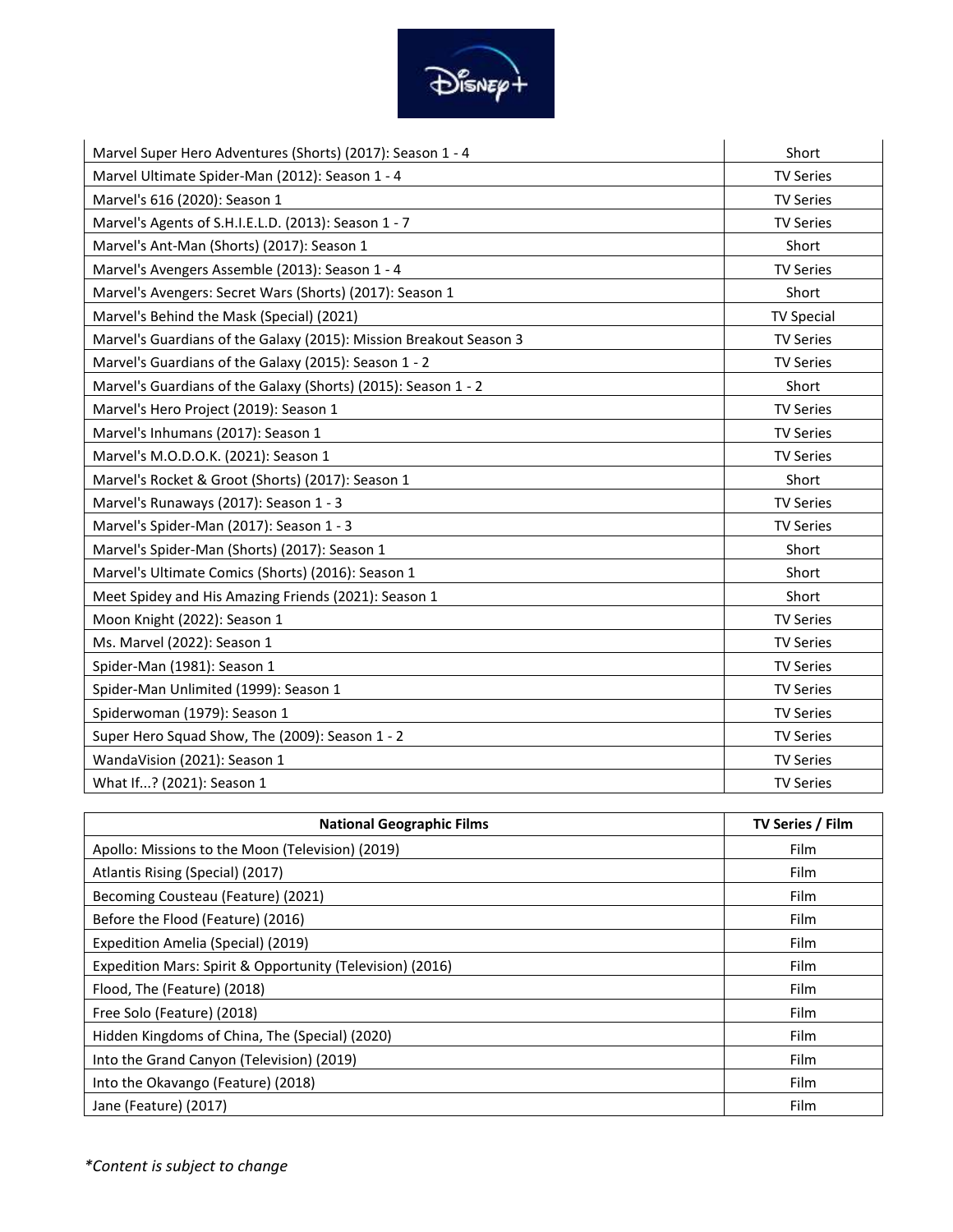

| Kingdom of the Blue Whale (Television) (2009)     | Film |
|---------------------------------------------------|------|
| Miracle Landing on the Hudson (Television) (2014) | Film |
| Paris to Pittsburgh (Feature) (2018)              | Film |
| Playing with Sharks (Feature) (2021)              | Film |
| Rescue, The (Feature) (2021)                      | Film |
| Sea of Shadows (Feature) (2019)                   | Film |
| Torn (Feature) (2022)                             | Film |
| We Feed People (Feature) (2022)                   | Film |

| <b>National Geographic Series</b>                            | TV Series / Film  |
|--------------------------------------------------------------|-------------------|
| 700 Sharks (Special) (2018)                                  | <b>TV Special</b> |
| Africa's Hidden Wonders (2020): Season 1                     | <b>TV Series</b>  |
| Alaska Animal Rescue (2020): Season 1                        | <b>TV Series</b>  |
| Alaska's Deadliest (2018): Season 1                          | <b>TV Series</b>  |
| Alaska's Grizzly Gauntlet (2018): Season 1                   | <b>TV Series</b>  |
| Ancient China from Above (2020): Season 1                    | <b>TV Series</b>  |
| Animal ER (2016): Season 1 - 2                               | <b>TV Series</b>  |
| Animal Fight Night (2013): Season 1 - 4                      | <b>TV Series</b>  |
| Apollo: Back to the Moon (2019): Season 1                    | <b>TV Series</b>  |
| Back to the Titanic (Special) (2020)                         | <b>TV Special</b> |
| Being the Queen (Special) (2020)                             | <b>TV Special</b> |
| Best Job Ever (2018): Season 1                               | Short             |
| Big Sur: Wild California (Special) (2010)                    | <b>TV Special</b> |
| Biggest Little Farm, The: The Return (Special) (2022)        | <b>TV Special</b> |
| Birth of Europe (2014): Season 1                             | <b>TV Series</b>  |
| Bloody Tales of Europe (2013): Season 1                      | <b>TV Series</b>  |
| Brain Games (2011): Season 1 - 8                             | <b>TV Series</b>  |
| Breaking2 (Special) (2017)                                   | <b>TV Special</b> |
| Buried Secrets of the Bible with Albert Lin (2019): Season 1 | <b>TV Series</b>  |
| Buried Secrets of WWII (2019): Season 1                      | <b>TV Series</b>  |
| Car SOS (2013): Season 1 - 8                                 | <b>TV Series</b>  |
| Cesar Millan: The Real Story (Special) (2012)                | <b>TV Special</b> |
| Chasing the Equinox (Special) (2019)                         | <b>TV Special</b> |
| Continent 7: Antarctica (2016): Season 1                     | <b>TV Series</b>  |
| Cosmos: Possible Worlds (2020): Season 1                     | <b>TV Series</b>  |
| Dawn of the Nazis (2011): Season 1                           | <b>TV Series</b>  |
| Dog: Impossible (2019): Season 1                             | <b>TV Series</b>  |
| Dr. Oakley, Yukon Vet (2014): Season 1 - 7                   | <b>TV Series</b>  |
| Drain Alcatraz (Special) (2017)                              | <b>TV Special</b> |
| Drain the Oceans (2018): Season 1 - 3                        | <b>TV Series</b>  |
| Drain the Sunken Pirate City (Special) (2017)                | <b>TV Special</b> |
| Drain the Titanic (Special) (2015)                           | <b>TV Special</b> |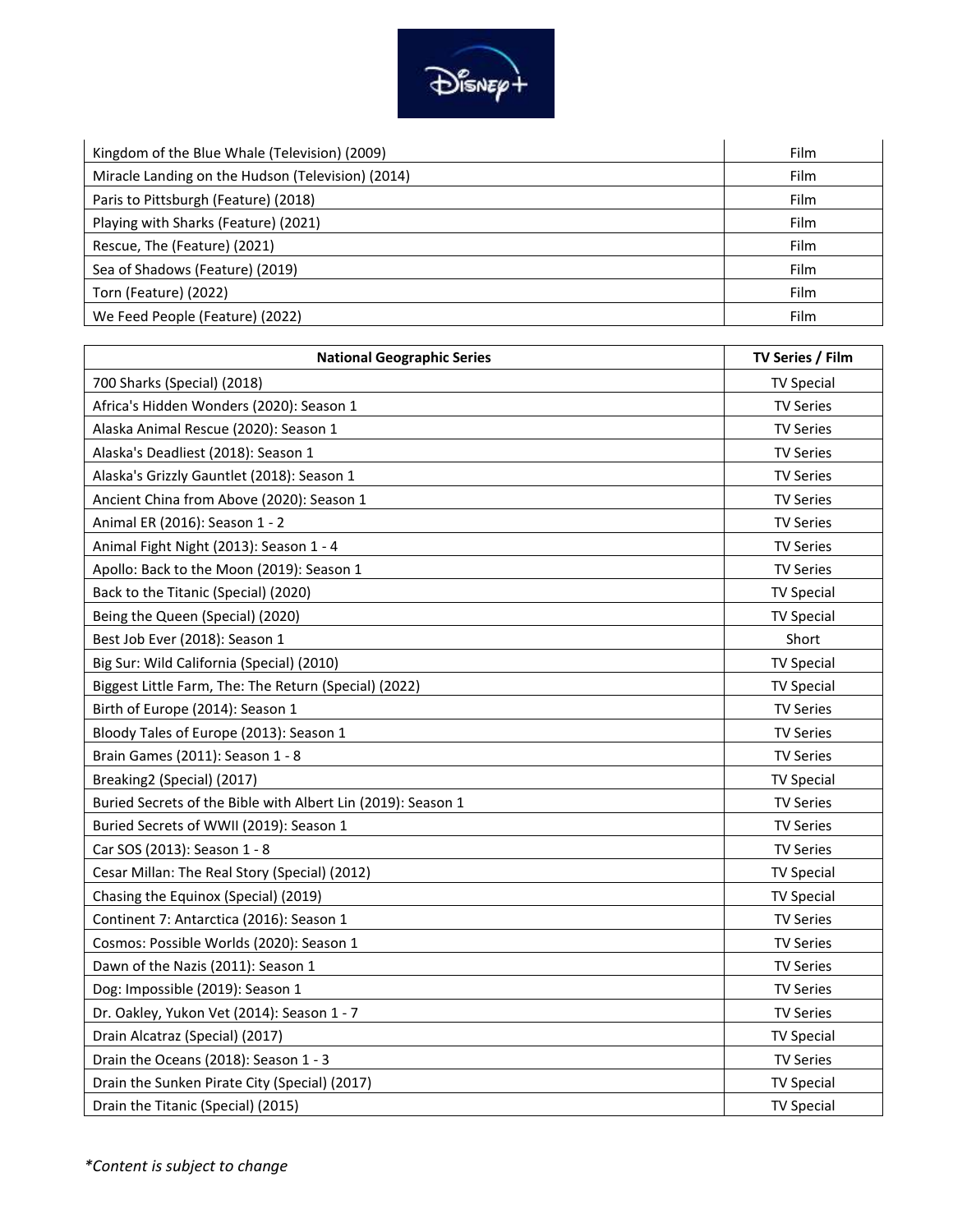

| Drugged (2011): Season 2                                | <b>TV Series</b>  |
|---------------------------------------------------------|-------------------|
| Drugs, Inc. (2010): Season 2 - 7                        | <b>TV Series</b>  |
| Earth Live (Special) (2017)                             | <b>TV Special</b> |
| Egypt's Treasure Guardians (Special) (2016)             | <b>TV Special</b> |
| Europe from Above (2020): Season 1                      | <b>TV Series</b>  |
| Expedition Everest (Special) (2020)                     | <b>TV Special</b> |
| Explorer: The Last Tepui (Special) (2022)               | <b>TV Special</b> |
| Fauci (Feature) (2021)                                  | <b>TV Special</b> |
| Fearless Adventures with Jack Randall (2018): Season 1  | Short             |
| Generation YouTube (Special) (2015)                     | <b>TV Special</b> |
| Genius By Stephen Hawking (2016): Season 1              | <b>TV Series</b>  |
| Genoa Bridge Disaster (Special) (2019)                  | <b>TV Special</b> |
| Giant Robber Crab, The (Special) (2019)                 | <b>TV Special</b> |
| Giants of the Deep Blue (Special) (2018)                | <b>TV Special</b> |
| Giraffe: African Giant (Special) (2015)                 | <b>TV Special</b> |
| Gordon Ramsay: Uncharted (2019): Season 1 - 2           | <b>TV Series</b>  |
| Great Migrations (2010): Season 1                       | <b>TV Series</b>  |
| Great Shark Chow Down (Special) (2019)                  | <b>TV Special</b> |
| Hitler the Junkie (Special) (2014)                      | <b>TV Special</b> |
| Hitler Youth (2018): Season 1                           | <b>TV Series</b>  |
| Hitler's Death Squad (2015): Season 1                   | <b>TV Series</b>  |
| Hitler's Last Year (2015): Season 1                     | <b>TV Series</b>  |
| Hostile Planet (2019): Season 1                         | <b>TV Series</b>  |
| How Dogs Got Their Shapes (Special) (2015)              | <b>TV Special</b> |
| Ice Road Rescue (2015): Season 1 - 4                    | <b>TV Series</b>  |
| Incredible! the Story of Dr. Pol (Special) (2015)       | <b>TV Special</b> |
| India from Above (2020): Season 1                       | <b>TV Series</b>  |
| Inside North Korea's Dynasty (2018): Season 1           | <b>TV Series</b>  |
| Inside the Hunt for the Boston Bombers (Special) (2014) | <b>TV Special</b> |
| Inside the SS (2017): Season 1                          | <b>TV Series</b>  |
| Japan: Between Earth and Sky (2018): Season 1           | <b>TV Series</b>  |
| King Fishers (2013): Season 1                           | <b>TV Series</b>  |
| King of Coke: Living the High Life (Special) (2013)     | <b>TV Special</b> |
| Kingdom of the Apes: Battle Lines (Special) (2017)      | <b>TV Special</b> |
| Kingdom of the Mummies (2020): Season 1                 | <b>TV Series</b>  |
| Kingdom of the White Wolf (2019): Season 1              | <b>TV Series</b>  |
| LA 92 (Special) (2017)                                  | <b>TV Special</b> |
| Locked Up Abroad (2007): Season 3 - 10                  | <b>TV Series</b>  |
| Lost Cities with Albert Lin (2019): Season 1            | <b>TV Series</b>  |
| Lost City of Machu Picchu (Special) (2019)              | <b>TV Special</b> |
| Lost Temple of the Inca (Special) (2020)                | <b>TV Special</b> |
| Lost Treasures of Egypt (2019): Season 1                | <b>TV Series</b>  |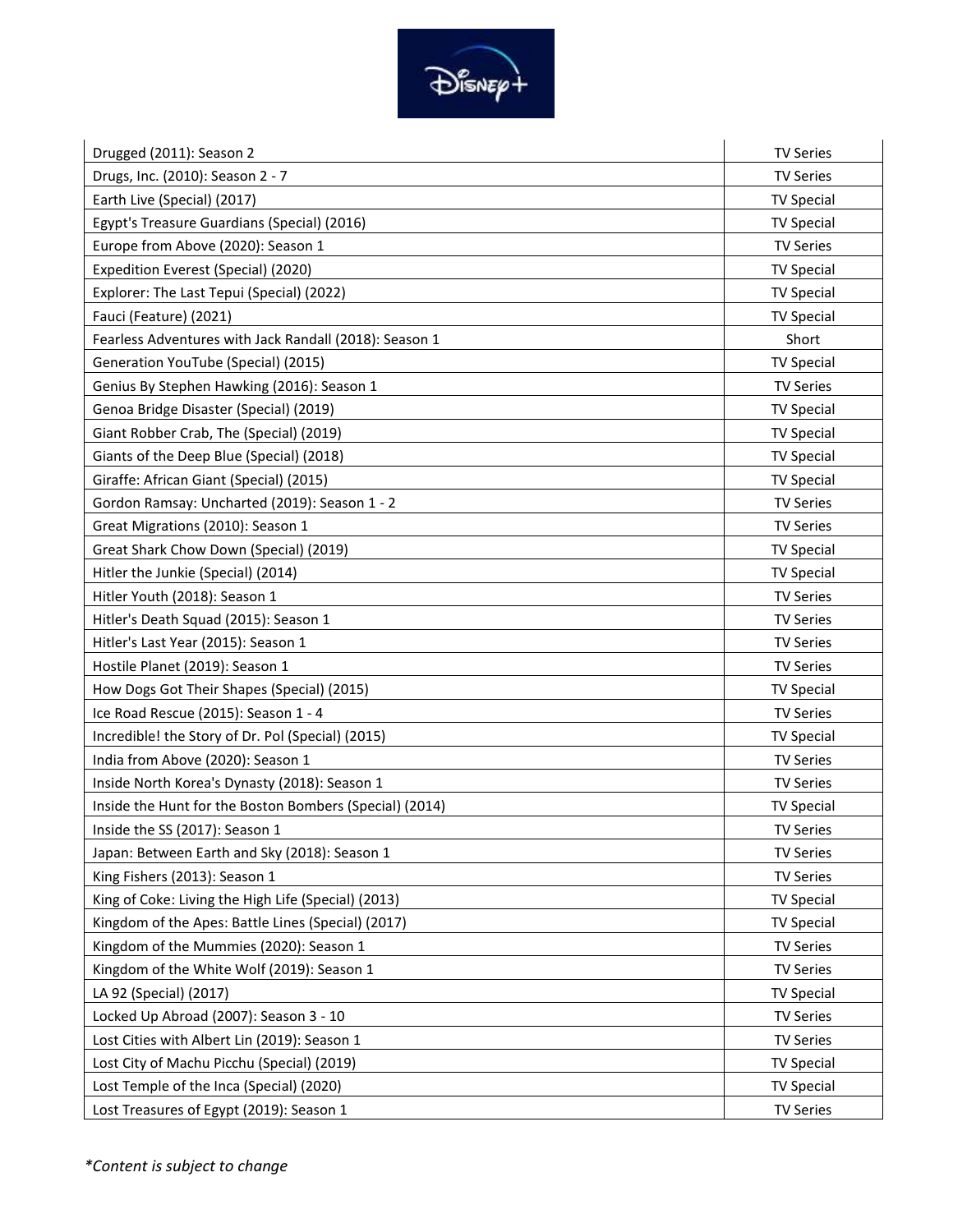

| Lost Treasures of the Maya (2019): Season 1                     | <b>TV Series</b>  |
|-----------------------------------------------------------------|-------------------|
| Made in a Day (2020): Season 1                                  | <b>TV Series</b>  |
| Mafia Confidential (Special) (2018)                             | <b>TV Special</b> |
| Magic of Disney's Animal Kingdom (2020): Season 1               | <b>TV Series</b>  |
| Man Among Cheetahs (Special) (2017)                             | <b>TV Special</b> |
| Man vs. Shark (Special) (2019)                                  | <b>TV Special</b> |
| Maradona Confidential (Special) (2018)                          | <b>TV Special</b> |
| Mars (2016): Season 1                                           | <b>TV Series</b>  |
| Mars: Inside SpaceX (Special) (2018)                            | <b>TV Special</b> |
| Mars: One Day on the Red Planet (Special) (2020)                | <b>TV Special</b> |
| Mega Hammerhead (Special) (2016)                                | <b>TV Special</b> |
| Mission to the Sun (Special) (2018)                             | <b>TV Special</b> |
| Nazi Megastructures (2013): Season 1 - 6                        | <b>TV Series</b>  |
| Nazi Megastructures: Russia's War (2018): Season 1              | <b>TV Series</b>  |
| North Korea from the Inside with Michael Palin (2018): Season 1 | <b>TV Series</b>  |
| Notre Dame: Race Against the Inferno (Special) (2019)           | <b>TV Special</b> |
| One Strange Rock (2018): Season 1                               | <b>TV Series</b>  |
| Origins: The Journey of Humankind (2017): Season 1              | <b>TV Series</b>  |
| Out There with Jack Randall (2019): Season 1                    | <b>TV Series</b>  |
| Paradise Islands (2017): Season 1                               | <b>TV Series</b>  |
| Petra: Secrets of the Ancient Builders (Special) (2019)         | <b>TV Special</b> |
| Planet of the Birds (Special) (2018)                            | <b>TV Special</b> |
| Pompeii: Secrets of the Dead (Special) (2019)                   | <b>TV Special</b> |
| Prairie Dog Manor (2019): Season 1                              | <b>TV Series</b>  |
| Primal Survivor (2016): Season 1 - 4                            | <b>TV Series</b>  |
| Rocky Mountain Animal Rescue (2018): Season 1                   | <b>TV Series</b>  |
| Running Wild with Bear Grylls (2014): Season 5 - 6              | <b>TV Series</b>  |
| Savage Kingdom (2017): Season 1 - 3                             | <b>TV Series</b>  |
| Saving Notre Dame (Special) (2020)                              | <b>TV Special</b> |
| Science of Stupid (2014): Season 1 - 7                          | <b>TV Series</b>  |
| Scrapyard Supercar (2019): Season 1                             | <b>TV Series</b>  |
| Sea of Hope: America's Underwater Treasures (Special) (2017)    | <b>TV Special</b> |
| Secrets of the Whales (2021): Season 1                          | <b>TV Series</b>  |
| Secrets of the Zoo (2018): Season 1 - 2                         | <b>TV Series</b>  |
| Secrets of Wild India (2012): Season 1                          | <b>TV Series</b>  |
| Sharks of Lost Island (Special) (2013)                          | <b>TV Special</b> |
| Stonehenge Decoded: Secrets Revealed (Special) (2008)           | <b>TV Special</b> |
| Supercar Megabuild (2016): Season 1 - 2                         | <b>TV Series</b>  |
| Thailand's Wild Side (2020): Season 1                           | <b>TV Series</b>  |
| Time Scanners (2014): Season 1                                  | <b>TV Series</b>  |
| Titanic: 20 Years Later with James Cameron (Special) (2017)     | <b>TV Special</b> |
| Top 10 Biggest Beasts Ever (Special) (2015)                     | <b>TV Special</b> |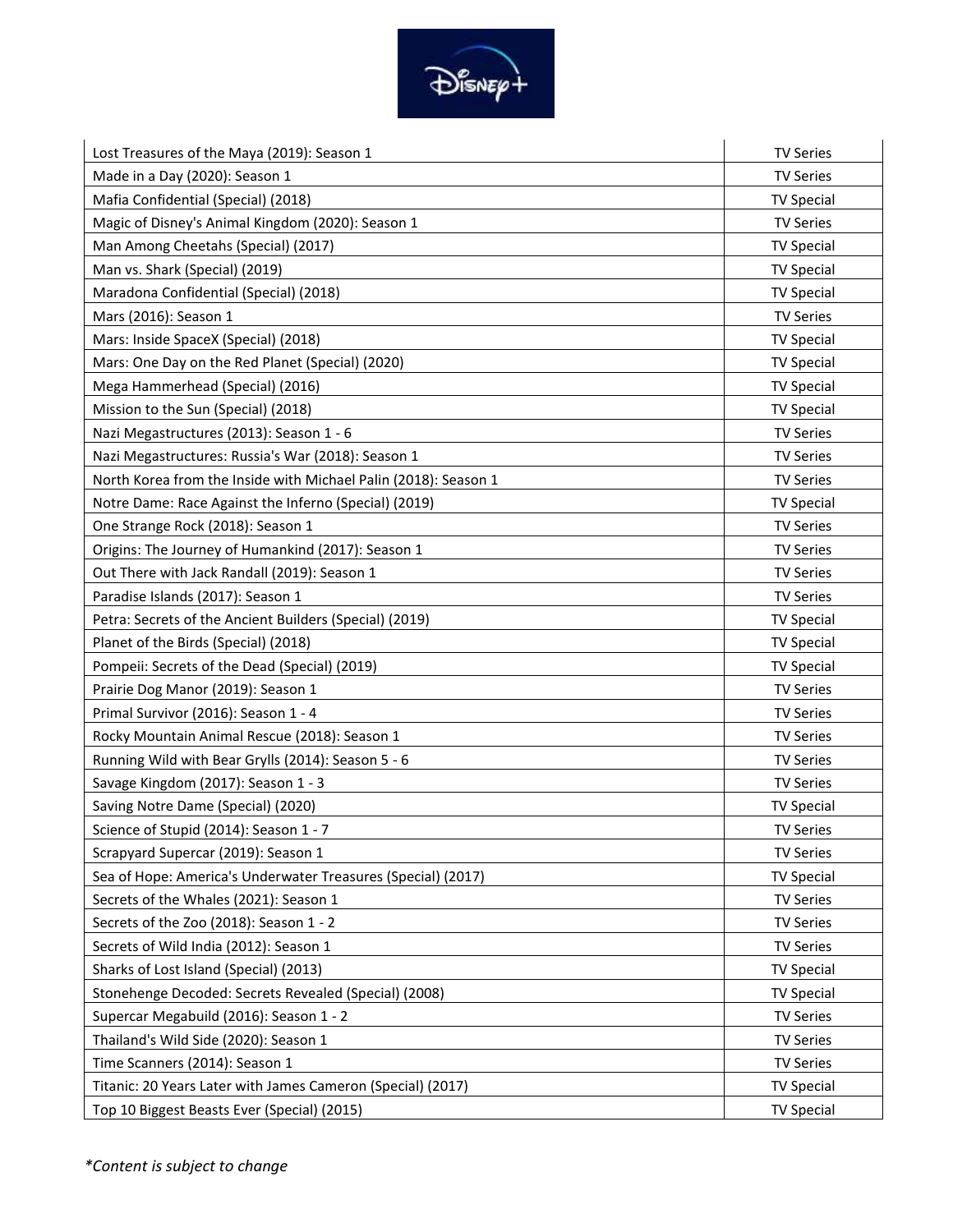

| Tree Climbing Lions (Special) (2018)                       | <b>TV Special</b> |
|------------------------------------------------------------|-------------------|
| Tut's Treasures: Hidden Secrets (2018): Season 1           | <b>TV Series</b>  |
| UFO Europe: The Untold Stories (2012): Season 1            | <b>TV Series</b>  |
| Ultimate Airport Dubai (2014): Season 1 - 3                | <b>TV Series</b>  |
| Ultimate Supercar (2020): Season 1                         | <b>TV Series</b>  |
| Ultimate Survival WWII (2019): Season 1                    | <b>TV Series</b>  |
| Ultimate Viking Sword (Special) (2019)                     | <b>TV Special</b> |
| Viking Warrior Women (Special) (2019)                      | <b>TV Special</b> |
| Weird but True! (2017): Season 3                           | <b>TV Series</b>  |
| Welcome to Earth (2021): Season 1                          | <b>TV Series</b>  |
| Wicked Tuna (2012): Season 9                               | <b>TV Series</b>  |
| Wild Argentina (2017): Season 1                            | <b>TV Series</b>  |
| Wild Botswana (Special) (2018)                             | <b>TV Special</b> |
| Wild Cats of India (2019): Season 1                        | <b>TV Series</b>  |
| Wild Central America (2020): Season 1                      | <b>TV Series</b>  |
| Wild Chile (2018): Season 1                                | <b>TV Series</b>  |
| Wild Congo (2014): Season 1                                | <b>TV Series</b>  |
| Wild Hawaii (2014): Season 1                               | <b>TV Series</b>  |
| Wild Islands (2016): Season 1                              | <b>TV Series</b>  |
| Wild Japan: Snow Monkeys (Special) (2014)                  | <b>TV Special</b> |
| Wild Lapland (Special) (2020)                              | <b>TV Special</b> |
| Wild Nordic (2019): Season 1                               | <b>TV Series</b>  |
| Wild Portugal (Special) (2020)                             | <b>TV Special</b> |
| Wild Russia (2018): Season 1                               | <b>TV Series</b>  |
| Wild Uganda (Special) (2018)                               | <b>TV Special</b> |
| Wild Yellowstone (2015): Season 1                          | <b>TV Series</b>  |
| Winged Seduction: Birds of Paradise (Special) (2012)       | <b>TV Special</b> |
| Witness to Disaster (2019): Season 1                       | <b>TV Series</b>  |
| Women of Impact: Changing the World (Special) (2019)       | <b>TV Series</b>  |
| World According to Jeff Goldblum, The (2019): Season 1 - 2 | <b>TV Series</b>  |
| World's Greatest Dogs (Special) (2016)                     | <b>TV Special</b> |
| Worst Weather Ever? (Special) (2014)                       | <b>TV Special</b> |
| X-Ray Earth (2020): Season 1                               | <b>TV Series</b>  |
| Year Million (2017): Season 1                              | <b>TV Series</b>  |

| <b>Pixar Films</b>             | TV Series / Film |
|--------------------------------|------------------|
| Brave (Feature) (2012)         | Film             |
| bug's life, a (Feature) (1998) | Film             |
| Cars (Feature) (2006)          | Film             |
| Cars 2 (Feature) (2011)        | Film             |
| Cars 3 (Feature) (2017)        | Film             |
| Coco (Feature) (2017)          | Film             |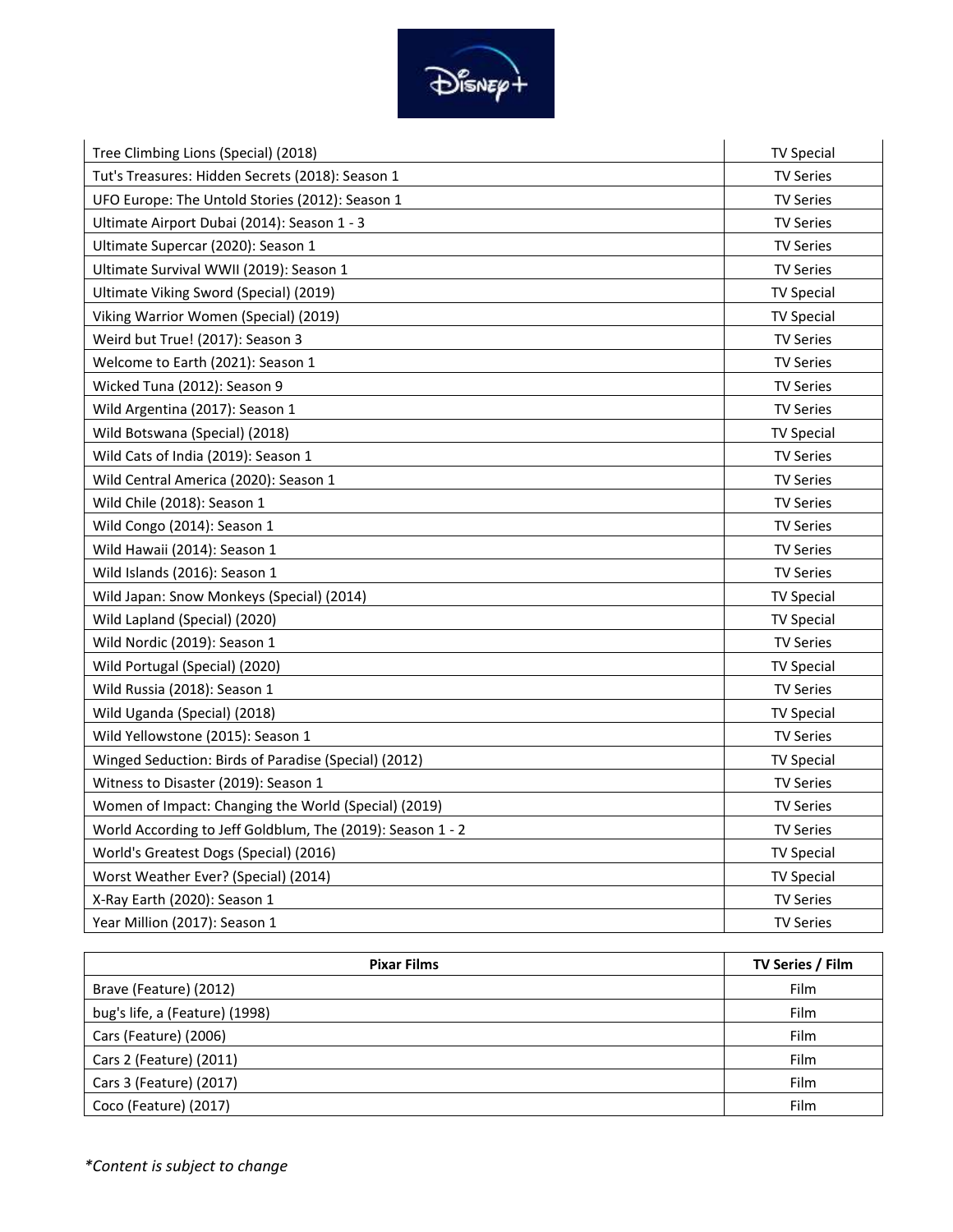

| Finding Dory (Feature) (2016)        | Film        |
|--------------------------------------|-------------|
| Finding Nemo (Feature) (2003)        | <b>Film</b> |
| Good Dinosaur, The (Feature) (2015)  | Film        |
| Incredibles 2 (Feature) (2018)       | <b>Film</b> |
| Incredibles, The (Feature) (2004)    | Film        |
| Inside Out (Feature) (2015)          | Film        |
| Luca (Feature) (2021)                | Film        |
| Monsters University (Feature) (2013) | <b>Film</b> |
| Monsters, Inc. (Feature) (2001)      | Film        |
| Onward (Feature) (2020)              | <b>Film</b> |
| Ratatouille (Feature) (2007)         | Film        |
| Soul (Feature) (2020)                | Film        |
| Toy Story (Feature) (1995)           | Film        |
| Toy Story 2 (Feature) (1999)         | <b>Film</b> |
| Toy Story 3 (Feature) (2010)         | <b>Film</b> |
| Toy Story 4 (Feature) (2019)         | <b>Film</b> |
| Turning Red (Feature) (2022)         | Film        |
| Up (Feature) (2009)                  | <b>Film</b> |
| WALL-E (Feature) (2008)              | Film        |

| <b>Pixar Series</b>                                       | TV Series / Film |
|-----------------------------------------------------------|------------------|
| 22 vs Earth (Short) (2021)                                | Short            |
| Adventures of Andre & Wally B., The (Short) (1984)        | Short            |
| Air Mater (Short) (2011)                                  | Short            |
| Auntie Edna (Short) (2018)                                | Short            |
| Bao (Short) (2018)                                        | Short            |
| Blue Umbrella, The (Short) (2013)                         | Short            |
| Bugged (Short) (2013)                                     | Short            |
| Burn-E (Short) (2008)                                     | Short            |
| Ciao Alberto (Short) (2021)                               | Short            |
| Day & Night (Short) (2010)                                | Short            |
| Dug Days (Shorts) (2021): Season 1                        | <b>TV Series</b> |
| Dug's Special Mission (Short) (2009)                      | Short            |
| For the Birds (Short) (2001)                              | Short            |
| Forky Asks a Question: What is a Computer? (Short) (2019) | Short            |
| Forky Asks a Question: What is a Friend? (Short) (2019)   | Short            |
| Forky Asks a Question: What is a Leader? (Short) (2019)   | Short            |
| Forky Asks a Question: What is a Pet? (Short) (2019)      | Short            |
| Forky Asks a Question: What is Art? (Short) (2019)        | Short            |
| Forky Asks a Question: What is Cheese? (Short) (2020)     | Short            |
| Forky Asks a Question: What is Love? (Short) (2019)       | Short            |
| Forky Asks a Question: What is Money? (Short) (2019)      | Short            |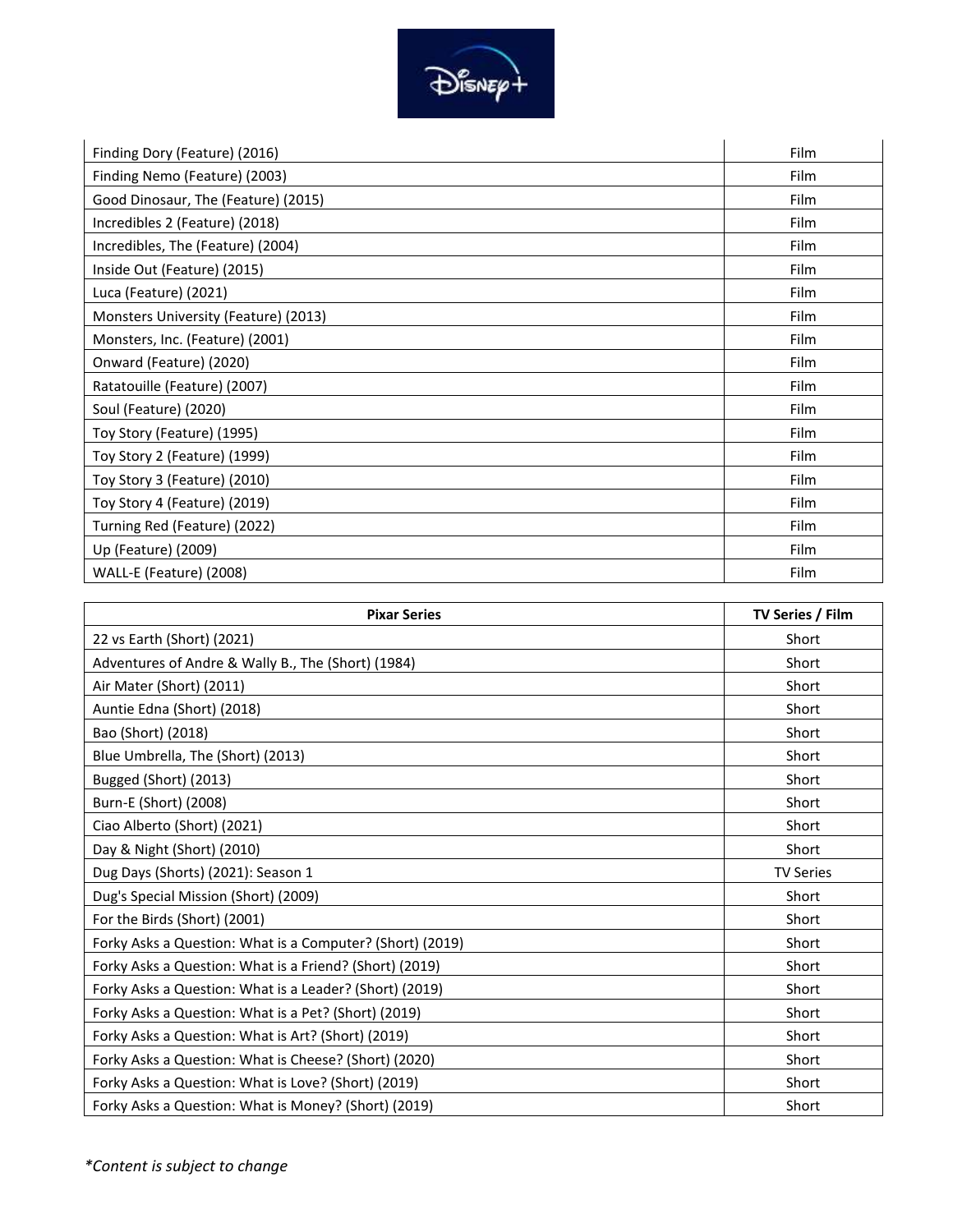

| Forky Asks a Question: What is Reading? (Short) (2020) | Short             |
|--------------------------------------------------------|-------------------|
| Forky Asks a Question: What is Time? (Short) (2019)    | Short             |
| Geri's Game (Short) (1997)                             | Short             |
| Inside Pixar (2020): Season 1                          | <b>TV Series</b>  |
| Knick Knack (Short) (2003)                             | Short             |
| La Luna (Short) (2012)                                 | Short             |
| Lifted (Short) (2007)                                  | Short             |
| LOU (Short) (2017)                                     | Short             |
| Luxo Jr. (Short) (1999)                                | Short             |
| Mater Private Eye (Short) (2010)                       | Short             |
| Mike's New Car (Short) (2002)                          | Short             |
| Monster Truck Mater (Short) (2010)                     | Short             |
| Monsters at Work (2021): Season 1                      | <b>TV Series</b>  |
| Moon Mater (Short) (2010)                              | Short             |
| One Man Band (Short) (2006)                            | Short             |
| Partly Cloudy (Short) (2009)                           | Short             |
| Piper (Short) (2016)                                   | Short             |
| Presto (Short) (2008)                                  | Short             |
| Sanjay's Super Team (Short) (2015)                     | Short             |
| Time Travel Mater (Short) (2012)                       | Short             |
| Tin Toy (Short) (1988)                                 | Short             |
| Tokyo Mater (Short) (2008)                             | Short             |
| Toy Story of Terror! (Special) (2013)                  | <b>TV Special</b> |
| Toy Story That Time Forgot (Special) (2014)            | <b>TV Special</b> |
| Unidentified Flying Mater (Short) (2009)               | Short             |
| Your Friend the Rat (Short) (2007)                     | Short             |

| <b>Star Wars Films</b>                                    | <b>TV Series / Film</b> |
|-----------------------------------------------------------|-------------------------|
| Caravan of Courage: An Ewok Adventure (Television) (1984) | Film                    |
| Ewoks: The Battle for Endor (Television) (1985)           | Film                    |
| Rogue One: A Star Wars Story (Feature) (2016)             | Film                    |
| Solo: A Star Wars Story (Feature) (2018)                  | Film                    |
| Star Wars: A New Hope (Feature) (1977)                    | Film                    |
| Star Wars: Attack of the Clones (Feature) (2002)          | Film                    |
| Star Wars: Return of the Jedi (Feature) (1983)            | Film                    |
| Star Wars: Revenge of the Sith (Feature) (2005)           | Film                    |
| Star Wars: The Clone Wars (Feature) (2008)                | Film                    |
| Star Wars: The Empire Strikes Back (Feature) (1980)       | Film                    |
| Star Wars: The Force Awakens (Feature) (2015)             | Film                    |
| Star Wars: The Last Jedi (Feature) (2017)                 | Film                    |
| Star Wars: The Phantom Menace (Feature) (1999)            | Film                    |
| Star Wars: The Rise of Skywalker (Feature) (2019)         | Film                    |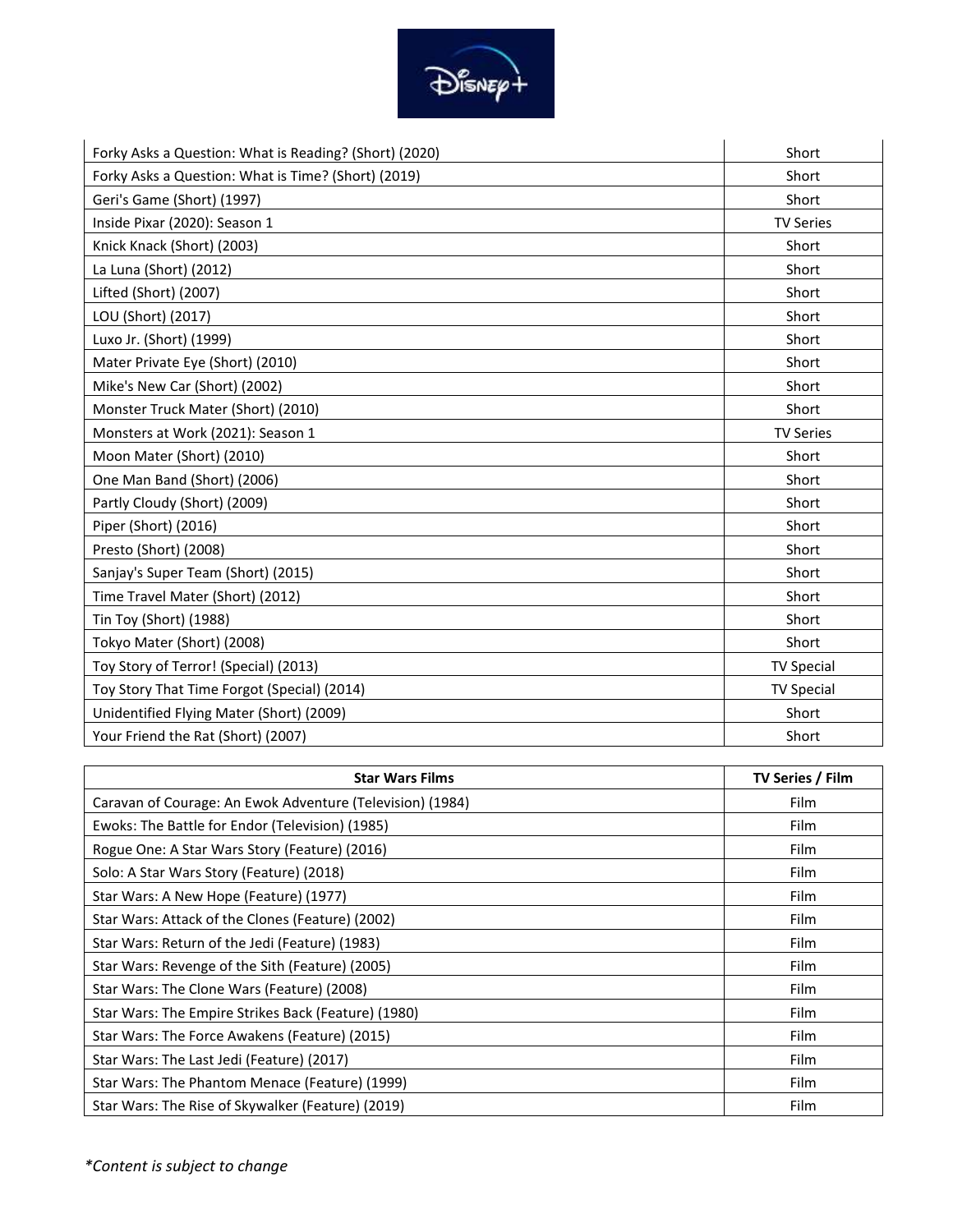

| Story of the Faithful Wookiee (Short) (2021)                                      | Film              |
|-----------------------------------------------------------------------------------|-------------------|
|                                                                                   |                   |
| <b>Star Wars Series</b>                                                           | TV Series / Film  |
| Book of Boba Fett, The (2021): Season 1                                           | <b>TV Series</b>  |
| Disney Gallery / Star Wars: The Book of Boba Fett (3000): Season 1                | <b>TV Series</b>  |
| Lego Star Wars: All-Stars (2018): Season 1                                        | <b>TV Series</b>  |
| Lego Star Wars: All-Stars (Shorts) (2018): Season 1                               | Short             |
| Lego Star Wars: Droid Tales (2015): Season 1                                      | <b>TV Series</b>  |
| Lego Star Wars: The Freemaker Adventures (Shorts) (2017): Season 1                | Short             |
| Lego Star Wars: The Resistance Rises (Shorts) (2016): Season 1                    | Short             |
| Mandalorian, The (2019): Season 1 - 2                                             | <b>TV Series</b>  |
| Obi-Wan Kenobi Series (2022): Season 1                                            | <b>TV Series</b>  |
| Star Wars Forces of Destiny (Shorts) (2017): Season 1 - 2                         | Short             |
| Star Wars Rebels (2014): Season 1 - 4                                             | <b>TV Series</b>  |
| Star Wars Rebels (Shorts) (2014): Season 1                                        | Short             |
| Star Wars Vintage: Clone Wars 2D Micro-Series (Mini Series) (2021)                | <b>TV Series</b>  |
| Star Wars: Droids (1985): Season 1 - 2                                            | <b>TV Series</b>  |
| Star Wars: Ewoks (1985): Season 1 - 2                                             | <b>TV Series</b>  |
| Star Wars: The Bad Batch (2021): Season 1                                         | <b>TV Series</b>  |
| Star Wars: The Clone Wars (2008): Season 1 - 6                                    | <b>TV Series</b>  |
| Star Wars: The New Yoda Chronicles - Clash of the Skywalkers (Special) (2014)     | <b>TV Special</b> |
| Star Wars: The New Yoda Chronicles - Duel of the Skywalkers (Special) (2014)      | <b>TV Special</b> |
| Star Wars: The New Yoda Chronicles - Escape from the Jedi Temple (Special) (2014) | <b>TV Special</b> |
| Star Wars: The New Yoda Chronicles - Race for the Holocrons (Special) (2014)      | <b>TV Special</b> |
| Star Wars: The New Yoda Chronicles - Raid on Coruscant (Special) (2014)           | <b>TV Special</b> |
| Star Wars: Visions (2021): Season 1                                               | Short             |

| <b>Star Films</b>                                | TV Series / Film |
|--------------------------------------------------|------------------|
| 12 Rounds (Feature) (2009)                       | Film             |
| 127 Hours (Feature) (2010)                       | Film             |
| 28 Days Later (Feature) (2002)                   | Film             |
| 28 Weeks Later (Feature) (2007)                  | Film             |
| 42 to 1 (Television) (2018)                      | Film             |
| 500 Days of Summer (Feature) (2009)              | Film             |
| 9 to 5 (Feature) (1980)                          | Film             |
| Abraham Lincoln: Vampire Hunter (Feature) (2012) | Film             |
| Absolutely Fabulous: The Movie (Feature) (2016)  | Film             |
| Adam (Feature) (2009)                            | Film             |
| Affair to Remember, An (Feature) (1957)          | Film             |
| Aftermath, The (Feature) (2019)                  | Film             |
| Alien (Feature) (1979)                           | Film             |
| Alien Resurrection (Feature) (1997)              | Film             |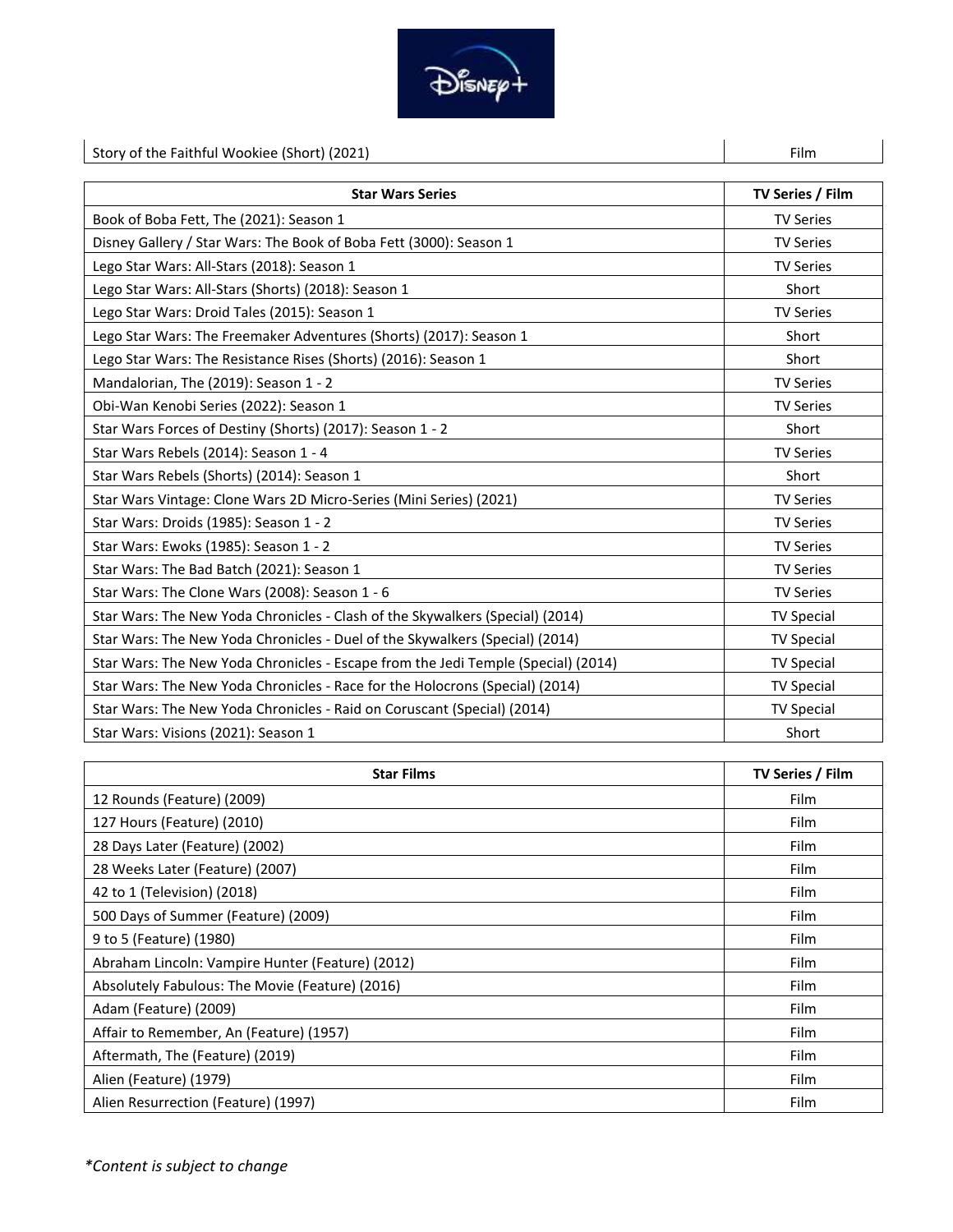

| Alien vs. Predator (Feature) (2004)                | Film |
|----------------------------------------------------|------|
| Alien: Covenant (Feature) (2017)                   | Film |
| Alien3 (Feature) (1992)                            | Film |
| Aliens (Feature) (1986)                            | Film |
| Aliens vs. Predator - Requiem (Feature) (2007)     | Film |
| Alita: Battle Angel (Feature) (2019)               | Film |
| All About Steve (Feature) (2010)                   | Film |
| Amelia (Feature) (2009)                            | Film |
| Anna and the King (Feature) (1999)                 | Film |
| Another Earth (Feature) (2011)                     | Film |
| Another Stakeout (Feature) (1993)                  | Film |
| Antlers (Feature) (2021)                           | Film |
| Antwone Fisher (Feature) (2002)                    | Film |
| Anywhere but Here (Feature) (1999)                 | Film |
| Aquamarine (Feature) (2006)                        | Film |
| Armageddon (Feature) (1998)                        | Film |
| Art of Racing in the Rain, The (Feature) (2019)    | Film |
| Australia (Feature) (2008)                         | Film |
| Avatar (Feature) (2009)                            | Film |
| Bachelor Party (Feature) (1984)                    | Film |
| Bad Ass (Feature) (2012)                           | Film |
| Bad Company (Feature) (1995)                       | Film |
| Bad Girls (Feature) (1994)                         | Film |
| Bad Times at the El Royale (Feature) (2018)        | Film |
| Baggage Claim (Feature) (2013)                     | Film |
| Banger Sisters, The (Feature) (2002)               | Film |
| Battle for the Planet of the Apes (Feature) (1973) | Film |
| Battle of the Sexes (Feature) (2017)               | Film |
| Be Water (Television) (2020)                       | Film |
| Beach, The (Feature) (2000)                        | Film |
| Beaches (Feature) (1988)                           | Film |
| Bear Witness (Feature) (2022)                      | Film |
| Because of Winn-Dixie (Feature) (2005)             | Film |
| Behind Enemy Lines (Feature) (2001)                | Film |
| Best Exotic Marigold Hotel, The (Feature) (2012)   | Film |
| Best Laid Plans (Feature) (1999)                   | Film |
| Better Nate Than Ever (Feature) (3000)             | Film |
| Big (Feature) (1988)                               | Film |
| Big Trouble (Feature) (2002)                       | Film |
| Big Trouble in Little China (Feature) (1986)       | Film |
| Billy Bathgate (Feature) (1991)                    | Film |
| Black Nativity (Feature) (2013)                    | Film |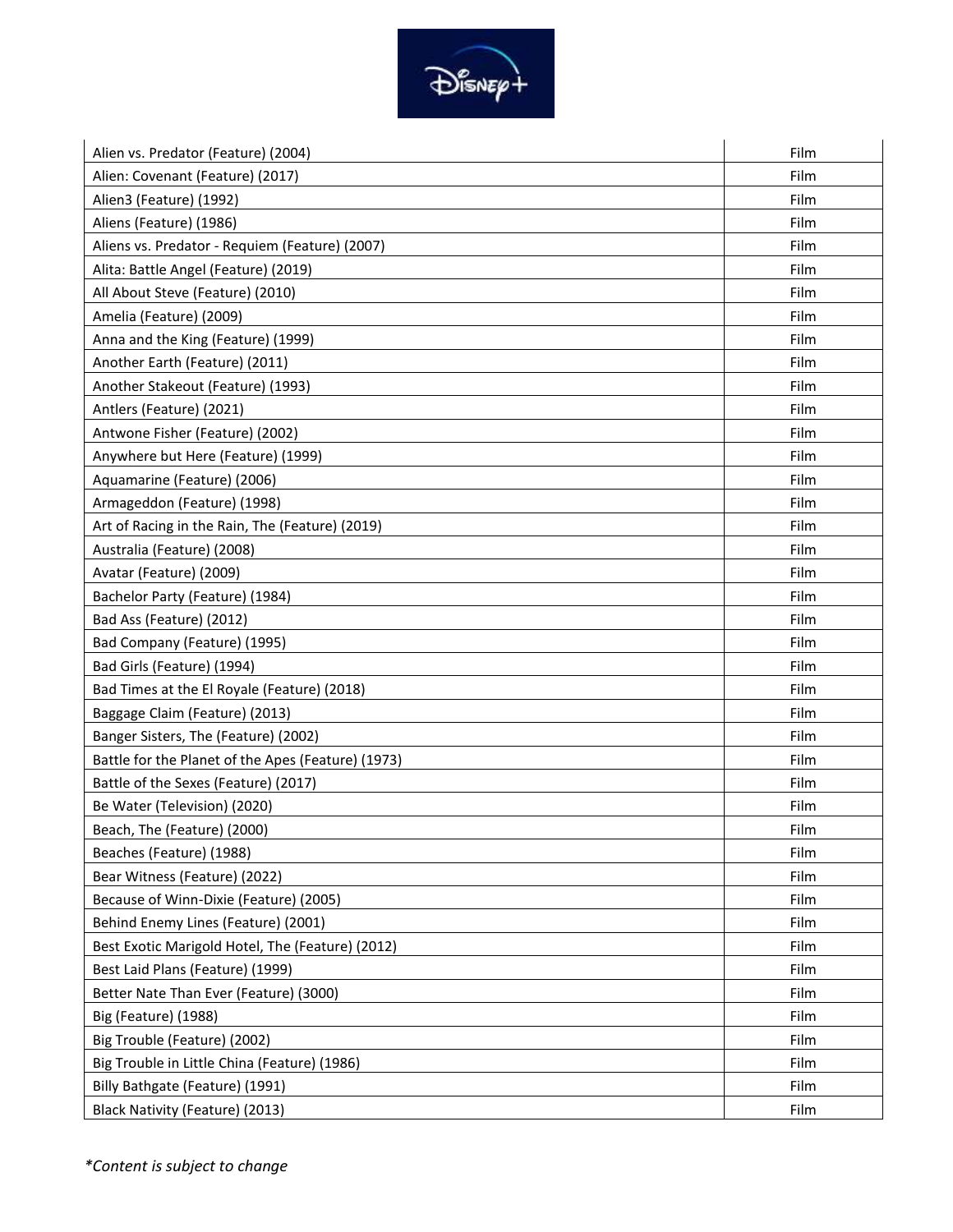

| Black Swan (Feature) (2010)                         | Film |
|-----------------------------------------------------|------|
| Book Thief, The (Feature) (2013)                    | Film |
| Braveheart (Feature) (1995)                         | Film |
| Breaking and Entering (Feature) (2006)              | Film |
| Breakthrough (Feature) (2019)                       | Film |
| Broadcast News (Feature) (1987)                     | Film |
| Brokedown Palace (Feature) (1999)                   | Film |
| Broken Arrow (Feature) (1996)                       | Film |
| Broken Lizard's Club Dread (Feature) (2004)         | Film |
| Brothers in Exile (Television) (2014)               | Film |
| Brown Sugar (Feature) (2002)                        | Film |
| Bubble Boy (Feature) (2001)                         | Film |
| Buffy the Vampire Slayer (Feature) (1992)           | Film |
| Bulworth (Feature) (1998)                           | Film |
| Bushwhacked (Feature) (1995)                        | Film |
| Butch Cassidy and the Sundance Kid (Feature) (1969) | Film |
| Calendar Girls (Feature) (2004)                     | Film |
| Call of the Wild, The (Feature) (2020)              | Film |
| Can You Ever Forgive Me? (Feature) (2018)           | Film |
| Can't Buy Me Love (Feature) (1987)                  | Film |
| Casanova (Feature) (2005)                           | Film |
| Catch That Kid (Feature) (2004)                     | Film |
| Cedar Rapids (Feature) (2011)                       | Film |
| Chain Reaction (Feature) (1996)                     | Film |
| Chairman, The (Feature) (1969)                      | Film |
| Chasing Papi (Feature) (2003)                       | Film |
| Cheaper by the Dozen (Feature) (2003)               | Film |
| Cheaper by the Dozen (Feature) (3000)               | Film |
| Cheaper by the Dozen 2 (Feature) (2005)             | Film |
| Chronicle (Feature) (2012)                          | Film |
| Cinderella Man (Feature) (2005)                     | Film |
| Clearing, The (Feature) (2004)                      | Film |
| Cleopatra (Feature) (1963)                          | Film |
| Closer You Get, The (Feature) (2000)                | Film |
| Cocktail (Feature) (1988)                           | Film |
| Cocoon: The Return (Feature) (1988)                 | Film |
| Comebacks, The (Feature) (2007)                     | Film |
| Commando (Feature) (1985)                           | Film |
| Con Air (Feature) (1997)                            | Film |
| Conan the Barbarian (Feature) (1982)                | Film |
| Confetti (Feature) (2006)                           | Film |
| Consenting Adults (Feature) (1992)                  | Film |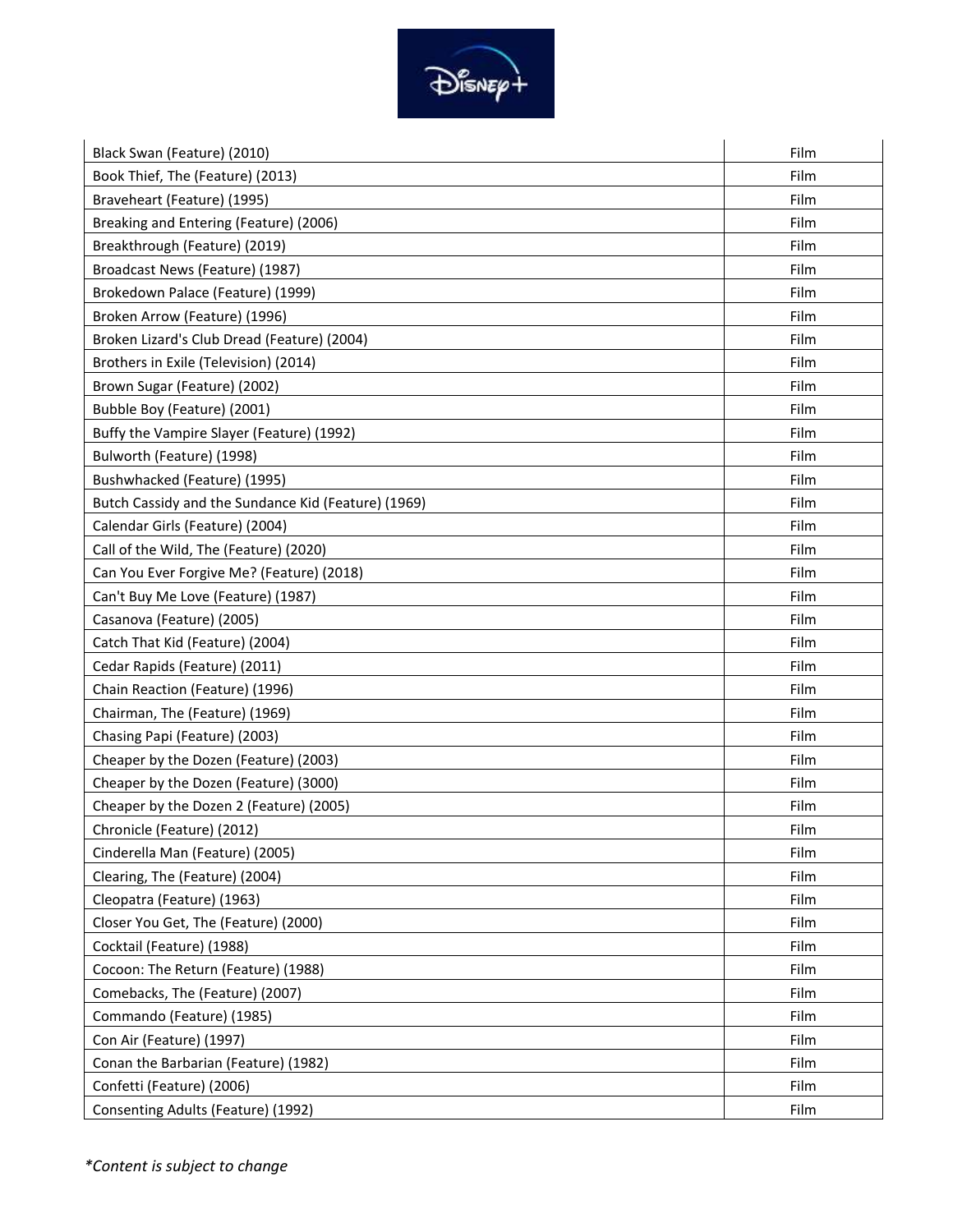

| Cool Dry Place, A (Feature) (1998)                   | Film |
|------------------------------------------------------|------|
| Corky Romano (Feature) (2001)                        | Film |
| Counselor, The (Feature) (2013)                      | Film |
| Courage Under Fire (Feature) (1996)                  | Film |
| Cousin Bette (Feature) (1998)                        | Film |
| Coyote Ugly (Feature) (2000)                         | Film |
| Crazy Heart (Feature) (2010)                         | Film |
| crazy/beautiful (Feature) (2001)                     | Film |
| Crimson Tide (Feature) (1995)                        | Film |
| Crucible, The (Feature) (1996)                       | Film |
| Cyrus (Feature) (2010)                               | Film |
| Damien - Omen II (Feature) (1978)                    | Film |
| Dangerous Minds (Feature) (1995)                     | Film |
| Darjeeling Limited, The (Feature) (2007)             | Film |
| Dark Water (Feature) (2005)                          | Film |
| Darkest Minds, The (Feature) (2018)                  | Film |
| Date Night (Feature) (2010)                          | Film |
| Dawn of the Planet of the Apes (Feature) (2014)      | Film |
| Day After Tomorrow, The (Feature) (2004)             | Film |
| Day the Earth Stood Still, The (Feature) (2008)      | Film |
| Day the Series Stopped, The (Television) (2014)      | Film |
| Day Watch (Feature) (2006)                           | Film |
| Dead Poets Society (Feature) (1989)                  | Film |
| Dead Presidents (Feature) (1995)                     | Film |
| Death on the Nile (Feature) (2022)                   | Film |
| Deceived (Feature) (1991)                            | Film |
| Deep End, The (Feature) (2001)                       | Film |
| Deep Rising (Feature) (1998)                         | Film |
| Deion's Double Play (Television) (2019)              | Film |
| Deja Vu (Feature) (2006)                             | Film |
| Derailed (Feature) (2005)                            | Film |
| Descendants, The (Feature) (2011)                    | Film |
| Deuce Bigalow: Male Gigolo (Feature) (1999)          | Film |
| Devil Wears Prada, The (Feature) (2006)              | Film |
| Devil's Due (Feature) (2014)                         | Film |
| Diary of a Wimpy Kid (Feature) (2010)                | Film |
| Diary of a Wimpy Kid: Dog Days (Feature) (2012)      | Film |
| Diary of a Wimpy Kid: Rodrick Rules (Feature) (2011) | Film |
| Diary of a Wimpy Kid: The Long Haul (Feature) (2017) | Film |
| Die Hard (Feature) (1988)                            | Film |
| Die Hard 2 (Feature) (1990)                          | Film |
| Die Hard with a Vengeance (Feature) (1995)           | Film |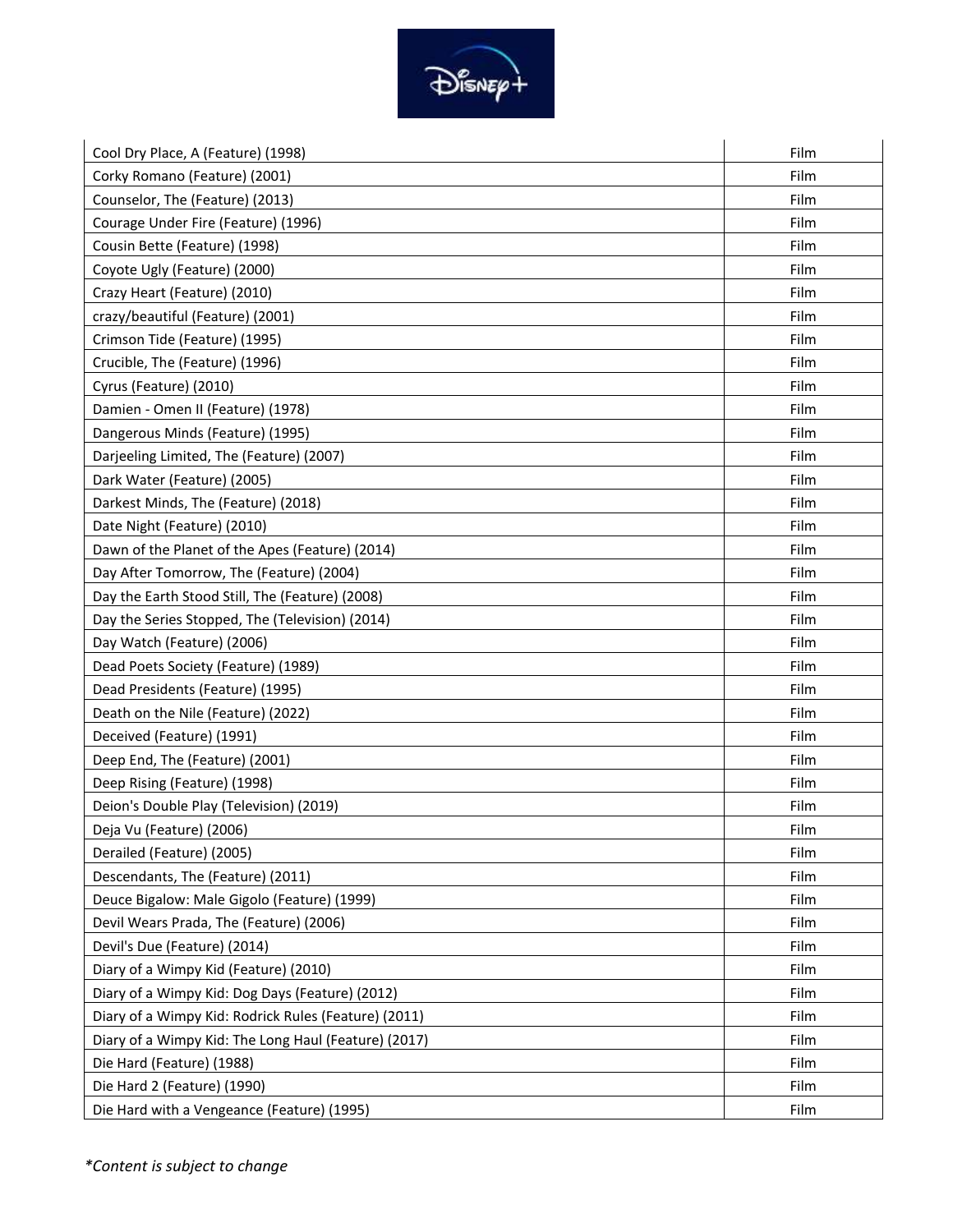

| Disney+ Purple (Short) (3000)                                | Film |
|--------------------------------------------------------------|------|
| Doctor Dolittle (Feature) (1998)                             | Film |
| Doctor Dolittle 2 (Feature) (2001)                           | Film |
| Doctor Dolittle 3 (Home Video) (2006)                        | Film |
| Dodgeball: A True Underdog Story (Feature) (2004)            | Film |
| Dominican Dream, The (Television) (2019)                     | Film |
| Double Take (Feature) (2001)                                 | Film |
| Down and Out in Beverly Hills (Feature) (1986)               | Film |
| Down Periscope (Feature) (1996)                              | Film |
| Downhill (Feature) (2020)                                    | Film |
| Dr. Seuss' Horton Hears a Who! (Feature) (2008)              | Film |
| Dragonball: Evolution (Feature) (2009)                       | Film |
| Drive Me Crazy (Feature) (1999)                              | Film |
| Drop, The (Feature) (2014)                                   | Film |
| Drumline (Feature) (2002)                                    | Film |
| Duets (Feature) (2000)                                       | Film |
| East, The (Feature) (2013)                                   | Film |
| Eddie the Eagle (Feature) (2016)                             | Film |
| Edge, The (Feature) (1997)                                   | Film |
| Edward Scissorhands (Feature) (1990)                         | Film |
| Encino Man (Feature) (1992)                                  | Film |
| Enemy Mine (Feature) (1985)                                  | Film |
| Enough Said (Feature) (2013)                                 | Film |
| Eragon (Feature) (2006)                                      | Film |
| Escape from the Planet of the Apes (Feature) (1971)          | Film |
| Ever After (Feature) (1998)                                  | Film |
| Eyes of Tammy Faye, The (Feature) (2021)                     | Film |
| Face Off (Feature) (1997)                                    | Film |
| Family Stone, The (Feature) (2005)                           | Film |
| Far from Home: The Adventures of Yellow Dog (Feature) (1995) | Film |
| Far from the Madding Crowd (Feature) (2015)                  | Film |
| Father Hood (Feature) (1993)                                 | Film |
| Father of the Bride (Feature) (1991)                         | Film |
| Father of the Bride Part II (Feature) (1995)                 | Film |
| Fault in Our Stars, The (Feature) (2014)                     | Film |
| Favourite, The (Feature) (2018)                              | Film |
| Ferdinand (Feature) (2017)                                   | Film |
| Fever Pitch (Feature) (2005)                                 | Film |
| Final Conflict, The (Feature) (1981)                         | Film |
| Firelight (Feature) (1998)                                   | Film |
| Firestorm (Feature) (1998)                                   | Film |
| Flicka (Feature) (2006)                                      | Film |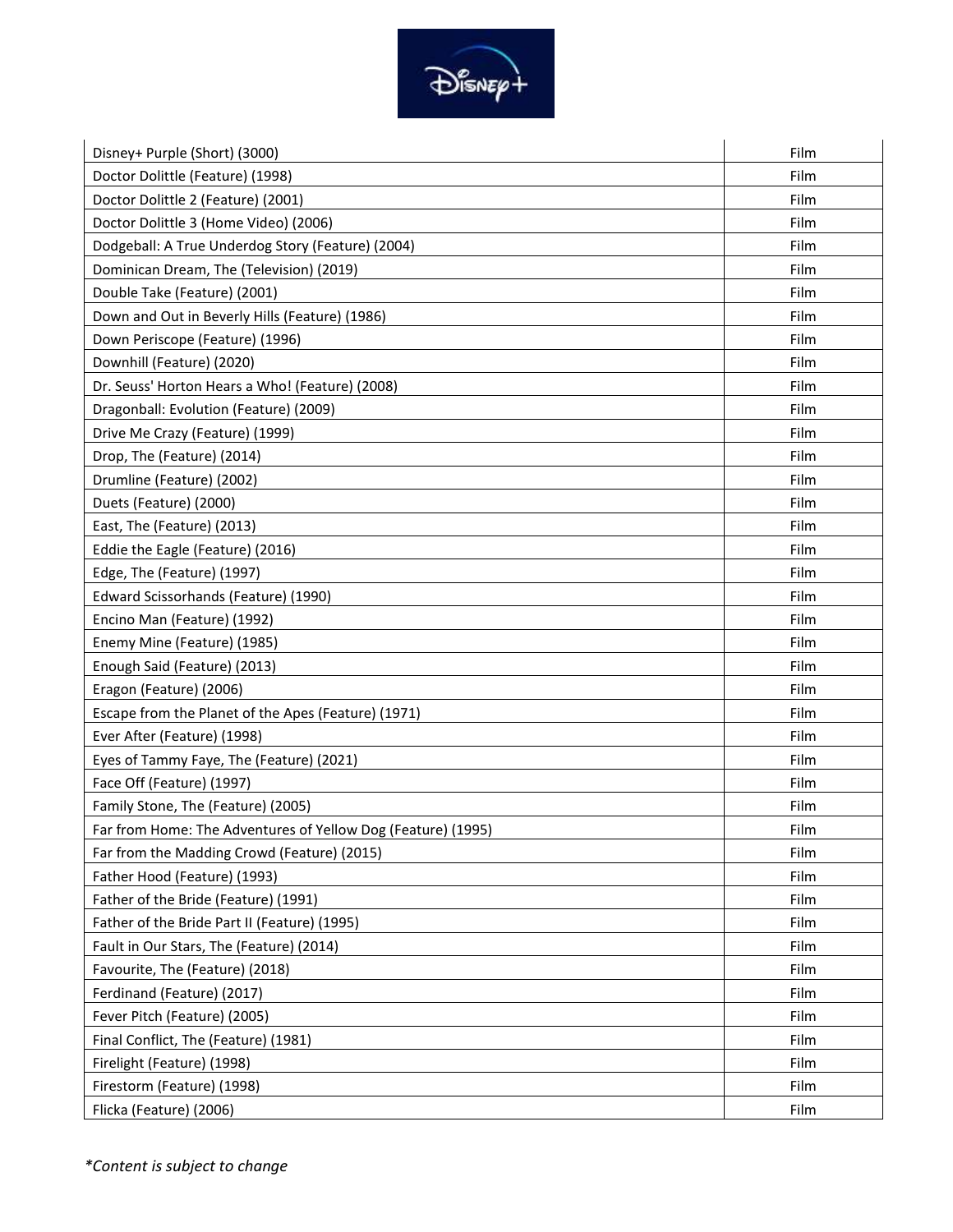

| Flight of the Phoenix (Feature) (2004)                                   | Film |
|--------------------------------------------------------------------------|------|
| Flightplan (Feature) (2005)                                              | Film |
| Fly, The (Feature) (1986)                                                | Film |
| For the Boys (Feature) (1991)                                            | Film |
| Four Falls of Buffalo (Television) (2015)                                | Film |
| Free Guy (Feature) (2021)                                                | Film |
| French Connection II (Feature) (1975)                                    | Film |
| French Connection, The (Feature) (1971)                                  | Film |
| French Dispatch of the Liberty, Kansas Evening Sun, The (Feature) (2021) | Film |
| Fright Night (Feature) (2011)                                            | Film |
| From Hell (Feature) (2001)                                               | Film |
| Garage Days (Feature) (2003)                                             | Film |
| Garden State (Feature) (2004)                                            | Film |
| Garfield (Feature) (2004)                                                | Film |
| Gifted (Feature) (2017)                                                  | Film |
| Glass (Feature) (2019)                                                   | Film |
| Good Day to Die Hard, A (Feature) (2013)                                 | Film |
| Good Morning, Vietnam (Feature) (1988)                                   | Film |
| Good Son, The (Feature) (1993)                                           | Film |
| Good Year, A (Feature) (2006)                                            | Film |
| Good, the Bad, the Hungry, The (Television) (2019)                       | Film |
| Goodbye Christopher Robin (Feature) (2017)                               | Film |
| Grand Budapest Hotel, The (Feature) (2014)                               | Film |
| Great White Hype, The (Feature) (1996)                                   | Film |
| Greatest Showman, The (Feature) (2017)                                   | Film |
| Grosse Pointe Blank (Feature) (1997)                                     | Film |
| Guilty as Sin (Feature) (1993)                                           | Film |
| Gun Shy (Feature) (2000)                                                 | Film |
| Hand That Rocks the Cradle, The (Feature) (1992)                         | Film |
| Happening, The (Feature) (2008)                                          | Film |
| Hate U Give, The (Feature) (2018)                                        | Film |
| He Got Game (Feature) (1998)                                             | Film |
| Heat, The (Feature) (2013)                                               | Film |
| Hello, Dolly! (Feature) (1969)                                           | Film |
| Help, The (Feature) (2011)                                               | Film |
| Here on Earth (Feature) (2000)                                           | Film |
| Hidalgo (Feature) (2004)                                                 | Film |
| Hidden Figures (Feature) (2016)                                          | Film |
| Hide and Seek (Feature) (2005)                                           | Film |
| High Fidelity (Feature) (2000)                                           | Film |
| Hills Have Eyes 2, The (Feature) (2007)                                  | Film |
| Hills Have Eyes, The (Feature) (2006)                                    | Film |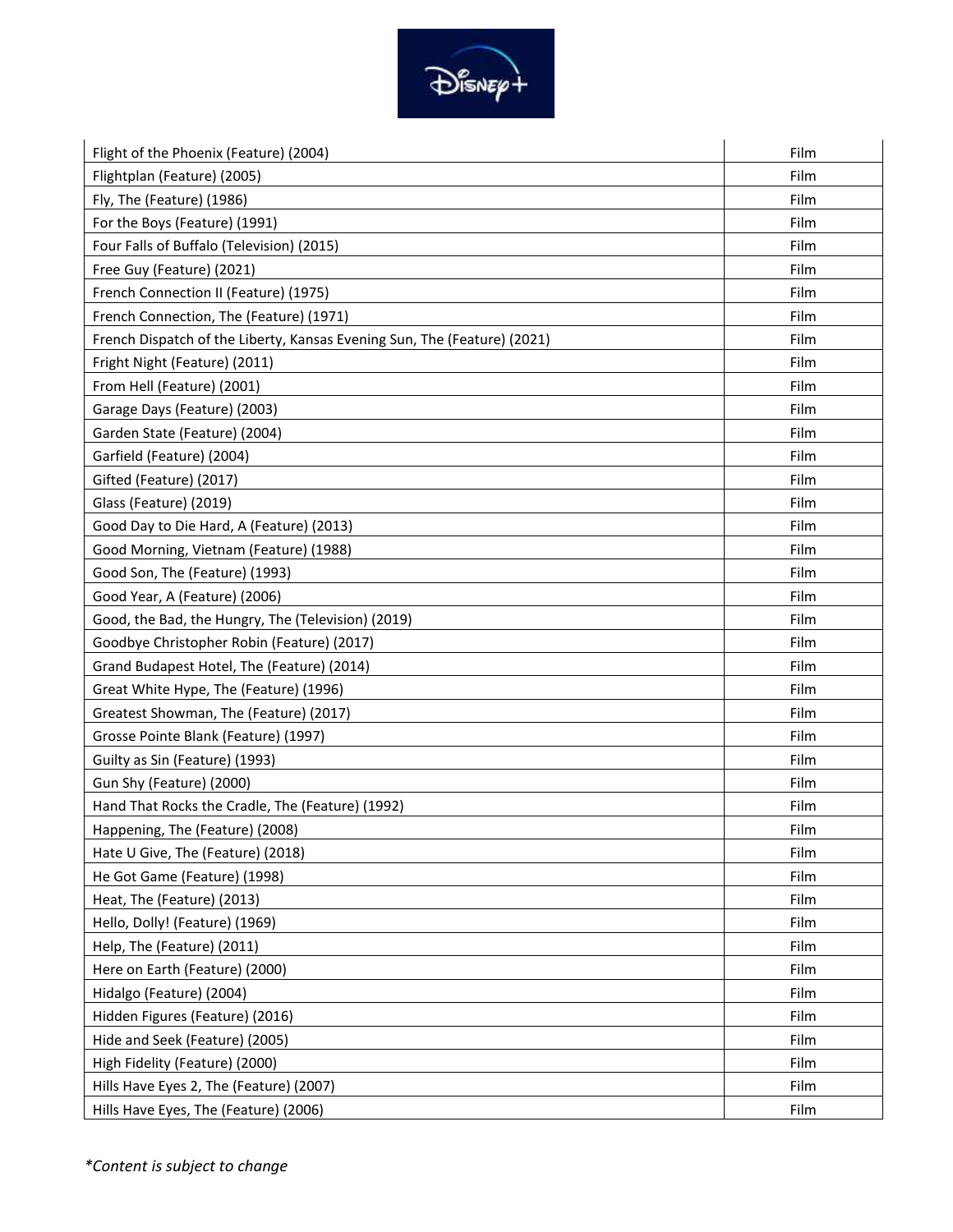

| Hitchcock (Feature) (2012)                            | Film |
|-------------------------------------------------------|------|
| Hitman (Feature) (2007)                               | Film |
| Hitman: Agent 47 (Feature) (2015)                     | Film |
| Hoffa (Feature) (1992)                                | Film |
| Holy Man (Feature) (1998)                             | Film |
| Home Alone (Feature) (1990)                           | Film |
| Home Alone 2: Lost in New York (Feature) (1992)       | Film |
| Home Alone 3 (Feature) (1997)                         | Film |
| Home Alone 4 (Television) (2002)                      | Film |
| Home Alone: The Holiday Heist (Television) (2012)     | Film |
| Home Sweet Home Alone (Feature) (2021)                | Film |
| Hope Floats (Feature) (1998)                          | Film |
| Hope Springs (Feature) (2003)                         | Film |
| Hot Chick, The (Feature) (2002)                       | Film |
| Hot Shots! (Feature) (1991)                           | Film |
| Hot Shots! Part Deux (Feature) (1993)                 | Film |
| I Hate Christian Laettner (Television) (2015)         | Film |
| I Love You, Beth Cooper (Feature) (2010)              | Film |
| I Origins (Feature) (2014)                            | Film |
| I Think I Love My Wife (Feature) (2007)               | Film |
| I, Robot (Feature) (2004)                             | Film |
| Ice Age (Feature) (2002)                              | Film |
| Ice Age Adventures of Buck Wild, The (Feature) (2022) | Film |
| Ice Age: Collision Course (Feature) (2016)            | Film |
| Ice Age: Continental Drift (Feature) (2012)           | Film |
| Ice Age: Dawn of the Dinosaurs (Feature) (2009)       | Film |
| Ice Age: The Meltdown (Feature) (2006)                | Film |
| Idiocracy (Feature) (2006)                            | Film |
| In America (Feature) (2003)                           | Film |
| In Her Shoes (Feature) (2005)                         | Film |
| Independence Day (Feature) (1996)                     | Film |
| Independence Day: Resurgence (Feature) (2016)         | Film |
| Inventing the Abbotts (Feature) (1997)                | Film |
| Isle of Dogs (Feature) (2018)                         | Film |
| Jack (Feature) (1996)                                 | Film |
| Jennifer's Body (Feature) (2009)                      | Film |
| Jewel of the Nile, The (Feature) (1985)               | Film |
| Jingle All the Way (Feature) (1996)                   | Film |
| John Tucker Must Die (Feature) (2006)                 | Film |
| Johnson Family Vacation (Feature) (2004)              | Film |
| Jojo Rabbit (Feature) (2019)                          | Film |
| Jordan Rides the Bus (Television) (2010)              | Film |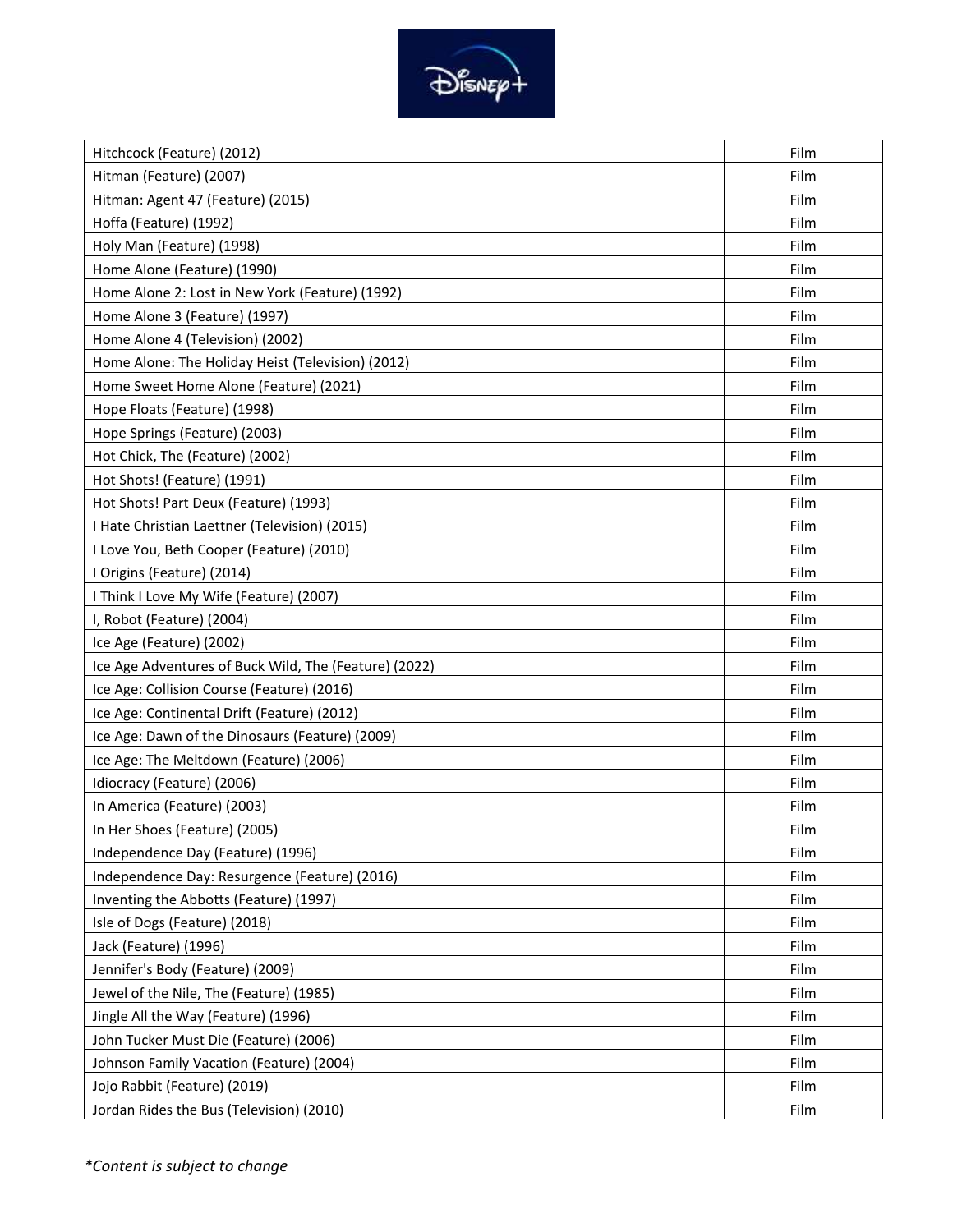

| Joshua (Feature) (2007)                                           | Film |
|-------------------------------------------------------------------|------|
| Journey to the Center of the Earth (Feature) (1959)               | Film |
| Joy (Feature) (2015)                                              | Film |
| Julia (Feature) (1977)                                            | Film |
| Just Married (Feature) (2003)                                     | Film |
| Just Wright (Feature) (2010)                                      | Film |
| Keeping up with the Joneses (Feature) (2016)                      | Film |
| Kid Who Would Be King, The (Feature) (2019)                       | Film |
| King Arthur (Feature) (2004)                                      | Film |
| Kingdom Come (Feature) (2001)                                     | Film |
| Kingdom of Heaven (Feature) (2005)                                | Film |
| King's Man, The (Feature) (2021)                                  | Film |
| Kingsman: The Golden Circle (Feature) (2017)                      | Film |
| Kingsman: The Secret Service (Feature) (2015)                     | Film |
| Kiss Me Goodbye (Feature) (1982)                                  | Film |
| Kung Pow: Enter the Fist (Feature) (2002)                         | Film |
| Ladykillers, The (Feature) (2004)                                 | Film |
| Last Dance (Feature) (1996)                                       | Film |
| Last Duel, The (Feature) (2021)                                   | Film |
| Last King of Scotland, The (Feature) (2006)                       | Film |
| Last Song, The (Feature) (2010)                                   | Film |
| Le Divorce (Feature) (2003)                                       | Film |
| Le Mans '66 (Feature) (2019)                                      | Film |
| League of Extraordinary Gentlemen, The (Feature) (2003)           | Film |
| Let's Be Cops (Feature) (2014)                                    | Film |
| Life Aquatic with Steve Zissou, The (Feature) (2004)              | Film |
| Life of Pi (Feature) (2012)                                       | Film |
| Life With Mikey (Feature) (1993)                                  | Film |
| Light It Up (Feature) (1999)                                      | Film |
| Like Mike (Feature) (2002)                                        | Film |
| Like Mike 2 (Home Video) (2009)                                   | Film |
| Little Miss Sunshine (Feature) (2006)                             | Film |
| Live Free or Die Hard (Feature) (2007)                            | Film |
| Longest Ride, The (Feature) (2015)                                | Film |
| Lucy in the Sky (Feature) (2019)                                  | Film |
| M*A*S*H (Feature) (1970)                                          | Film |
| Mad Love (Feature) (1995)                                         | Film |
| Maggie Simpson in "Playdate with Destiny" (Short) (2020)          | Film |
| Maggie Simpson in "The Force Awakens from Its Nap" (Short) (2021) | Film |
| Man from Snowy River, The (Feature) (1982)                        | Film |
| Margaret (Feature) (2011)                                         | Film |
| Marine, The (Feature) (2006)                                      | Film |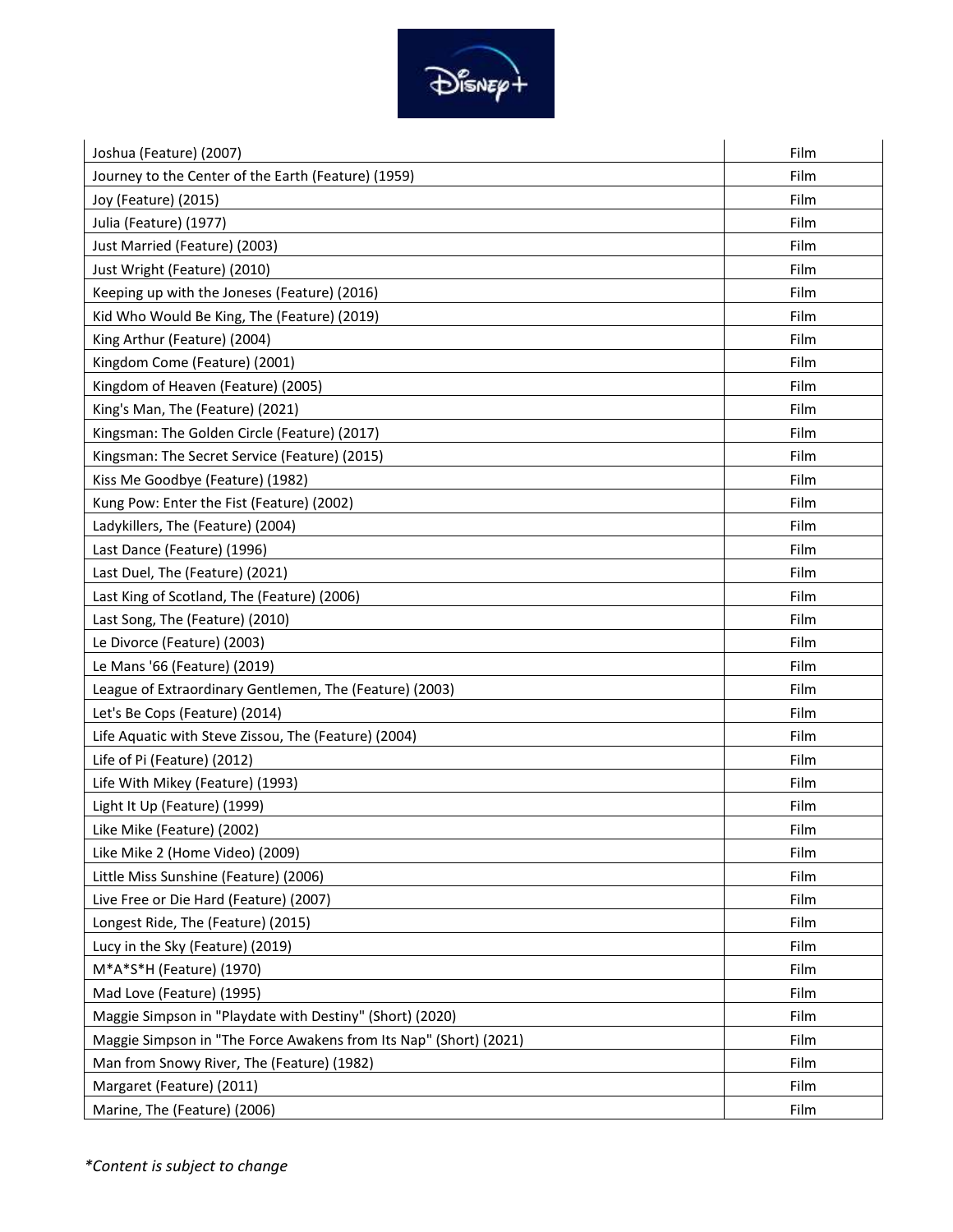

| Marked for Death (Feature) (1990)                               | Film |
|-----------------------------------------------------------------|------|
| Marrying Man, The (Feature) (1991)                              | Film |
| Martha Marcy May Marlene (Feature) (2011)                       | Film |
| Martian, The (Feature) (2015)                                   | Film |
| Max Payne (Feature) (2008)                                      | Film |
| Maze Runner, The (Feature) (2014)                               | Film |
| Maze Runner: The Death Cure (Feature) (2018)                    | Film |
| Maze Runner: The Scorch Trials (Feature) (2015)                 | Film |
| Me and Earl and the Dying Girl (Feature) (2015)                 | Film |
| Medicine Man (Feature) (1992)                                   | Film |
| Melinda and Melinda (Feature) (2005)                            | Film |
| Men of Honor (Feature) (2000)                                   | Film |
| Metro (Feature) (1997)                                          | Film |
| Miami Rhapsody (Feature) (1995)                                 | Film |
| Mighty Morphin Power Rangers: The Movie (Feature) (1995)        | Film |
| Mike and Dave Need Wedding Dates (Feature) (2016)               | Film |
| Miller's Crossing (Feature) (1990)                              | Film |
| Miss Peregrine's Home for Peculiar Children (Feature) (2016)    | Film |
| Mistress America (Feature) (2015)                               | Film |
| Money for Nothing (Feature) (1993)                              | Film |
| Monkeybone (Feature) (2001)                                     | Film |
| Monuments Men, The (Feature) (2014)                             | Film |
| Morgan (Feature) (2016)                                         | Film |
| Moulin Rouge (Feature) (2001)                                   | Film |
| Mountain Between Us, The (Feature) (2017)                       | Film |
| Mr. Destiny (Feature) (1990)                                    | Film |
| Mr. Popper's Penguins (Feature) (2011)                          | Film |
| Mrs. Doubtfire (Feature) (1993)                                 | Film |
| Murder on the Orient Express (Feature) (2017)                   | Film |
| My Cousin Rachel (Feature) (2017)                               | Film |
| My Cousin Vinny (Feature) (1992)                                | Film |
| My Father the Hero (Feature) (1994)                             | Film |
| Mystery, Alaska (Feature) (1999)                                | Film |
| Namesake, The (Feature) (2007)                                  | Film |
| Nature Boy (Television) (2017)                                  | Film |
| Never Been Kissed (Feature) (1999)                              | Film |
| Never Let Me Go (Feature) (2010)                                | Film |
| Newton Boys, The (Feature) (1998)                               | Film |
| Night at the Museum (Feature) (2006)                            | Film |
| Night at the Museum: Battle of the Smithsonian (Feature) (2009) | Film |
| Night at the Museum: Secret of the Tomb (Feature) (2014)        | Film |
| Night House, The (Feature) (2021)                               | Film |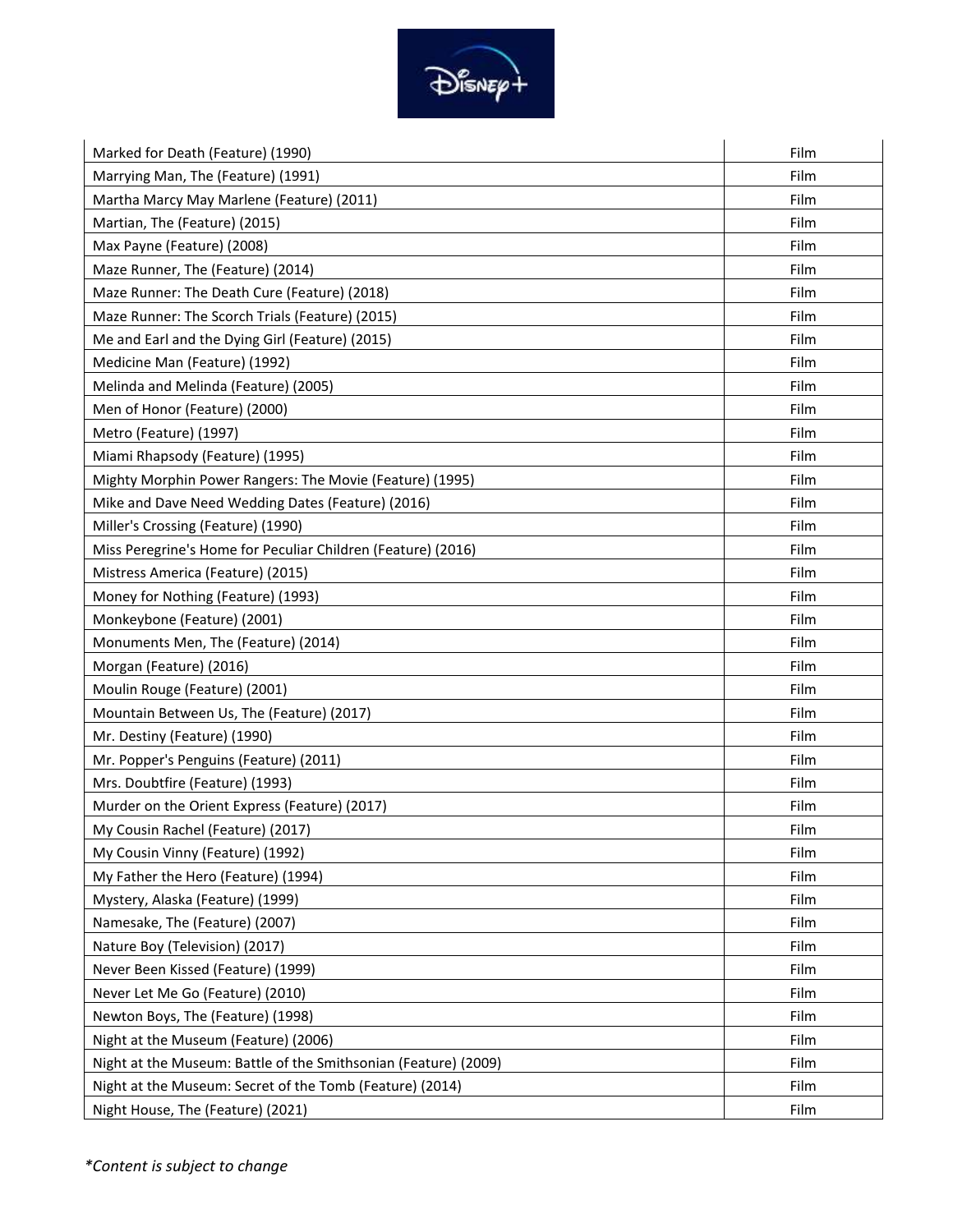

| Night Watch (Feature) (2004)                                        | Film |
|---------------------------------------------------------------------|------|
| Nightmare Alley (Feature) (2021)                                    | Film |
| Nixon (Feature) (1995)                                              | Film |
| No Mas (Television) (2013)                                          | Film |
| Nomadland (Feature) (2021)                                          | Film |
| Notes on a Scandal (Feature) (2006)                                 | Film |
| Nothing to Lose (Feature) (1997)                                    | Film |
| Notorious (Feature) (2009)                                          | Film |
| Of Miracles and Men (Television) (2015)                             | Film |
| Office Space (Feature) (1999)                                       | Film |
| Omen, The (Feature) (1976)                                          | Film |
| Omen, The (Feature) (2006)                                          | Film |
| One Hour Photo (Feature) (2002)                                     | Film |
| Other Side of the Door, The (Feature) (2016)                        | Film |
| Other Sister, The (Feature) (1999)                                  | Film |
| Other Woman, The (Feature) (2014)                                   | Film |
| Our Family Wedding (Feature) (2010)                                 | Film |
| Out to Sea (Feature) (1997)                                         | Film |
| Paper Towns (Feature) (2015)                                        | Film |
| Parental Guidance (Feature) (2012)                                  | Film |
| Passed Away (Feature) (1992)                                        | Film |
| Pathfinder (Feature) (2007)                                         | Film |
| Patti Cake\$ (Feature) (2017)                                       | Film |
| Patton (Feature) (1970)                                             | Film |
| Pearl Harbor (Feature) (2001)                                       | Film |
| People Like Us (Feature) (2012)                                     | Film |
| Percy Jackson & the Olympians: The Lightning Thief (Feature) (2010) | Film |
| Percy Jackson: Sea of Monsters (Feature) (2013)                     | Film |
| Phat Girlz (Feature) (2006)                                         | Film |
| Phi Slama Jama (Television) (2016)                                  | Film |
| Phone Booth (Feature) (2003)                                        | Film |
| Picture Perfect (Feature) (1997)                                    | Film |
| Planet of the Apes (Feature) (1968)                                 | Film |
| Pony Excess (Television) (2010)                                     | Film |
| Poseidon Adventure, The (Feature) (1972)                            | Film |
| Post Grad (Feature) (2009)                                          | Film |
| Predator (Feature) (1987)                                           | Film |
| Predator 2 (Feature) (1990)                                         | Film |
| Predator, The (Feature) (2018)                                      | Film |
| Predators (Feature) (2010)                                          | Film |
| Pretty Woman (Feature) (1990)                                       | Film |
| Prometheus (Feature) (2012)                                         | Film |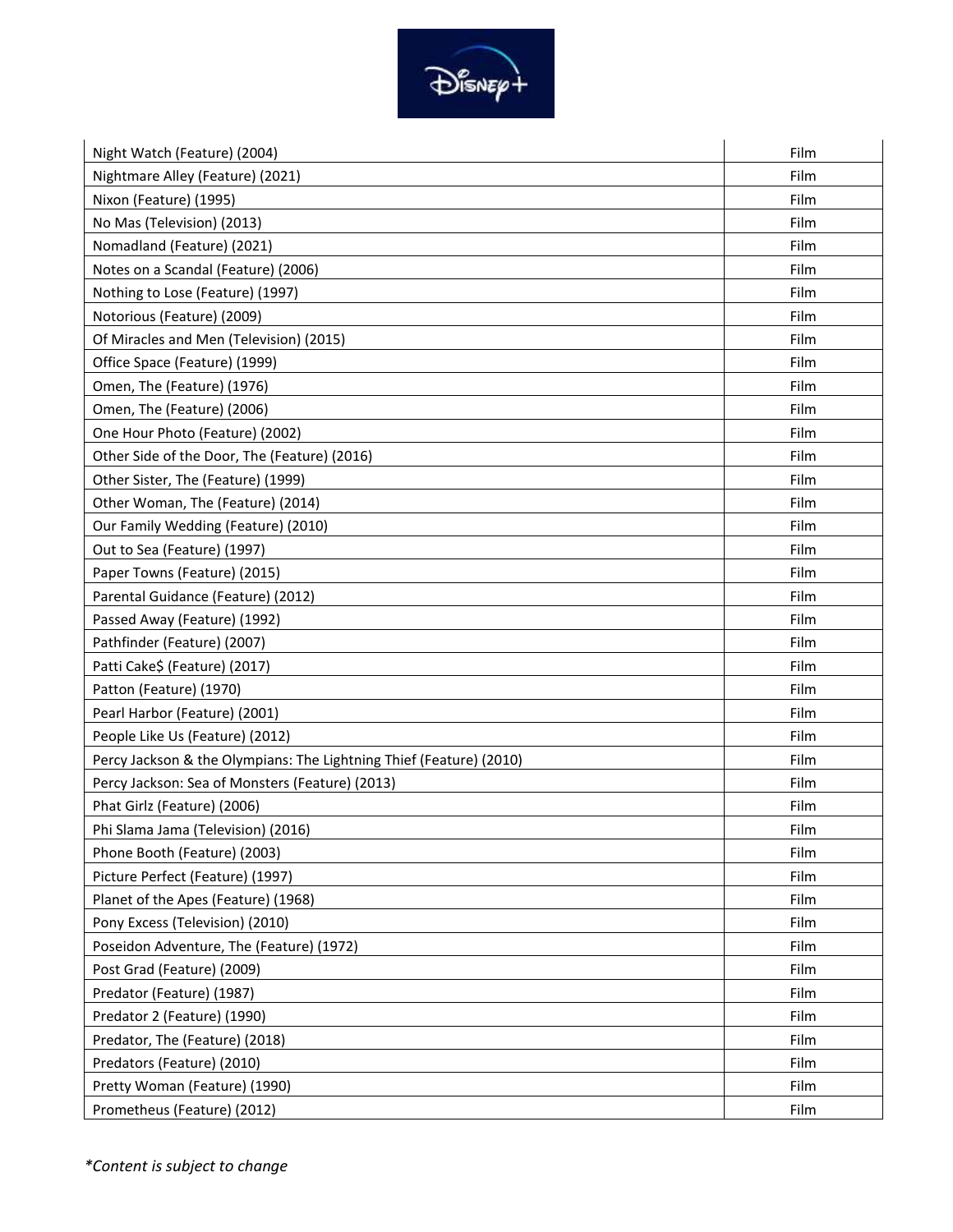

| Pyramid, The (Feature) (2014)                               | Film |
|-------------------------------------------------------------|------|
| Quills (Feature) (2000)                                     | Film |
| Raising Arizona (Feature) (1987)                            | Film |
| Ramona and Beezus (Feature) (2010)                          | Film |
| Ravenous (Feature) (1999)                                   | Film |
| Ready or Not (Feature) (2019)                               | Film |
| Rebound (Feature) (2005)                                    | Film |
| Red Sparrow (Feature) (2018)                                | Film |
| Renaissance Man (Feature) (1994)                            | Film |
| Revenge of the Nerds II: Nerds in Paradise (Feature) (1987) | Film |
| Ringer, The (Feature) (2005)                                | Film |
| Rio (Feature) (2011)                                        | Film |
| Rio 2 (Feature) (2014)                                      | Film |
| Rise of the Planet of the Apes (Feature) (2011)             | Film |
| Road to Perdition (Feature) (2002)                          | Film |
| Robin Hood (Feature) (1991)                                 | Film |
| Robots (Feature) (2005)                                     | Film |
| Rock, The (Feature) (1996)                                  | Film |
| Rocker, The (Feature) (2008)                                | Film |
| Romancing the Stone (Feature) (1984)                        | Film |
| Romy and Michele's High School Reunion (Feature) (1997)     | Film |
| Ron's Gone Wrong (Feature) (2021)                           | Film |
| Rookie of the Year (Feature) (1993)                         | Film |
| Royal Tenenbaums, The (Feature) (2001)                      | Film |
| Ruby Sparks (Feature) (2012)                                | Film |
| Rushmore (Feature) (1999)                                   | Film |
| Sandlot, The (Feature) (1993)                               | Film |
| Sandlot, The: Heading Home (Home Video) (2007)              | Film |
| Savages, The (Feature) (2007)                               | Film |
| Say Anything (Feature) (1989)                               | Film |
| Say It Isn't So (Feature) (2001)                            | Film |
| Second Best Exotic Marigold Hotel, The (Feature) (2015)     | Film |
| Secret Life of Bees, The (Feature) (2008)                   | Film |
| Secret Life of Walter Mitty, The (Feature) (2013)           | Film |
| Separate Lies (Feature) (2005)                              | Film |
| Sessions, The (Feature) (2012)                              | Film |
| Shadow Conspiracy (Feature) (1997)                          | Film |
| Shallow Hal (Feature) (2001)                                | Film |
| Shape of Water, The (Feature) (2017)                        | Film |
| Shining Through (Feature) (1992)                            | Film |
| Sideways (Feature) (2004)                                   | Film |
| Siege, The (Feature) (1998)                                 | Film |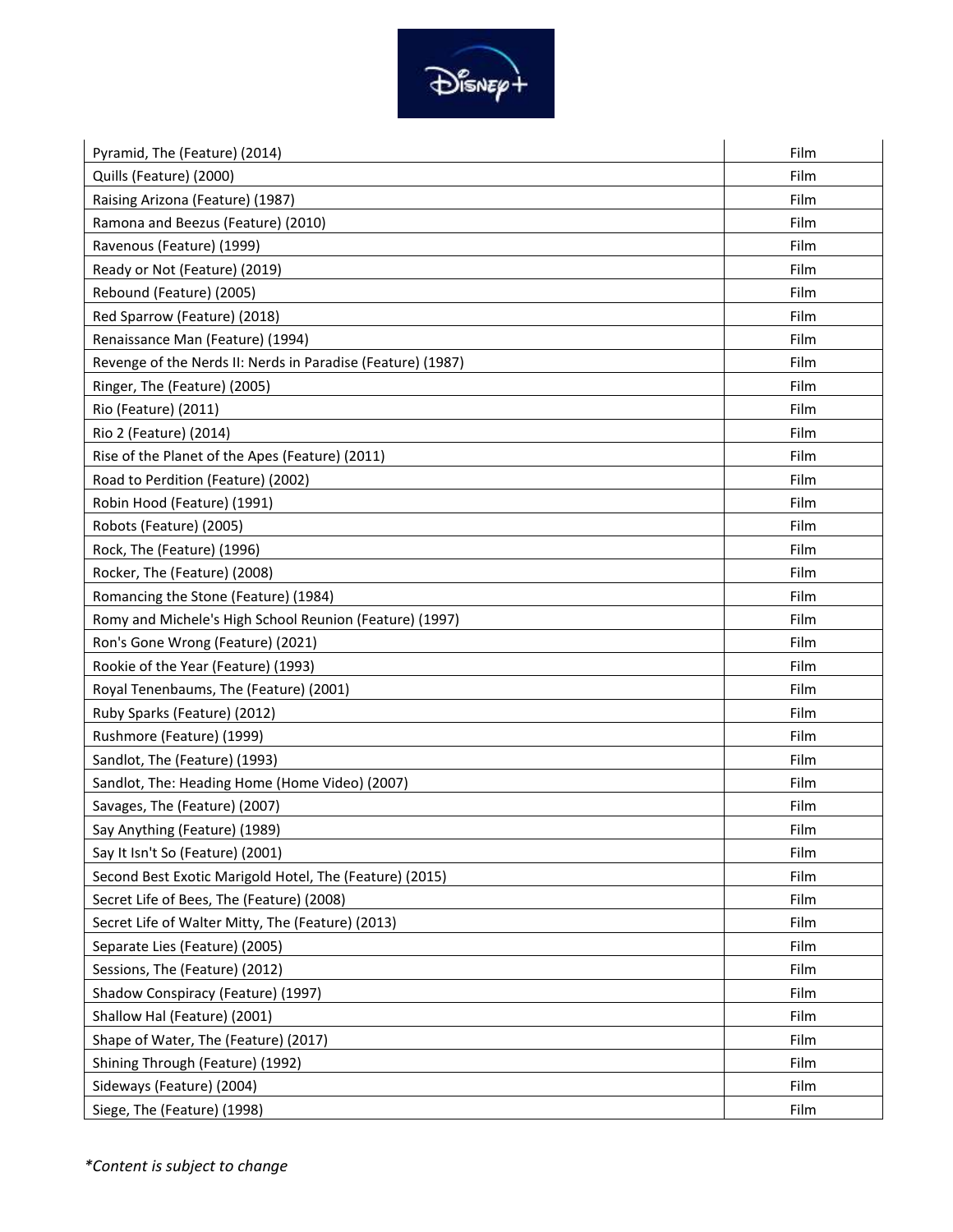

| Signs (Feature) (2002)                                                            | Film |
|-----------------------------------------------------------------------------------|------|
| Silver Streak (Feature) (1976)                                                    | Film |
| Simple Twist of Fate, A (Feature) (1994)                                          | Film |
| Simpsons Movie, The (Feature) (2007)                                              | Film |
| Simpsons, The: Maggie Simpson in "The Longest Daycare" (Short) (2012)             | Film |
| Sitter, The (Feature) (2011)                                                      | Film |
| Sitter, The (Television) (1991)                                                   | Film |
| Six Days, Seven Nights (Feature) (1998)                                           | Film |
| Sixth Sense, The (Feature) (1999)                                                 | Film |
| Sleeping with the Enemy (Feature) (1991)                                          | Film |
| Snatched (Feature) (2017)                                                         | Film |
| Solaris (Feature) (2002)                                                          | Film |
| Someone Like You (Feature) (2001)                                                 | Film |
| Soul Food (Feature) (1997)                                                        | Film |
| Sound of Music, The (Feature) (1965)                                              | Film |
| Speed 2: Cruise Control (Feature) (1997)                                          | Film |
| Splash (Feature) (1984)                                                           | Film |
| Spy (Feature) (2015)                                                              | Film |
| Stakeout (Feature) (1987)                                                         | Film |
| Starship Troopers (Feature) (1997)                                                | Film |
| Step (Feature) (2017)                                                             | Film |
| Stoker (Feature) (2013)                                                           | Film |
| Stuber (Feature) (2019)                                                           | Film |
| Summer of Sam (Feature) (1999)                                                    | Film |
| Summer of Soul ( Or, When the Revolution Could Not Be Televised) (Feature) (2021) | Film |
| Sunshine (Feature) (2007)                                                         | Film |
| Super Troopers (Feature) (2002)                                                   | Film |
| Super Troopers 2 (Feature) (2018)                                                 | Film |
| Surrogates (Feature) (2009)                                                       | Film |
| Swing Kids (Feature) (1993)                                                       | Film |
| Table 19 (Feature) (2017)                                                         | Film |
| Taxi (Feature) (2004)                                                             | Film |
| Teen Spirit (Television) (2011)                                                   | Film |
| Terminal Velocity (Feature) (1994)                                                | Film |
| Terminator: Dark Fate (Feature) (2019)                                            | Film |
| Thank You for Smoking (Feature) (2006)                                            | Film |
| That Thing You Do! (Feature) (1996)                                               | Film |
| There's No Place Like Home (Television) (2012)                                    | Film |
| There's Something About Mary (Feature) (1998)                                     | Film |
| Thin Red Line, The (Feature) (1998)                                               | Film |
| Thirteen (Feature) (2003)                                                         | Film |
| This Means War (Feature) (2012)                                                   | Film |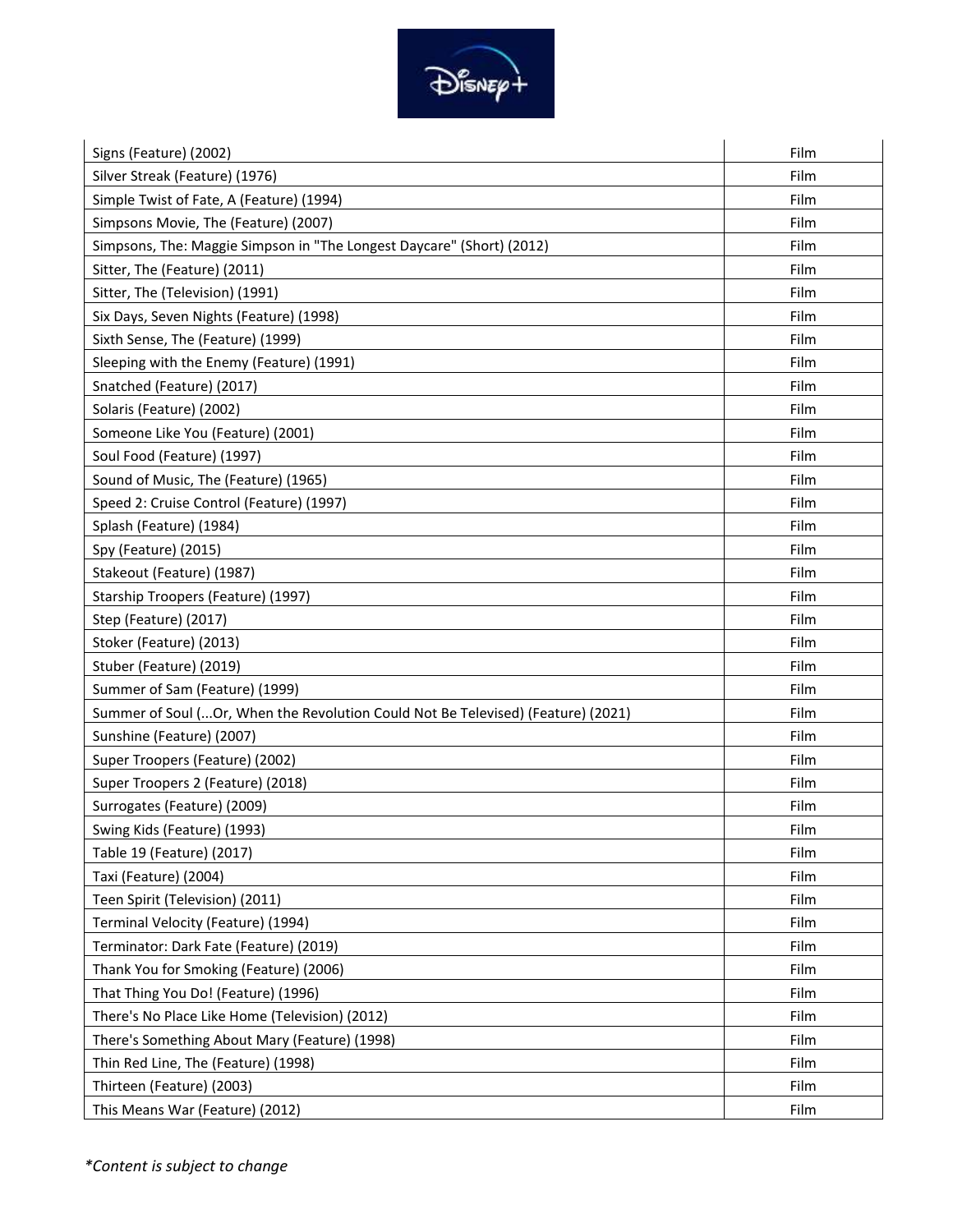

| Three Billboards Outside Ebbing, Missouri (Feature) (2017) | Film |
|------------------------------------------------------------|------|
| Three Days (Television) (2001)                             | Film |
| Three Fugitives (Feature) (1989)                           | Film |
| Three Men and a Baby (Feature) (1987)                      | Film |
| Three Men and a Little Lady (Feature) (1990)               | Film |
| Three Stooges, The (Feature) (2012)                        | Film |
| Tim Richmond: To the Limit (Television) (2010)             | Film |
| Tin Men (Feature) (1987)                                   | Film |
| Titanic (Feature) (1997)                                   | Film |
| Tolkien (Feature) (2019)                                   | Film |
| Tombstone (Feature) (1993)                                 | Film |
| Toys (Feature) (1992)                                      | Film |
| Transporter 2 (Feature) (2005)                             | Film |
| Transporter, The (Feature) (2002)                          | Film |
| Trapped in Paradise (Feature) (1994)                       | Film |
| Turner & Hooch (Feature) (1989)                            | Film |
| Unbreakable (Feature) (2000)                               | Film |
| Underwater (Feature) (2020)                                | Film |
| Unstoppable (Feature) (2010)                               | Film |
| Up Close & Personal (Feature) (1996)                       | Film |
| V.I. Warshawski (Feature) (1991)                           | Film |
| Verdict, The (Feature) (1982)                              | Film |
| Veronica Guerin (Feature) (2003)                           | Film |
| Victor Frankenstein (Feature) (2015)                       | Film |
| Village, The (Feature) (2004)                              | Film |
| Volcano (Feature) (1997)                                   | Film |
| Von Ryan's Express (Feature) (1965)                        | Film |
| Waiting to Exhale (Feature) (1995)                         | Film |
| Waitress (Feature) (2007)                                  | Film |
| Waking Life (Feature) (2001)                               | Film |
| Walk the Line (Feature) (2005)                             | Film |
| Wall Street (Feature) (1987)                               | Film |
| Wall Street: Money Never Sleeps (Feature) (2010)           | Film |
| War for the Planet of the Apes (Feature) (2017)            | Film |
| War of the Roses, The (Feature) (1989)                     | Film |
| Watch, The (Feature) (2012)                                | Film |
| Water for Elephants (Feature) (2011)                       | Film |
| Waterboy, The (Feature) (1998)                             | Film |
| Way Way Back, The (Feature) (2013)                         | Film |
| We Bought a Zoo (Feature) (2012)                           | Film |
| West Side Story (Feature) (2021)                           | Film |
| What Carter Lost (Television) (2017)                       | Film |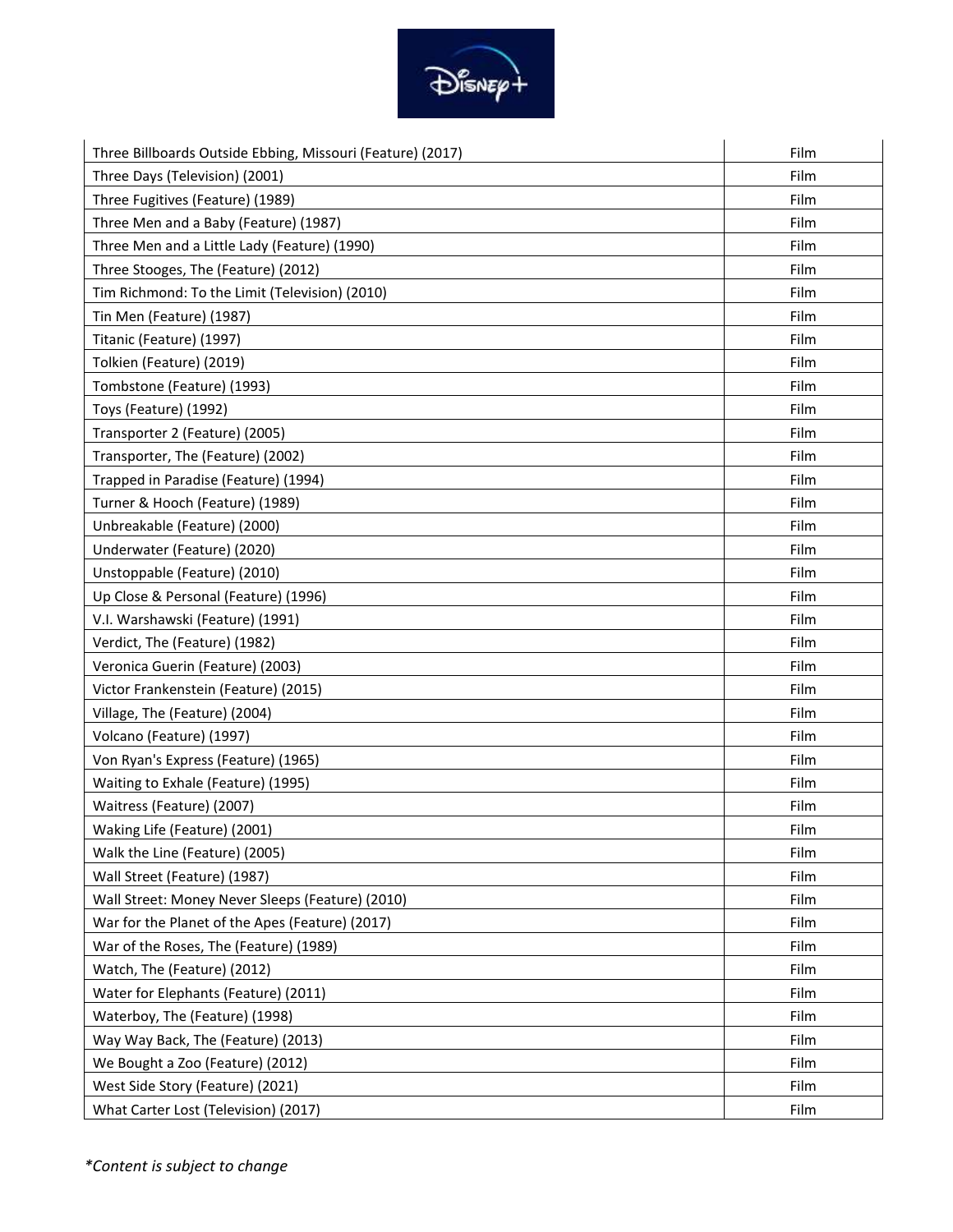

| What Lies Beneath (Feature) (2000)                    | Film        |
|-------------------------------------------------------|-------------|
| What's Love Got to Do With It (Feature) (1993)        | Film        |
| When a Man Loves a Woman (Feature) (1994)             | Film        |
| While You Were Sleeping (Feature) (1995)              | Film        |
| White Men Can't Jump (Feature) (1992)                 | Film        |
| Who Framed Roger Rabbit (Feature) (1988)              | Film        |
| Why Him? (Feature) (2016)                             | <b>Film</b> |
| Wild (Feature) (2014)                                 | <b>Film</b> |
| William Shakespeare's Romeo + Juliet (Feature) (1996) | Film        |
| Willow (Feature) (1988)                               | Film        |
| Wilson (Feature) (2017)                               | Film        |
| Win Win (Feature) (2011)                              | Film        |
| Woman on Top (Feature) (2000)                         | Film        |
| Working Girl (Feature) (1988)                         | Film        |
| X-Files, The (Feature) (1998)                         | Film        |
| X-Files, The: I Want to Believe (Feature) (2008)      | Film        |
| Year of the Scab (Television) (2017)                  | Film        |
| You Again (Feature) (2010)                            | Film        |
| Zardoz (Feature) (1974)                               | Film        |

| <b>Star Series</b>                                                                | TV Series / Film  |
|-----------------------------------------------------------------------------------|-------------------|
| 20/20 Presents: John Lennon: His Life, His Legacy, His Last Days (Special) (2020) | <b>TV Special</b> |
| 24 (2001): Live Another Day Season 9                                              | <b>TV Series</b>  |
| 24 (2001): Season 1 - 8                                                           | <b>TV Series</b>  |
| 24: Legacy (2017): Season 1                                                       | <b>TV Series</b>  |
| 8:15 (2019): Season 1                                                             | Short             |
| 9-1-1 (2018): Season 1 - 5                                                        | <b>TV Series</b>  |
| Abbott Elementary (2021): Season 1                                                | <b>TV Series</b>  |
| According to Jim (2001): Season 1 - 8                                             | <b>TV Series</b>  |
| Alias (2001): Season 1 - 5                                                        | <b>TV Series</b>  |
| Ally McBeal (1997): Season 1 - 5                                                  | <b>TV Series</b>  |
| Alone Together (2018): Season 1 - 2                                               | <b>TV Series</b>  |
| American Dad (2005): Season 1 - 18                                                | <b>TV Series</b>  |
| American Horror Story (2011): Season 1 - 10                                       | <b>TV Series</b>  |
| Angel (1999): Season 1 - 5                                                        | <b>TV Series</b>  |
| Atlanta (3000): Season 1 - 2                                                      | <b>TV Series</b>  |
| Baby Daddy (2012): Season 1 - 6                                                   | <b>TV Series</b>  |
| Beyond (2017): Season 1 - 2                                                       | <b>TV Series</b>  |
| Big Leap, The (2021): Season 1                                                    | <b>TV Series</b>  |
| Big Sky (2020): Season 1 - 2                                                      | <b>TV Series</b>  |
| Bless This Mess (2019): Season 1 - 2                                              | <b>TV Series</b>  |
| Body of Proof (2011): Domestic Season 1 - 3                                       | <b>TV Series</b>  |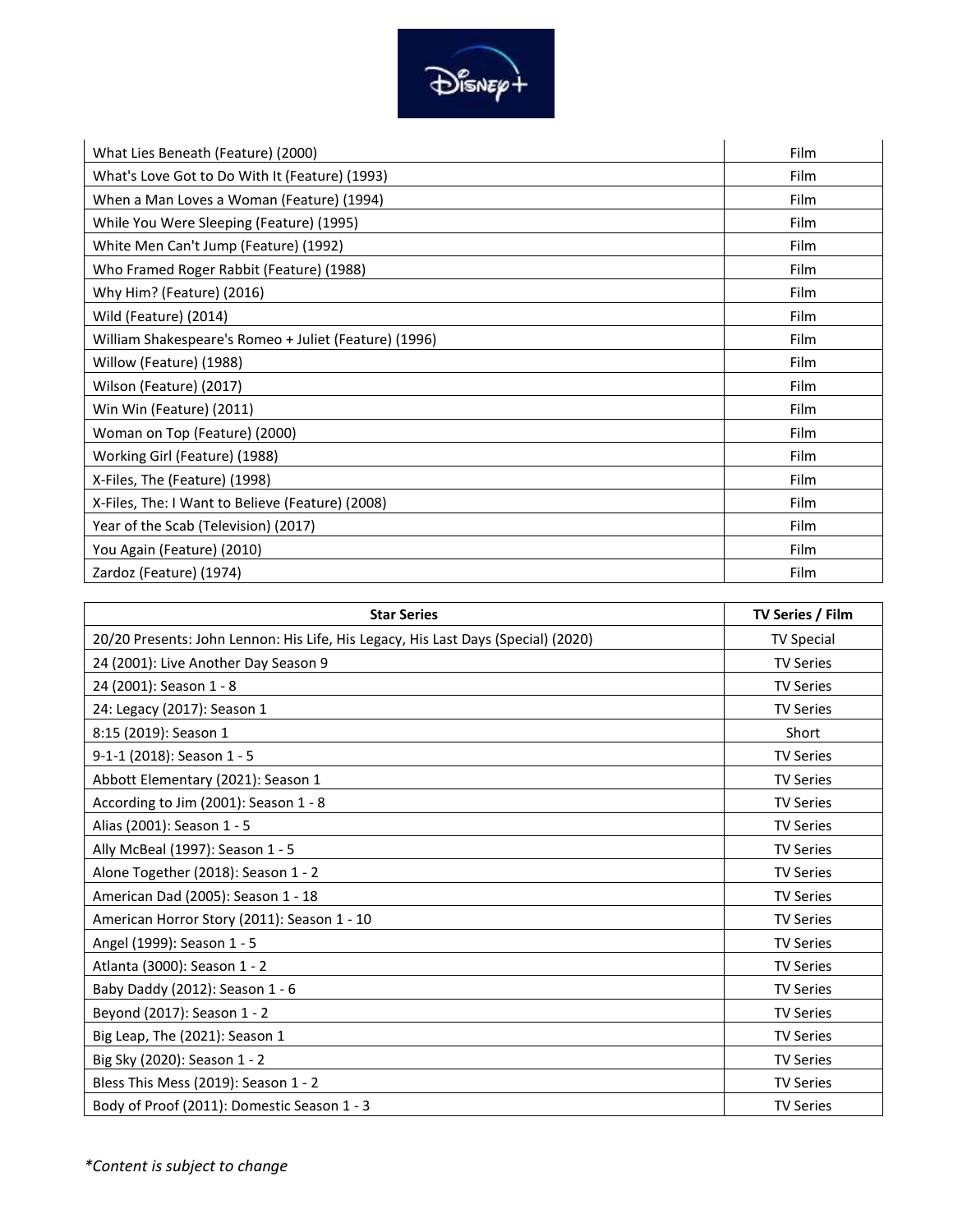

| Bones (2005): Season 1 - 12                                | <b>TV Series</b> |
|------------------------------------------------------------|------------------|
| Brickleberry (2012): Season 1 - 2                          | <b>TV Series</b> |
| Brothers & Sisters (2006): Season 1 - 5                    | <b>TV Series</b> |
| Buffy the Vampire Slayer (1997): Season 1 - 7              | <b>TV Series</b> |
| Castle (2009): Season 1 - 8                                | <b>TV Series</b> |
| Catch, The (2016): Season 1 - 2                            | <b>TV Series</b> |
| Chi, The (2018): Season 1 - 3                              | <b>TV Series</b> |
| Cougar Town (2009): Season 1 - 6                           | <b>TV Series</b> |
| Criminal Minds (2005): Season 1 - 15                       | <b>TV Series</b> |
| Criminal Minds: Beyond Borders (2016): Season 1 - 2        | <b>TV Series</b> |
| Criminal Minds: Suspect Behavior (2011): Season 1          | <b>TV Series</b> |
| D'Amelio Show, The (3000): Season 1                        | <b>TV Series</b> |
| Desperate Housewives (2004): Season 1 - 8                  | <b>TV Series</b> |
| Devious Maids (2013): Season 1 - 4                         | <b>TV Series</b> |
| Devs (2020): Season 1                                      | <b>TV Series</b> |
| Dirt (2007): Season 1 - 2                                  | <b>TV Series</b> |
| Dirty Sexy Money (2007): Season 1 - 2                      | <b>TV Series</b> |
| Don't Trust the B---- In Apartment 23 (2012): Season 1 - 2 | <b>TV Series</b> |
| Dopesick (2021): Season 1                                  | <b>TV Series</b> |
| Dropout, The (2022): Season 1                              | <b>TV Series</b> |
| Eli Stone (2008): Season 1 - 2                             | <b>TV Series</b> |
| Emergence (2019): Season 1                                 | <b>TV Series</b> |
| Empire (2015): Season 1 - 6                                | <b>TV Series</b> |
| Family Guy (1999): Season 1 - 20                           | <b>TV Series</b> |
| Finder, The (2012): Season 1                               | <b>TV Series</b> |
| Fix, The (2019): Season 1                                  | <b>TV Series</b> |
| FlashForward (2009): Season 1                              | <b>TV Series</b> |
| For the People (2018): Season 1 - 2                        | <b>TV Series</b> |
| Fosters, The (2013): International Season 1 - 5            | <b>TV Series</b> |
| Fresh Off the Boat (2015): Season 1 - 6                    | TV Series        |
| Futurama (1999): Season 1 - 10                             | <b>TV Series</b> |
| Glee (2009): Season 1 - 6                                  | <b>TV Series</b> |
| Gloaming, The (2020): Season 1                             | <b>TV Series</b> |
| Godfather of Harlem (2019): Global Version Season 1        | <b>TV Series</b> |
| Grey's Anatomy (2005): Season 1 - 18                       | <b>TV Series</b> |
| High Fidelity (2020): Season 1                             | <b>TV Series</b> |
| Homeland (2011): Season 1 - 8                              | <b>TV Series</b> |
| Hot Zone, The (2019): Season 1                             | <b>TV Series</b> |
| How I Met Your Father (2022): Season 1                     | <b>TV Series</b> |
| How I Met Your Mother (2005): Season 1 - 9                 | <b>TV Series</b> |
| Kardashians, The (2022): Season 1                          | <b>TV Series</b> |
| Killing, The (2011): Season 1 - 4                          | <b>TV Series</b> |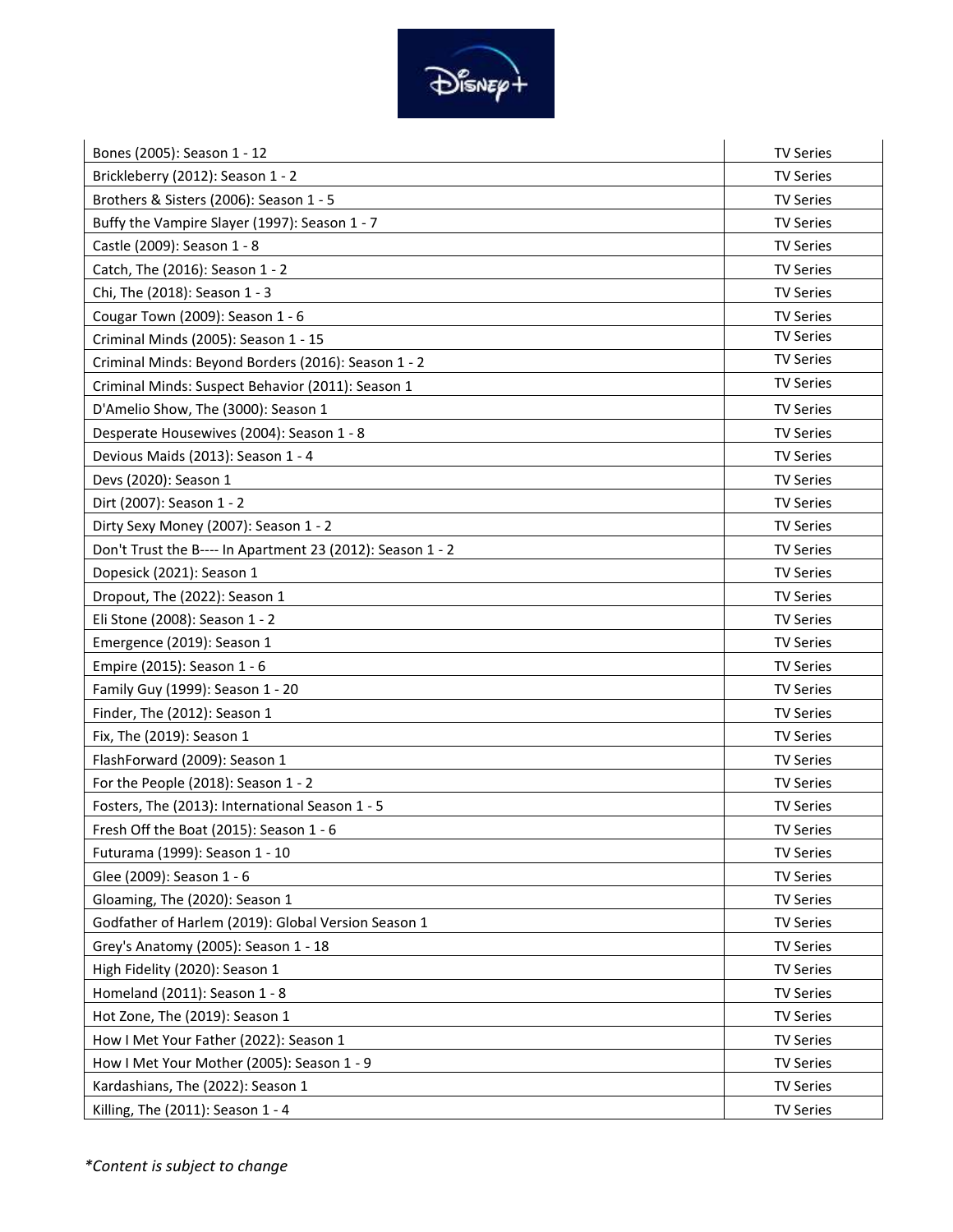

| Life in Pieces (3000): Season 1 - 4             | <b>TV Series</b> |
|-------------------------------------------------|------------------|
| Lost (2004): Season 1 - 6                       | <b>TV Series</b> |
| Malcolm in the Middle (2000): Season 1 - 7      | <b>TV Series</b> |
| Mayans M.C. (2018): Season 1 - 3                | <b>TV Series</b> |
| McCartney 3,2,1 (2021): Season 1                | <b>TV Series</b> |
| Mick, The (2017): Season 1 - 2                  | <b>TV Series</b> |
| Mistresses (2013): Season 1 - 4                 | <b>TV Series</b> |
| Modern Family (2009): Season 1 - 11             | <b>TV Series</b> |
| My Name is Earl (2005): Season 1 - 4            | <b>TV Series</b> |
| My Wife and Kids (2001): Season 1 - 5           | <b>TV Series</b> |
| New Girl (2011): Season 1 - 7                   | <b>TV Series</b> |
| Once Upon a Time (2011): Season 1 - 7           | <b>TV Series</b> |
| Once Upon a Time in Wonderland (2013): Season 1 | <b>TV Series</b> |
| Only Murders in the Building (2021): Season 1   | <b>TV Series</b> |
| Orville, The (2017): Season 1 - 2               | <b>TV Series</b> |
| Our Kind of People (2021): Season 1             | <b>TV Series</b> |
| Oussekine (3000): Season 1                      | <b>TV Series</b> |
| Outmatched (2020): Season 1                     | <b>TV Series</b> |
| Pam & Tommy (2022): Season 1                    | <b>TV Series</b> |
| Passage, The (2019): Season 1                   | <b>TV Series</b> |
| Perception (2012): Season 1 - 3                 | <b>TV Series</b> |
| Premise, The (2021): Season 1                   | <b>TV Series</b> |
| Prison Break (2005): Season 1 - 5               | <b>TV Series</b> |
| Private Practice (2007): Season 1 - 6           | <b>TV Series</b> |
| Proven Innocent (2019): Season 1                | <b>TV Series</b> |
| Quantico (2015): Season 1 -3                    | <b>TV Series</b> |
| Queens (2021): Season 1                         | <b>TV Series</b> |
| Raising Hope (2010): Season 1 - 4               | <b>TV Series</b> |
| Reservation Dogs (2021): Season 1               | <b>TV Series</b> |
| Resident, The (2018): Season 1 - 5              | <b>TV Series</b> |
| Resurrection (2014): Season 1 - 2               | <b>TV Series</b> |
| Revenge (2011): Season 1 - 4                    | <b>TV Series</b> |
| Scandal (2012): Season 1 - 7                    | <b>TV Series</b> |
| Scrat Tales (2022): Season 1                    | Short            |
| Scrubs (2001): Season 1 - 9                     | <b>TV Series</b> |
| Secrets and Lies (2015): Season 1 - 2           | <b>TV Series</b> |
| Simpsons, The (1989): Season 1 - 32             | <b>TV Series</b> |
| Single Drunk Female (2022): Season 1            | <b>TV Series</b> |
| Siren (2018): Season 1 - 3                      | <b>TV Series</b> |
| Sleepy Hollow (2013): Season 1 - 4              | <b>TV Series</b> |
| Snowdrop (2021): Season 1                       | <b>TV Series</b> |
| Son of Zorn (2016): Season 1                    | <b>TV Series</b> |